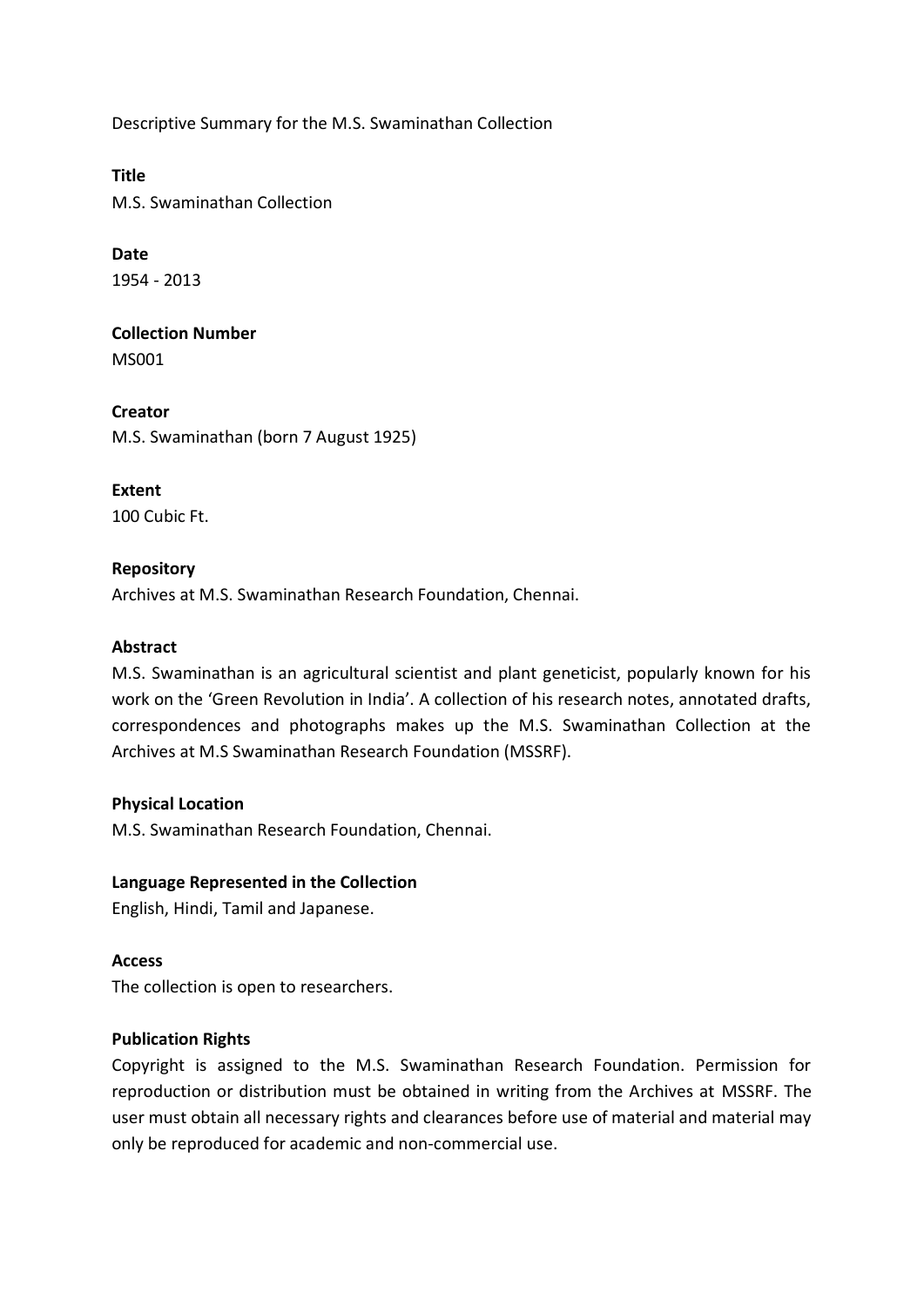#### **Preferred Citation**

Object ID, M.S. Swaminathan Collection, Archives at M.S. Swaminathan Research Foundation.

### **Acquisition Information**

The material was initially located at three spaces within the Foundation: Dr. Parasuraman's cabin (Principal Scientist associated with Coastal Systems Research at the foundation and formerly, the personal secretary of M.S. Swaminathan until 2013), the Bhoothalingam library, and office of the Chairperson at the Foundation. As of Nov. 02 2020, the bulk of the material is now in the cabin next to the office of the Executive Director.

### **Biography**

Monkombu Sambasivan Swaminathan is a plant geneticist, agricultural scientist and scientific administrator. He was born on 7 August 1925 at Kumbakonam, Tamil Nadu. He completed his early school education at the Native High School and, later, the Catholic Little Flower High School in Kumbakonam. He moved to Trivandrum in 1940 to pursue his undergraduate studies in Zoology at University College. The Bengal Famine of 1943 urged M.S. Swaminathan to devote a career to improve agricultural standards and food security in the country. He obtained a B.Sc. in Agriculture in 1947 from the Agricultural College and Research Institute at Coimbatore. In 1949, he completed his associateship with the Indian Agricultural Research Institute, New Delhi with distinction in Genetics and Plant Breeding. In 1949, he also qualified the Civil Service Examinations conducted by the Union Public Service Commission and was offered a position with the Indian Police Service. However, Swaminathan opted for research by accepting the offer to become a UNESCO Fellow in Genetics at the Agricultural University at Wageningen, the Netherlands, during 1949-50. He went on to complete his PhD on 'Species Differentiation, and the Nature of Polyploidy in certain species of the Genus Solanum-section Tuberarium' at the School of Agriculture, Cambridge University, England. Following this, he worked as a research associate in the Department of Genetics at the University of Wisconsin-Madison in the United States of America, until 1953.

Swaminathan returned to India in 1954 and undertook work in the Indica Japonica Rice Hybridization Programme at the Central Rice Research Institute, Odisha. In October 1954, he joined the Indian Agricultural Research Institute (IARI), New Delhi, as Assistant Cytogeneticist in the Botany Division. He proceeded to head the Botany Division in 1962 and later assumed leadership of IARI from 1966 to 1972. In January 1972, he took lead as the Director General of the Indian Council of Agricultural Research, New Delhi. In 1979, he joined the Government of India as Principal Secretary, Ministry of Agriculture and Irrigation. In 1980, he then retired from government services and joined the Planning Commission as a member for agriculture and rural development. Swaminathan also served as the Deputy Chairman of the Planning Commission between April and June, 1980. In April 1982, he took over as the Director-General of the International Rice Research Institute, Philippines. It was during his tenure at IRRI when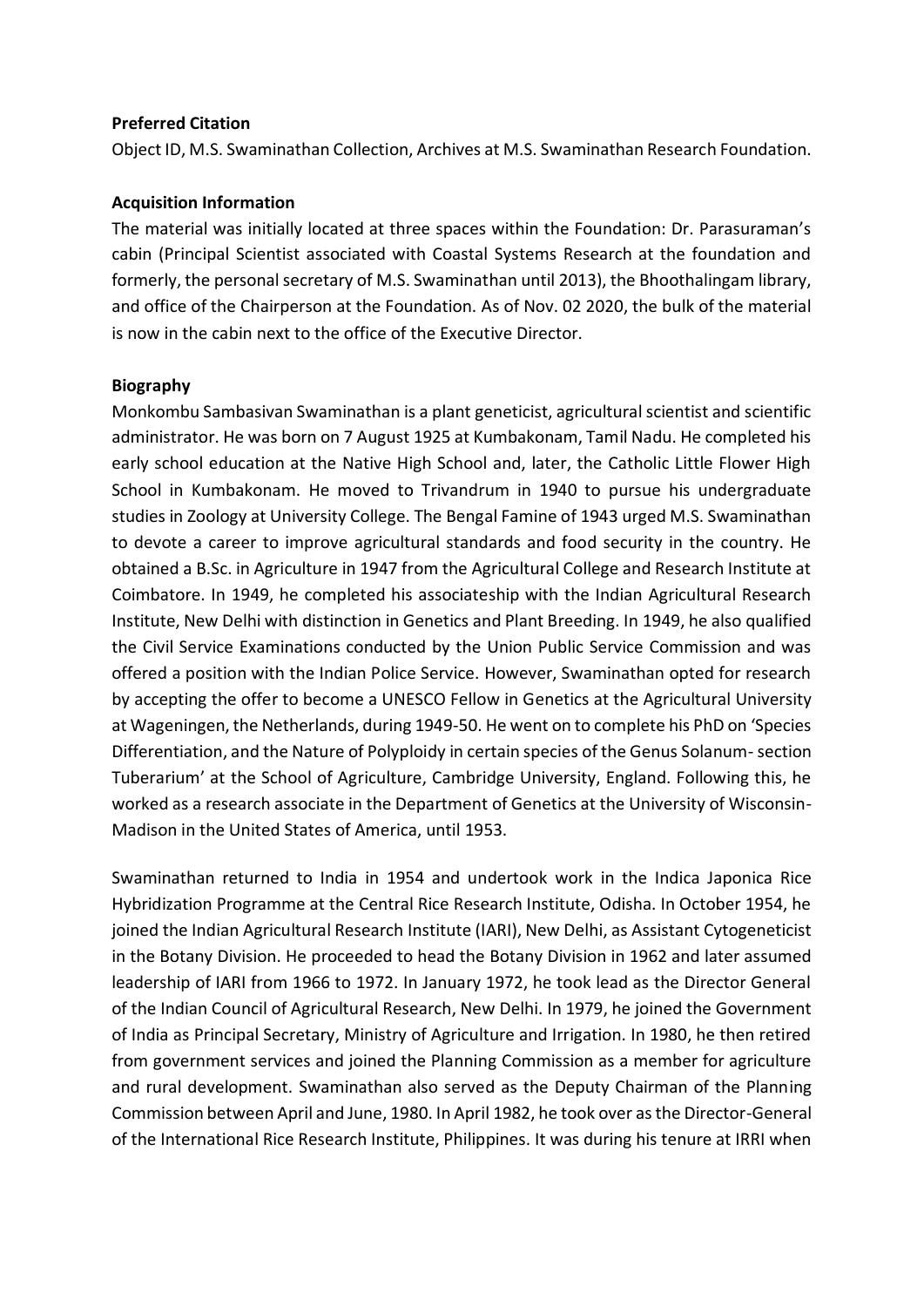he was awarded the first World Food Prize in 1987 at the Smithsonian Institution, in Washington D.C.

Returning to India in 1988, he began formally establishing his own research centre named the M.S. Swaminathan Research Foundation, located in Chennai from the proceeds of the World Food Prize. He has also held other administrative positions of importance. He was the Chairman of the National Commission of Farmers, Government of India (2004-06), President of National Academy of Agricultural Sciences (2005-07) and was a Member of Parliament, Rajya Sabha (2007-2013). He also served in the capacity of President for the Pugwash Conferences on Science and World Affairs from 2002 - 2007.

His early years of research were focused on the origin and differentiation of potato species. He is also popularly known for his contributions to research in wheat and rice, made popular by the 'Green Revolution' in India. Other areas of research include disaster management strategies, improved crop productivity, genetic resource centres and work in biotechnology.

He has authored and edited 18 books and over 250 research papers. He is well-recognized by the scientific community with honorary positions at various academies that include the Royal Society of London, Indian National Science Academy, National Academy of Sciences at the United States etc. He has received 84 honorary doctorates and is the recipient of many prestigious awards, including the Shanti Swarup Bhatnagar Award (1961), Padma Shri (1967), Ramon Magsaysay Award (1971), Padma Bhushan (1972), World Food Prize (1987), and the Padma Vibhushan (1989).

#### **Processing Information**

Processed by Sangeeta D on 03/Feb./2021

# **Subjects**

Indian Council of Agricultural Research

Indian Agricultural Research Institute

International Rice Research Institute

Borlaug, Norman

Chopra, V.L.

Rice Research

Wheat Research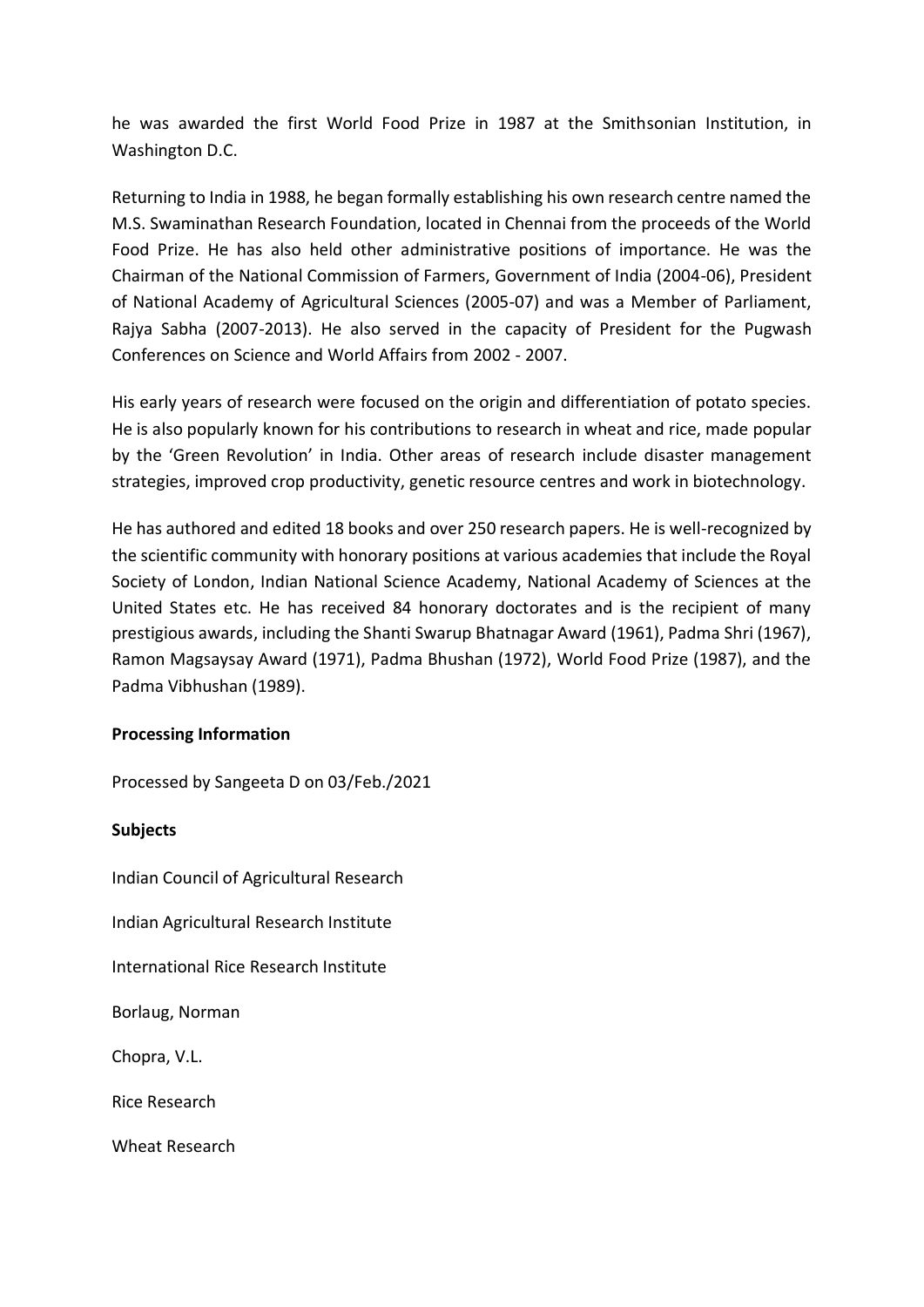Green Revolution

Genetic Engineering

Farmers Rights

#### **Scope and Content**

The collection is organized in the following series: Series (1). Research Notes Series (2). Correspondence Series (3). Administration Series (4). Published Writings Series (5). Unpublished Writings Series (6). Personal Series (7). Media Coverage

Series (1), Research Notes: Research notes include material relating to M.S. Swaminathan's academic work. The series is organized into four sub-series: 1960 - 1980, 1981 - 1982, 1983 - 1988 and 1989 - 2019. They include research notebooks and diaries containing notes taken during conferences, workshops and field visits.

Series (2), Correspondence: It has been organized into five sub-series, which correspond closely to the institutional positions he has held during the particular duration. Correspondence from 1954-1972 corresponds to M.S. Swaminathan's duration at the Central Rice Research Institute. Sub-series 1973-1979 contains correspondence during his tenure at the Indian Council of Agriculture Research and the Department of Agricultural Research, Government of India. Sub-series 1980-1982 contains correspondence during his tenure as the deputy chairman of the Planning Commission and as a member (Agriculture, Rural Development, Science and Education) Planning Commission, Government of India. Sub-series 1982 - 1988 includes correspondence during his tenure at the International Rice Research Institute, Philippines. Sub-series 1989 - 2013 includes correspondence during his tenure as the founding chairman of the M.S. Swaminathan Research Foundation.

Series (3), Administration: It contains deputation reports in four sub-series, corresponding to his institutional positions at the Indian Agricultural Research Institute, Indian Council of Agricultural Research, Consultative Group on International Agricultural Research and the International Rice Research Institute. Material ranges from 1977 to 2013.

Series (4), Published Writings: It is organized into four subseries that include books, journal articles, reprints and committee reports authored by M.S. Swaminathan. Material ranges from 1950 to 2017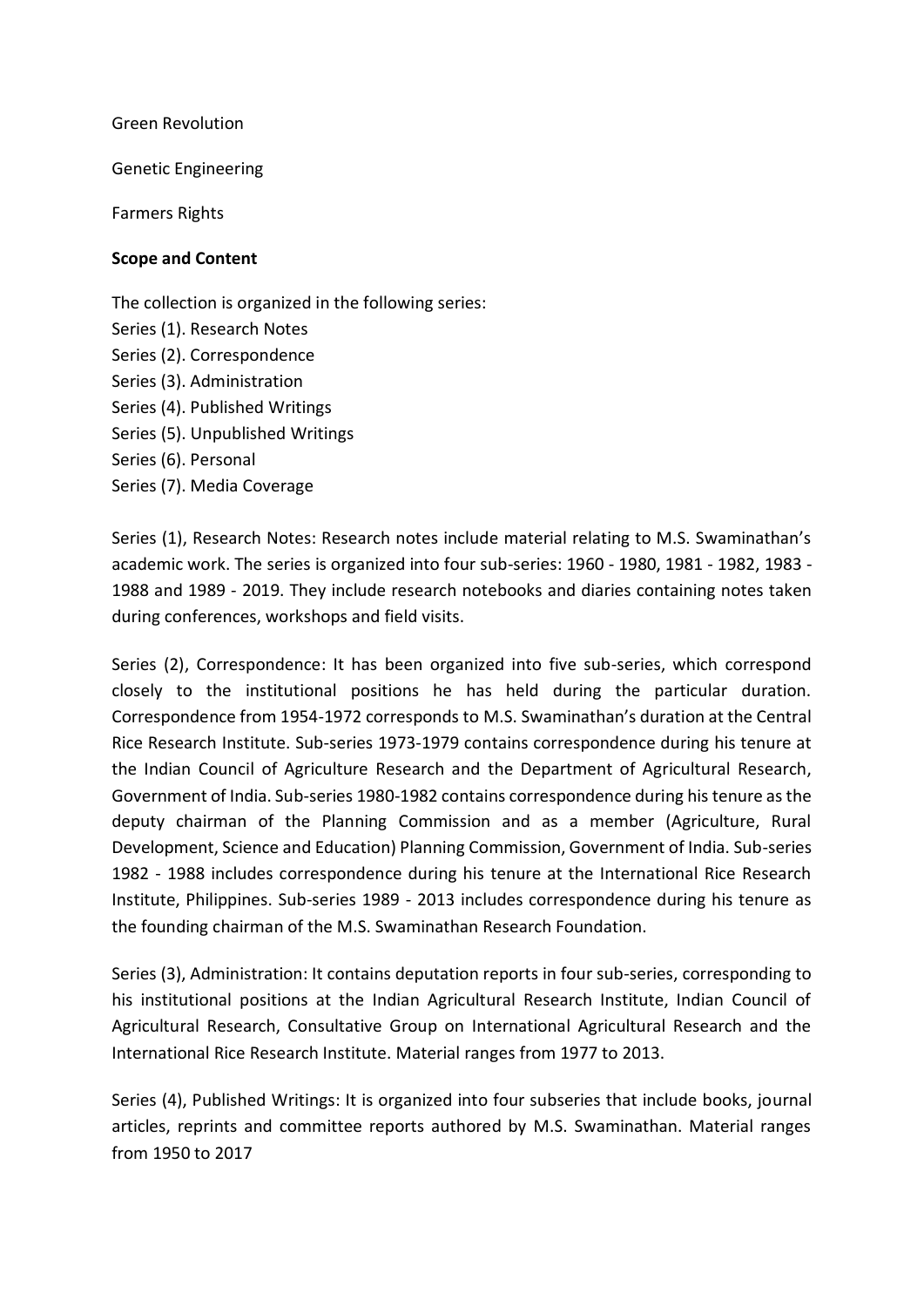Series (5), Unpublished Writings: It includes two sub-series. One is on annotated drafts on academic pieces. Another is on lectures and talks that M.S. Swaminathan has delivered in universities and other public events. Material ranges from 1969 to 2015.

Series (6), Personal: It contains two sub-series. The first sub-series consist of awards and recognitions that M.S. Swaminathan has received, and related correspondence. The second sub-series includes photographs of his family and close friends. Material ranges from 1953 to 2014.

Series (7), Media Coverage: It contains two sub-series. The first sub-series is titled Coverage of M.S. Swaminathan in Print, Broadcast and Digital Media, and includes twenty volumes of media clippings from newspapers and popular magazines containing work by and of M.S. Swaminathan. Material ranges from 1960 to 2019. The second sub-series is titled Event Coverage. It includes photographs and recordings (in the form of CDs and other media) of M.S. Swaminathan attending events, addressing lectures, collecting awards and his other recognitions. Excepting containers 72 to 74 (pre-existing volumes that are physically difficult to separate from each other), the material is arranged in chronological order.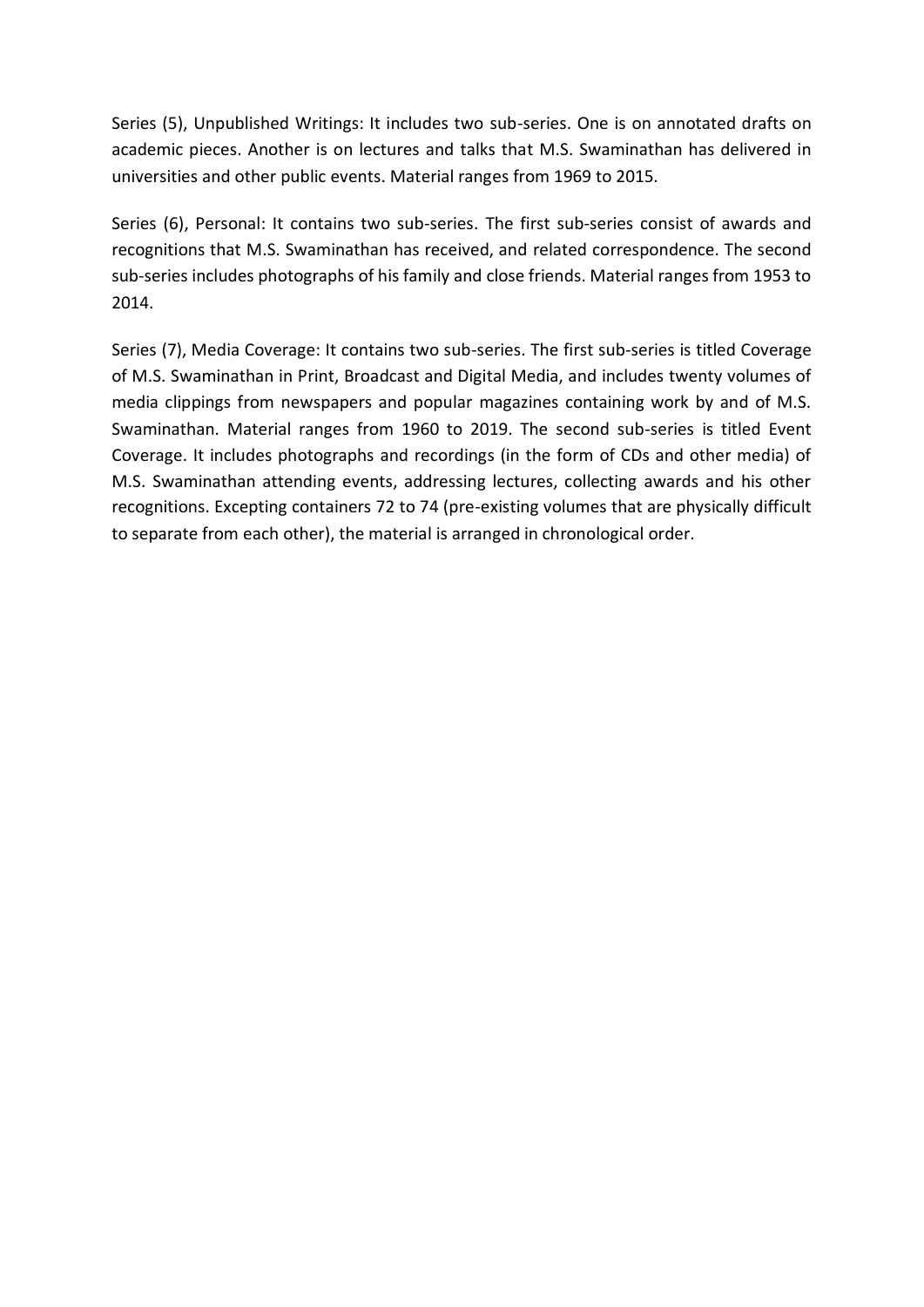| Series Sub-series | <b>Container</b> | Sub-<br><b>Container</b> | <b>Folder Title</b>                                                                              | Date         | <b>Folder Description</b>                                                                                                                                                                                                                                                                                                                                                   | Physical<br>Location |
|-------------------|------------------|--------------------------|--------------------------------------------------------------------------------------------------|--------------|-----------------------------------------------------------------------------------------------------------------------------------------------------------------------------------------------------------------------------------------------------------------------------------------------------------------------------------------------------------------------------|----------------------|
| 1: Research Notes |                  |                          |                                                                                                  |              |                                                                                                                                                                                                                                                                                                                                                                             |                      |
| 1: 1960 - 1980    |                  |                          |                                                                                                  |              |                                                                                                                                                                                                                                                                                                                                                                             |                      |
|                   |                  |                          | Laboratory Notebook, Indian Agricultural Research Institute                                      | 1960         | Same as title.                                                                                                                                                                                                                                                                                                                                                              | AC-A1-S1             |
|                   |                  | $\overline{2}$           | Research Diary -- 1980                                                                           | 1980         | The diary contains notes from discussions with individuals and other information from conferences and workshops. Sample:<br>Entry dated 21/Feb/1980 contains notes on a regional meeting held at West Bengal.                                                                                                                                                               | AC-A1-S1             |
| 2: 1981 - 1982    |                  |                          |                                                                                                  |              |                                                                                                                                                                                                                                                                                                                                                                             |                      |
|                   |                  | 3                        | Research Diary -- 1981                                                                           | 1981         | Entry dated 26/Feb/1981 contains appointments scheduled with Dr. Kurt Waldheim, Former Secretary General of the United<br>Nations.                                                                                                                                                                                                                                          | AC-A1-S1             |
|                   |                  |                          | Meeting of Prime Minister with Leading Scientists and Technologists of Indian Origins            | 31/Jul./1982 | Same as title.                                                                                                                                                                                                                                                                                                                                                              | AC-A1-S1             |
| $3: 1983 - 1988$  |                  |                          |                                                                                                  |              |                                                                                                                                                                                                                                                                                                                                                                             |                      |
|                   |                  | -5                       | Research Diary -- 1986                                                                           | 1986         | Entry dated 29/Jan/1986 contains a note on meeting with Dr. Lincoln Chin, Ford Foundation on matters relating to<br>International Rice Research Institute, Philippines.<br>The diary contains notes from discussions with individuals and other information from conferences and workshops. Sample:                                                                         | AC-A1-S1             |
|                   |                  | 6                        | Research Diary -- 1987                                                                           | 1987         | Entry dated 25/Feb/1987 contains a note on the discussion with Mr. Ted Williams on the World Food Prize.                                                                                                                                                                                                                                                                    | AC-A1-S1             |
|                   |                  |                          | Failure of Monsoon in Central and North Western Himalaya and its Impact on Agriculture           | 1987         | Same as title.                                                                                                                                                                                                                                                                                                                                                              | AC-A1-S1             |
|                   |                  | 8                        | Notes, Conferences and Workshops -- 1988                                                         | 1988         | The diary contains notes taken during conferences and workshops. Sample: Notes on the Sixth Boehinger Symposium on<br>'Social Consequences of Genetic Engineering' dated 12-14/June/1988<br>The diary contains notes taken during conferences and workshops. Sample: Notes on the National Conference on Disaster                                                           | AC-A1-S1             |
|                   |                  |                          | Notes, Conferences and Workshops -- 1988                                                         | 1988         | Prevention and Preparedness Strategy for Ethiopia dated 05/Dec/1988                                                                                                                                                                                                                                                                                                         | AC-A1-S1             |
|                   |                  | 10                       | Notes, Conferences and Workshops -- 1988                                                         | 1988         | The diary contains notes taken during conferences and workshops. Sample: Notes on the Symposium on Science and<br>Technology for National Development: Opportunities, Challenges and Implementation dated 01/July/1988<br>The diary contains notes taken during conferences and workshops. Sample: Notes on 'Research and Extension Needs for                               | AC-A1-S1             |
|                   | $\mathbf 1$      | 11                       | Notes, Conferences and Workshops -- 1988                                                         | 1988         | Promotion of Fodder and Fuelwood Trees' dated 04/July/1988 held at BAIF, Pune.                                                                                                                                                                                                                                                                                              | AC-A1-S1             |
|                   |                  | 12                       | Role of Rice in Global Food Security                                                             | 28/Dec./1988 | Same as title.                                                                                                                                                                                                                                                                                                                                                              | AC-A1-S1             |
|                   |                  | 13                       | Rice- Key to India's Nutrition Security System                                                   | 26/Apr./1988 | Same as title.                                                                                                                                                                                                                                                                                                                                                              | AC-A1-S1             |
| 4: 1989 - 2019    |                  |                          |                                                                                                  |              |                                                                                                                                                                                                                                                                                                                                                                             |                      |
|                   | $\overline{2}$   |                          | Research Diary -- 1989                                                                           | 1989         | The diary contains notes from discussions with individuals and other information from conferences and workshops. Sample:<br>Entry dated 12/Sept./1989 contains notes on 'Global Gene Bank for Adapting to Climate Change'.<br>The diary contains notes from discussions with individuals and other information from conferences and workshops. Sample:                      | $AC-A1-S2$           |
|                   | $\overline{2}$   |                          | Research Diary -- 1990                                                                           | 1990         | Entry dated 28/June/1990 contains on Ford Foundation Trustees Meeting.                                                                                                                                                                                                                                                                                                      | $AC-A1-S2$           |
|                   | 2                | 3                        | Research Diary -- 1992                                                                           | 1992         | The diary contains notes from discussions with individuals and other information from conferences and workshops. Sample:<br>Entry dated 16/June/1992 contains notes taken from the Symposium on 'Sophisticated Agriculture and the Environment.<br>The diary contains notes from discussions with individuals and other information from conferences and workshops. Sample: | $AC-A1-S2$           |
|                   |                  |                          | Research Diary -- 1993                                                                           | 1993         | Entry dated 07/May/1993 contains note on discussion with Chinese President, Jiang Zemin.                                                                                                                                                                                                                                                                                    | AC-A1-S2             |
|                   | $\overline{2}$   | 5                        | Diary for Appointments -- 1993                                                                   | 1993         | The diary contains appointment schedules for the year 1993.<br>The diary contains notes from discussions with individuals and other information from conferences and workshops. Sample:                                                                                                                                                                                     | AC-A1-S2             |
|                   | $\overline{2}$   | 6                        | Research Diary -- 1994                                                                           | 1994         | Entry dated 16-18/June/1994 contains notes on trustees meeting at Keystone Centre.                                                                                                                                                                                                                                                                                          | $AC-A1-S2$           |
|                   |                  |                          | <b>Draft National Population Policy</b>                                                          | 1994         | Same as title.                                                                                                                                                                                                                                                                                                                                                              | AC-A1-S2             |
|                   |                  | 8                        | Diary for Appointments -- 1994                                                                   | 1994         | The diary contains appointment schedules for the year 1994.<br>The notepad contains notes taken during the Summer Institute on Recent Advances in Basic and Applied Genetical Research                                                                                                                                                                                      | $AC-A1-S2$           |
|                   | 3                |                          | Notes, Summer Institute on Recent Advances in Basic and Applied Genetical Research on Crops 1994 |              | on Crops at the Tamil Nadu Agricultural University, Coimbatore.                                                                                                                                                                                                                                                                                                             | AC-A1-S2             |
|                   | 3                |                          | Research Diary -- 1995                                                                           | 1995         | The diary contains notes from discussions with individuals and other information from conferences and workshops. Sample:<br>Entry dated 19/Sept./1995 contains notes from discussion with Chinese Premier Li Peng.<br>The diary contains notes from discussions with individuals and other information from conferences and workshops. Sample:                              | $AC-A1-S2$           |
|                   | 3                |                          | Research Diary -- 1995                                                                           | 1995         | Entry dated 28/June/1995 contains notes from discussion with Dr. Inga Kaul, United Nations.<br>The diary contains notes taken during conferences and workshops. Sample: Entry dated 22-23/Oct./1995 contains note on                                                                                                                                                        | $AC-A1-S2$           |
|                   | 3                |                          | Notes, Conferences and Workshops -- 1995 - 1996                                                  | 1995 - 1996  | the CGAIR Genetic Resources Policy Committee.<br>The diary contains notes from discussions with individuals and other information from conferences and workshops. Sample:                                                                                                                                                                                                   | $AC-A1-S2$           |
|                   | 3                |                          | Research Diary -- 1996                                                                           | 1996         | Entry dated 13/June/1996 contains notes on the Muthupettai Mangrove Forest.<br>The diary contains notes taken during conferences and workshops. Sample: An Undated entry on 'Uncommon Opportunities                                                                                                                                                                         | $AC-A1-S2$           |
|                   | 3                | 6                        | Notes, Conferences and Workshops -- 1996                                                         | 1996         | for a Food Secure World' at the Science Academies Summit.                                                                                                                                                                                                                                                                                                                   | AC-A1-S2             |
|                   | 3                |                          | Notes, Ministry of Agriculture, Expert Committee                                                 | 1996         | Same as title.                                                                                                                                                                                                                                                                                                                                                              | AC-A1-S2             |
|                   | 3                | 8                        | Research Diary -- 1997                                                                           | 1997         | Entry dated 09/Aug./1997 contains notes on 'Realising Gandhiji's Vision for a Hunger-free India' at the National Hunger<br>Project Meeting, Bangalore.                                                                                                                                                                                                                      | $AC-A1-S2$           |
|                   |                  |                          | Notes, Conferences and Workshops -- 1997 - 1998                                                  | 1997 - 1998  | The diary contains notes taken during conferences and workshops. Sample: Entry dated 22-25/Feb./1998 contains notes<br>taken during 'South and Southeast Asia Regional Workshop on Access to Genetic Resources and Traditional Knowledge'.<br>The diary contains notes from discussions with individuals and other information from conferences and workshops. Sample:      | AC-A1-S2             |
|                   | 4                |                          | Research Diary -- 1998                                                                           | 1998         | Entry dated 20/Aug./1998 contains notes from discussion with Dr. Anil Kumar.                                                                                                                                                                                                                                                                                                | $AC-A1-S2$           |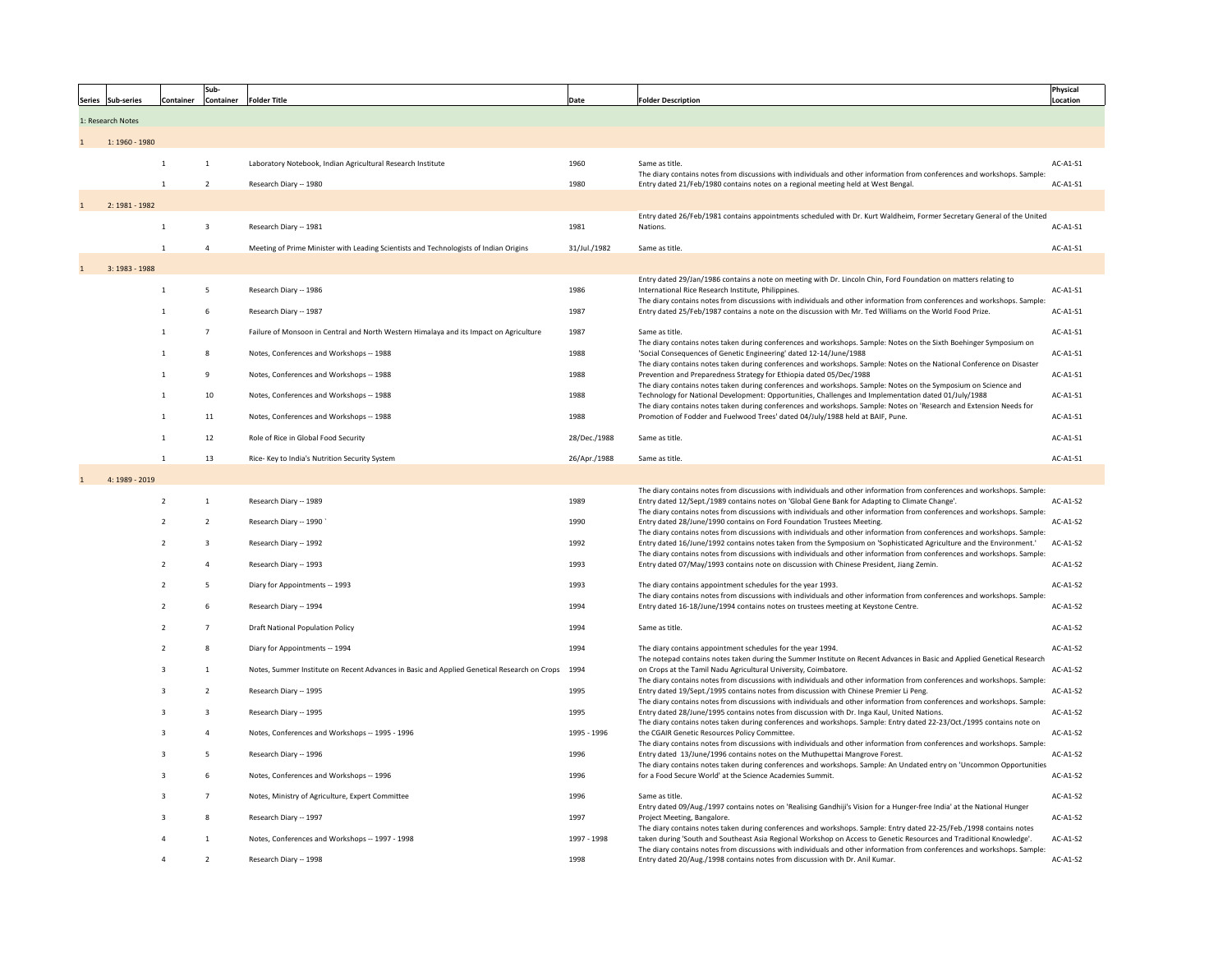| 4 | 3              | Research Diary -- 1999                                                                                                  | 1999           |
|---|----------------|-------------------------------------------------------------------------------------------------------------------------|----------------|
| 4 | 4              | Notes, Conferences and Workshops -- 1999                                                                                | 1999           |
| 4 | 5              | The Protection of Plant Varieties and Farmers Rights Bills, 1999                                                        | 1999           |
| 4 | 6              | Iwokroma International Centre for Rain Forests Conservation and Development, Fourth Meeting<br>of the Board of Trustees | 1999           |
| 4 | 7              | Research Diary -- 2000                                                                                                  | 2000           |
| 4 | 8              | Notes, Conferences and Workshops -- 2000                                                                                | 2000           |
| 4 | 9              | Research Diary -- 2001                                                                                                  | 2001           |
| 4 | 10             | Research Diary -- 2001 - 2002                                                                                           | 2001 - 2002    |
| 4 | 11             | Research Diary -- 2002                                                                                                  | 2002           |
| 5 | $\mathbf{1}$   | Research Diary -- 2003                                                                                                  | 2003           |
| 5 | $\overline{2}$ | Notes, Conferences and Workshops -- 2003                                                                                | 2003           |
| 5 | 3              | Notes, Conferences and Workshops -- 2003                                                                                | 2003           |
| 5 | 4              | Notes, U.N. Millennium Development Goals, Hunger Task Force                                                             | 2003           |
| 5 | 5              | Diary for Appointments -- 2004                                                                                          | 2004           |
| 5 | 6              | The Seeds Bill, 2004                                                                                                    | 2004           |
| 5 | $\overline{7}$ | Notes, Conferences and Workshops -- 2004                                                                                | 2004           |
| 5 | 8              | Notes, Conferences and Workshops -- 2005                                                                                | 2005           |
| 5 | 9              | Notes, Conferences and Workshops -- 2005                                                                                | 2005           |
| 5 | 10             | Notes, Conferences and Workshops -- 2005                                                                                | 2005           |
| 5 | 11             | Notes, NIAS Council of Management                                                                                       | 2005           |
| 5 | 12             | Notes, Regional Consultations on Agricultural Marketing                                                                 | 2005           |
| 5 | 13             | Notes, Conferences and Workshops -- 2007                                                                                | 2007           |
| 6 | $\mathbf{1}$   | Notes, Conferences and Workshops -- 2012                                                                                | 2012           |
| 6 | $\overline{2}$ | Diary for Appointments -- 2012                                                                                          | 2012           |
| 6 | 3              | 40th Foundation Day, Agricultural Scientists Recruitment Board                                                          | 2012           |
| 6 | 4              | International Crops Research Institute for Semi-Arid Tropics                                                            | 2012           |
| 6 | 5              | Policy for Science and Science for Policy                                                                               | 2012           |
| 6 | 6              | Notes, Conferences and Workshops -- 2013                                                                                | 2013           |
| 6 | 7              | Notes, Conferences and Workshops -- 2013                                                                                | 2013           |
| 6 | 8              | Notes, Conferences and Workshops -- 2013                                                                                | 2013           |
| 6 | 9              | Notes, Conferences and Workshops -- 2013                                                                                | 2013           |
| 6 | 10             | Diary for Appointments -- 2013                                                                                          | 2013           |
| 6 | 11             | Notes, Conferences and Workshops -- 2013                                                                                | 2013           |
| 6 | 12             | Notes, Appointments -- 2014                                                                                             | 2014           |
| 6 | 13             | Notes, 80th Annual Meeting, Indian Academy of Sciences                                                                  | 2014           |
| 6 | 14             | Research Diary -- 2014                                                                                                  | 2014           |
| 6 | 15             | Notes, Strategic Visions for Transforming Rural Areas                                                                   | 2-4/Dec./2014. |

| 3              | Research Diary -- 1999                                                                                                  | 1999           | The diary contains notes from discussions with individuals and other information from conferences and workshops. Sample:<br>Entry dated 05/Apr./1999 contains notes from discussion with Dr. Maurice Strong, The Hunger Project.                 | <b>AC-A1-S2</b> |
|----------------|-------------------------------------------------------------------------------------------------------------------------|----------------|--------------------------------------------------------------------------------------------------------------------------------------------------------------------------------------------------------------------------------------------------|-----------------|
|                | Notes, Conferences and Workshops -- 1999                                                                                | 1999           | The diary contains notes taken during conferences and workshops. Sample: Entry dated 06/Nov./1998 contains notes on the<br>first meeting of the Genetic Diversity Commission Meeting.                                                            | <b>AC-A1-S2</b> |
| 5              | The Protection of Plant Varieties and Farmers Rights Bills, 1999                                                        | 1999           | Same as title.                                                                                                                                                                                                                                   | AC-A1-S2        |
| 6              | Iwokroma International Centre for Rain Forests Conservation and Development, Fourth Meeting<br>of the Board of Trustees | 1999           | Same as title.                                                                                                                                                                                                                                   | <b>AC-A1-S2</b> |
|                |                                                                                                                         |                | The diary contains notes from discussions with individuals and other information from conferences and workshops. Sample:                                                                                                                         |                 |
|                | Research Diary -- 2000                                                                                                  | 2000           | Entry dated 22/Jan./2000 contains notes from discussion with the President, Niwano Peace Foundation.<br>The diary contains notes taken during conferences and workshops. Sample: Entry dated 18/Oct./2000 contains notes on the                  | <b>AC-A1-S2</b> |
| 8              | Notes, Conferences and Workshops -- 2000                                                                                | 2000           | 3rd Conference of the Asian Association of Agricultural Economics.<br>The diary contains notes from discussions with individuals and other information from conferences and workshops. Sample:                                                   | AC-A1-S2        |
| 9              | Research Diary -- 2001                                                                                                  | 2001           | Entry dated 05/Apr./2001 contains notes on 'Designing Sustainable Farming Systems for Flood Prone Seasons in Assam.'<br>The diary contains notes from discussions with individuals and other information from conferences and workshops. Sample: | <b>AC-A1-S2</b> |
| 10             | Research Diary -- 2001 - 2002                                                                                           | 2001 - 2002    | Entry dated 20/Apr./2002 contains notes from 'National Workshop on Conservation and Development of Sundarbans.'<br>The diary contains notes from discussions with individuals and other information from conferences and workshops. Sample:      | <b>AC-A1-S2</b> |
| 11             | Research Diary -- 2002                                                                                                  | 2002           | Entry dated 24/Aug./2002 contains notes on 'The Millennium Ecosystem Assessment: Ecosystems and Human Well-been.'                                                                                                                                | <b>AC-A1-S2</b> |
|                | Research Diary -- 2003                                                                                                  | 2003           | The diary contains notes from discussions with individuals and other information from conferences and workshops. Sample:<br>Entry dated 25/Feb./2003 contains notes on 'Biotechnological Interventions for Water Security'                       | AC-A1-S3        |
| $\overline{2}$ | Notes, Conferences and Workshops -- 2003                                                                                | 2003           | The diary contains notes taken during conferences and workshops. Sample: Entry dated 28/June/2003 contains notes from<br><b>MSSRF Biosafety Committee.</b>                                                                                       | AC-A1-23        |
| 3              | Notes, Conferences and Workshops -- 2003                                                                                | 2003           | The diary contains notes taken during conferences and workshops. Sample: Entry dated 11/Feb./2003 contains notes on 'The<br>Eco-enterprises Park', ITCOT (?)                                                                                     | AC-A1-S3        |
|                |                                                                                                                         |                |                                                                                                                                                                                                                                                  |                 |
|                | Notes, U.N. Millennium Development Goals, Hunger Task Force                                                             | 2003           | Same as title.                                                                                                                                                                                                                                   | AC-A1-S3        |
|                | Diary for Appointments -- 2004                                                                                          | 2004           | The diary contains appointment schedules for the year 2004.                                                                                                                                                                                      | AC-A1-S3        |
| 6              | The Seeds Bill, 2004                                                                                                    | 2004           | Same as title.<br>The diary contains notes taken during conferences and workshops. Sample: Entry dated 29/Oct./2005 contains notes from                                                                                                          | AC-A1-S3        |
| $\overline{7}$ | Notes, Conferences and Workshops -- 2004                                                                                | 2004           | National Advisory Council Meeting, chaired by Sonia Gandhi.                                                                                                                                                                                      | AC-A1-S3        |
| 8              | Notes, Conferences and Workshops -- 2005                                                                                | 2005           | The diary contains notes taken during conferences and workshops. Sample: Entry dated 02/Feb./2005 contains meeting<br>notes on 'UN Millennium Development Goals' with Dr. Jeffrey Sachs.                                                         | AC-A1-S3        |
| 9              | Notes, Conferences and Workshops -- 2005                                                                                | 2005           | The diary contains notes taken during conferences and workshops. Sample: Entry dated 23/Mar./2005 contains notes on<br>L.M. Patel Farmer of the Year Awards.                                                                                     | AC-A1-S3        |
| 10             | Notes, Conferences and Workshops -- 2005                                                                                | 2005           | The diary contains notes taken during conferences and workshops. Sample: Entry dated 11/July/2005 contains notes on<br>'Achieving the Goals of Mission 2007.'                                                                                    | AC-A1-S3        |
| 11             | Notes, NIAS Council of Management                                                                                       | 2005           | Same as title.                                                                                                                                                                                                                                   | AC-A1-S3        |
|                |                                                                                                                         |                | The notepad contains notes on 'Regional Consultations on Agricultural Marketing' held in collaboration between the                                                                                                                               |                 |
| 12             | Notes, Regional Consultations on Agricultural Marketing                                                                 | 2005           | National Commission on Farmers and Dept. of Co-operation, Government of Karnataka held between 10-11/May/2005.<br>The diary contains notes taken during conferences and workshops. Sample: Entry dated 11/Sept./2007 contains notes on           | AC-A1-S3        |
| 13             | Notes, Conferences and Workshops -- 2007                                                                                | 2007           | National Ground Water Congress.<br>The dairy contains notes taken during conferences and workshops. Sample: Entry dated 11/Oct./2012 contains notes on                                                                                           | AC-A1-S3        |
| 1              | Notes, Conferences and Workshops -- 2012                                                                                | 2012           | 'Coastal Marine Biodiversity'.                                                                                                                                                                                                                   | AC-A1-S3        |
| $\overline{2}$ | Diary for Appointments -- 2012                                                                                          | 2012           | The diary contains appointment schedules for the year 2012.                                                                                                                                                                                      | AC-A1-S3        |
| 3              | 40th Foundation Day, Agricultural Scientists Recruitment Board                                                          | 2012           | Same as title.                                                                                                                                                                                                                                   | AC-A1-S3        |
|                | International Crops Research Institute for Semi-Arid Tropics                                                            | 2012           | The notepad contains notes on 5th International Congress on Next Generation Economical Integrated Breeding for Crop<br>Improvement, held at International Crops Research Institute for Semi-Arid Tropics.                                        | AC-A1-S3        |
| 5              | Policy for Science and Science for Policy                                                                               | 2012           | Same as title.                                                                                                                                                                                                                                   | AC-A1-S3        |
| 6              | Notes, Conferences and Workshops -- 2013                                                                                | 2013           | The diary contains notes taken during conferences and workshops. Sample: Entry dated 20/Dec./2013 contains notes on<br>'National Biodiversity Fund Guidelines for Raising Funds and Utilizing it'                                                | AC-A1-S3        |
|                | Notes, Conferences and Workshops -- 2013                                                                                | 2013           | The diary contains notes taken during conferences and workshops. Sample: Entry dated 13/Sept./2013 contains notes on<br>Indira Gandhi Prize for Peace, Disarmament and Development.                                                              | AC-A1-S3        |
|                |                                                                                                                         |                | The diary contains notes taken during conferences and workshops. Sample: Entry dated 05/June/2013 contains notes on                                                                                                                              |                 |
| 8              | Notes, Conferences and Workshops -- 2013                                                                                | 2013           | 'Sustainable Consumption' on World Environment Day.<br>The diary contains notes taken during conferences and workshops. Sample: Entry dated 31/Oct./2013 contains notes taken                                                                    | AC-A1-S3        |
| 9              | Notes, Conferences and Workshops -- 2013                                                                                | 2013           | during a meeting at the Ministry of External Affairs.                                                                                                                                                                                            | AC-A1-S3        |
| 10             | Diary for Appointments -- 2013                                                                                          | 2013           | The diary contains appointment schedules for the year 2013.<br>The diary contains notes taken during conferences and workshops. Sample: Entry dated 27/Sept./2013 contains notes pm                                                              | AC-A1-S3        |
| 11             | Notes, Conferences and Workshops -- 2013                                                                                | 2013           | 'Poverty and Malnutrition in Agrobiodiversity 5 hotspots'                                                                                                                                                                                        | AC-A1-S3        |
| 12             | Notes, Appointments -- 2014                                                                                             | 2014           | The diary contains appointment schedules for the year 2014.                                                                                                                                                                                      | AC-A1-S3        |
| 13             | Notes, 80th Annual Meeting, Indian Academy of Sciences                                                                  | 2014           | Same as title.                                                                                                                                                                                                                                   | AC-A1-S3        |
| 14             | Research Diary -- 2014                                                                                                  | 2014           | The diary contains notes from discussions with individuals and other information from conferences and workshops. Sample:<br>Entry dated 31/Mar./2014 contains notes on 2nd Global Conference on Biofortification.                                | AC-A1-S3        |
| 15             | Notes, Strategic Visions for Transforming Rural Areas                                                                   | 2-4/Dec./2014. | The diary contains notes on Asia and Pacific Regional Workshop on Strategic Visions for Transforming Rural Areas held<br>between 2-4/Dec./2014.                                                                                                  | AC-A1-S3        |
|                |                                                                                                                         |                |                                                                                                                                                                                                                                                  |                 |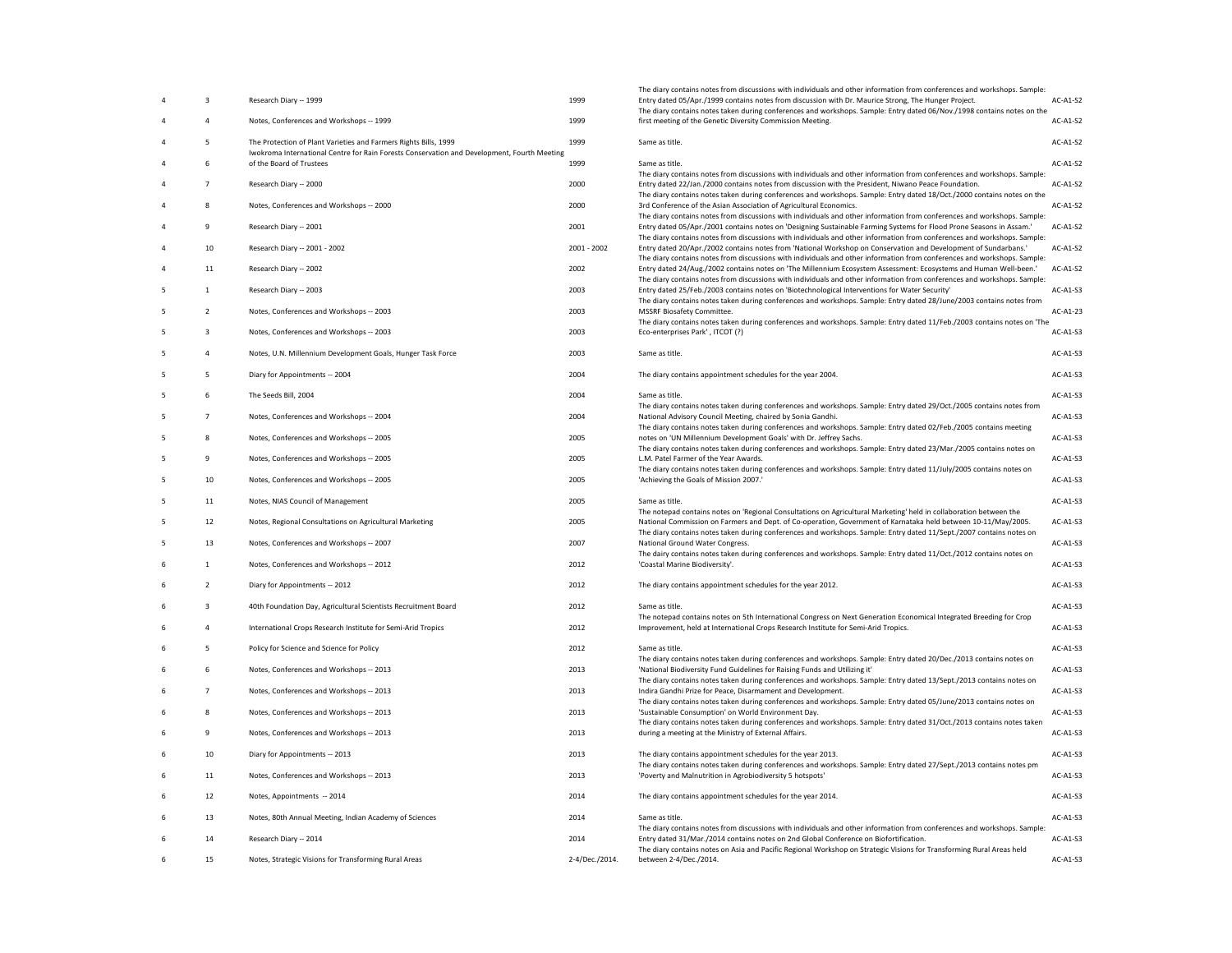|         |    |                |                                                                  |                                | The diary contains notes taken during conferences and workshops. Sample: Entry dated 08/Aug./2015 contains notes on                                                                                                                                                                                                     |            |
|---------|----|----------------|------------------------------------------------------------------|--------------------------------|-------------------------------------------------------------------------------------------------------------------------------------------------------------------------------------------------------------------------------------------------------------------------------------------------------------------------|------------|
|         |    |                | Notes, Conferences and Workshops -- 2015                         | 2015                           | 'Agriculture, Health and Nutrition.'<br>The diary contains notes taken during conferences and workshops. Sample: Entry dated 18/Sept./2015 contains notes on 8th                                                                                                                                                        | AC-A1-S4   |
|         |    | $\overline{2}$ | Notes, Conferences and Workshops -- 2015                         | 2015                           | Agriculture Leadership Summit, 2015.                                                                                                                                                                                                                                                                                    | $AC-A1-S4$ |
|         |    | $\overline{3}$ | Notes, Conferences and Workshops -- 2015                         | 2015                           | The diary contains notes taken during conferences and workshops. Sample: Entry dated 16/Apr./2015 contains notes on<br><b>Biodiversity Awards.</b>                                                                                                                                                                      | AC-A1-S4   |
|         |    | $\overline{4}$ | Notes, Conferences and Workshops -- 2015                         | 2015                           | The diary contains notes taken during conferences and workshops. Sample: Entry dated 28-29/Jan./2015 contains notes on<br>'Multi-Stakeholder Consultative Meeting on Coastal and Marine Management'<br>The diary contains notes taken during conferences and workshops. Sample: An undated entry on the program review, | $AC-A1-S4$ |
|         |    | 5              | Notes, Conferences and Workshops -- 2015                         | 2015                           | MSSRF, Looking Ahead (2015 - 2020)                                                                                                                                                                                                                                                                                      | AC-A1-S4   |
|         |    | 6              | Notes, Jamsetji Tata National Virtual Youth Academy Convocation  | 2015                           | Same as title.                                                                                                                                                                                                                                                                                                          | AC-A1-S4   |
|         |    | 7              | Notes, 06th Youth Science Congress                               | 19-21/Jan./2015                | The diary contains notes on O6th Youth Science Congress held at Acharya Nagarjune University, Guntur, Andhra Pradesh<br>during 19-21/Jan./2015<br>The diary contains notes taken during conferences and workshops. Sample: Entry dated 25/Nov./2015 contains notes from                                                 | $AC-A1-S4$ |
|         |    | 8              | Notes, Conferences and Workshops -- 2015                         | 2015                           | Genetic Congress Trust.                                                                                                                                                                                                                                                                                                 | AC-A1-S4   |
|         |    |                | Diary for Appointments -- 2016                                   | 2016                           | The diary contains appointment schedules for the year 2016.                                                                                                                                                                                                                                                             | AC-A1-S4   |
|         |    | $\overline{2}$ | Diary for Appointments -- 2016                                   | 2016                           | The diary contains appointment schedules for the year 2016.                                                                                                                                                                                                                                                             | $AC-A1-S4$ |
|         |    | 3              | Notes, Conferences and Workshops -- 2016                         | 2016                           | The diary contains notes taken during conferences and workshops. Sample: Entry dated 06/Feb./2016 contains notes on<br>'Inaguaration of Sustainable Agriculture"                                                                                                                                                        | AC-A1-S4   |
|         | 8  | 4              | Notes, Conferences and Workshops -- 2016                         | 2016                           | The diary contains notes taken during conferences and workshops. Sample: Entry dated 13/Oct./2016 contains notes on<br>'Crop Intensification in the Tropics'                                                                                                                                                            | $AC-A1-S4$ |
|         |    | 5              | Notes, Conferences and Workshops -- 2016                         | 2016                           | The diary contains notes taken during conferences and workshops. Sample: Entry dated 21/Jan./2016 contains notes on<br>'Vision Group for the Agricultural Sector of Karnataka'                                                                                                                                          | AC-A1-S4   |
|         |    | 6              | Genetic Garden of Afghanistan                                    | 2016                           | Same as title.                                                                                                                                                                                                                                                                                                          | $AC-A1-S4$ |
|         | 8  | $\overline{7}$ | Rice that Changed the World: Celebrating 50 Years of IR8         | 2016                           | Same as title.                                                                                                                                                                                                                                                                                                          | $AC-A1-S4$ |
|         | 8  | 8              | Indian Moscow Food Legumes Initiative                            | 2016                           | Same as title.                                                                                                                                                                                                                                                                                                          | AC-A1-S4   |
|         | 8  | 9              | 1st International Agrobiodiversity Congress, 2016                | 2016                           | Same as title.                                                                                                                                                                                                                                                                                                          | AC-A1-S4   |
|         | 8  | 10             | Notes, Union Budget -- 2018 - 2019, 2019 - 2020                  | 2018 - 2019                    | Same as title.                                                                                                                                                                                                                                                                                                          | AC-A1-S4   |
|         | 9  | $\mathbf 1$    | Agriculture Today, M.J. Khan                                     | Undated                        | Same as title.                                                                                                                                                                                                                                                                                                          | $AC-A1-S5$ |
|         | 9  | $\overline{2}$ | Karnataka's Agriculture, Vision for Further Development          | Undated                        | Same as title.                                                                                                                                                                                                                                                                                                          | AC-A1-S5   |
|         | 9  | 3              | 48th Convocation, University of Agricultural Sciences, Bangalore | Undated                        | Same as title.                                                                                                                                                                                                                                                                                                          | AC-A1-S5   |
|         | 9  | $\overline{4}$ | Problems of Maharashtra Farmers                                  | Undated                        | Same as title.                                                                                                                                                                                                                                                                                                          | $AC-A1-S5$ |
|         | 9  | 5              | Sustainable Coconut Industry in the 21st Century                 | Undated                        | Same as title.                                                                                                                                                                                                                                                                                                          | AC-A1-S5   |
|         | 9  | 5 <sub>1</sub> | Agricultural Research and Education                              | Undated                        | Same as title.                                                                                                                                                                                                                                                                                                          | AC-A1-S5   |
|         | 9  | 5              | Genetic Conservation and Rice Improvement                        | Undated                        | Same as title.                                                                                                                                                                                                                                                                                                          | AC-A1-S5   |
|         | 9  | 5 <sub>1</sub> | Sustainable Rice-Wheat Rotation                                  | Undated                        | Same as title.                                                                                                                                                                                                                                                                                                          | $AC-A1-S5$ |
|         | 9  | 6              | New Opportunities for Skilled Employment for Rural Women         | Undated                        | Same as title.                                                                                                                                                                                                                                                                                                          | AC-A1-S5   |
|         | 9  |                | Women in Agriculture                                             | Undated                        | Same as title.                                                                                                                                                                                                                                                                                                          | AC-A1-S5   |
|         | -9 | 8              | China and the World in the Nineties                              | Undated                        | Same as title.                                                                                                                                                                                                                                                                                                          | AC-A1-S5   |
|         | 10 |                | Unidentified                                                     | Undated                        | 17 unidentified notepads, 3 unidentified diaries and some loose sheets                                                                                                                                                                                                                                                  | AC-A1-S5   |
| ce      |    |                |                                                                  |                                |                                                                                                                                                                                                                                                                                                                         |            |
| $-1953$ |    |                |                                                                  |                                |                                                                                                                                                                                                                                                                                                                         |            |
|         | 11 |                | Rangan, R.K. -- Ministry of Home Affairs, Government of India    | 02/Dec./1949 &<br>09/Aug./1950 | Letter from R.K. Rangan to M.S. Swaminathan. Informing appointment to the Indian Police Service.                                                                                                                                                                                                                        | $AC-A2-S1$ |
|         | 11 | $\overline{2}$ | Sundaram, P.M. -- Ministry of Home Affairs, Government of India  | 15/Jun./1950                   | Letter from P.M. Sundaram to M.S. Swaminathan. Informing revised allotment of location with regard to admittance to the<br>training of the Indian Police Service.                                                                                                                                                       | $AC-A2-S1$ |
| $-1972$ |    |                |                                                                  |                                |                                                                                                                                                                                                                                                                                                                         |            |
|         | 11 | 3              | Parthasarathy, N. -- Central Rice Research Institute             | 01/Sept./1954                  | Letter from N. Parthasarathy to the Director, Indian Agricultural Research Institute. Includes note on appointment as<br>assistant cytogeneticist at the Indian Agricultural Research Institute.                                                                                                                        | $AC-A2-S1$ |
|         | 11 | 4              | Huda, N -- Bihar Agricultural Service                            | 19/Sept./1955                  | Letter from N. Huda to M.S. Swaminathan. Includes offer of employment as pulse specialist at Bihar agricultural service.                                                                                                                                                                                                | AC-A2-S1   |
|         |    |                |                                                                  |                                |                                                                                                                                                                                                                                                                                                                         |            |

|                                  |                 | Notes, Conferences and Workshops -- 2015                         | 2015                           | The diary contains notes taken during conferences and workshops. Sample: Entry dated 08/Aug./2015 contains notes on<br>'Agriculture, Health and Nutrition.'                                                                                                                                                             | $AC-A1-S4$ |
|----------------------------------|-----------------|------------------------------------------------------------------|--------------------------------|-------------------------------------------------------------------------------------------------------------------------------------------------------------------------------------------------------------------------------------------------------------------------------------------------------------------------|------------|
| $\overline{7}$                   | $\overline{2}$  | Notes, Conferences and Workshops -- 2015                         | 2015                           | The diary contains notes taken during conferences and workshops. Sample: Entry dated 18/Sept./2015 contains notes on 8th<br>Agriculture Leadership Summit, 2015.                                                                                                                                                        | AC-A1-S4   |
| $\overline{7}$                   | $\overline{3}$  | Notes, Conferences and Workshops -- 2015                         | 2015                           | The diary contains notes taken during conferences and workshops. Sample: Entry dated 16/Apr./2015 contains notes on<br><b>Biodiversity Awards.</b>                                                                                                                                                                      | $AC-A1-S4$ |
| 7                                |                 | Notes, Conferences and Workshops -- 2015                         | 2015                           | The diary contains notes taken during conferences and workshops. Sample: Entry dated 28-29/Jan./2015 contains notes on<br>'Multi-Stakeholder Consultative Meeting on Coastal and Marine Management'<br>The diary contains notes taken during conferences and workshops. Sample: An undated entry on the program review, | $AC-A1-S4$ |
|                                  | 5               | Notes, Conferences and Workshops -- 2015                         | 2015                           | MSSRF, Looking Ahead (2015 - 2020)                                                                                                                                                                                                                                                                                      | $AC-A1-S4$ |
|                                  | 6               | Notes, Jamsetji Tata National Virtual Youth Academy Convocation  | 2015                           | Same as title.<br>The diary contains notes on O6th Youth Science Congress held at Acharya Nagarjune University, Guntur, Andhra Pradesh                                                                                                                                                                                  | AC-A1-S4   |
| 7                                |                 | Notes, 06th Youth Science Congress                               | 19-21/Jan./2015                | during 19-21/Jan./2015                                                                                                                                                                                                                                                                                                  | $AC-A1-S4$ |
|                                  | 8               | Notes, Conferences and Workshops -- 2015                         | 2015                           | The diary contains notes taken during conferences and workshops. Sample: Entry dated 25/Nov./2015 contains notes from<br>Genetic Congress Trust.                                                                                                                                                                        | $AC-A1-S4$ |
| 8                                |                 | Diary for Appointments -- 2016                                   | 2016                           | The diary contains appointment schedules for the year 2016.                                                                                                                                                                                                                                                             | $AC-A1-S4$ |
| 8                                | $\overline{2}$  | Diary for Appointments -- 2016                                   | 2016                           | The diary contains appointment schedules for the year 2016.                                                                                                                                                                                                                                                             | AC-A1-S4   |
| 8                                | $\overline{3}$  | Notes, Conferences and Workshops -- 2016                         | 2016                           | The diary contains notes taken during conferences and workshops. Sample: Entry dated 06/Feb./2016 contains notes on<br>'Inaguaration of Sustainable Agriculture"                                                                                                                                                        | $AC-A1-S4$ |
| 8                                |                 | Notes, Conferences and Workshops -- 2016                         | 2016                           | The diary contains notes taken during conferences and workshops. Sample: Entry dated 13/Oct./2016 contains notes on<br>'Crop Intensification in the Tropics'                                                                                                                                                            | AC-A1-S4   |
|                                  |                 | Notes, Conferences and Workshops -- 2016                         | 2016                           | The diary contains notes taken during conferences and workshops. Sample: Entry dated 21/Jan./2016 contains notes on<br>'Vision Group for the Agricultural Sector of Karnataka'                                                                                                                                          | $AC-A1-S4$ |
|                                  | 6               | Genetic Garden of Afghanistan                                    | 2016                           | Same as title.                                                                                                                                                                                                                                                                                                          | AC-A1-S4   |
| 8                                | 7               | Rice that Changed the World: Celebrating 50 Years of IR8         | 2016                           | Same as title.                                                                                                                                                                                                                                                                                                          | AC-A1-S4   |
| 8                                | 8               | Indian Moscow Food Legumes Initiative                            | 2016                           | Same as title.                                                                                                                                                                                                                                                                                                          | AC-A1-S4   |
| 8                                | 9               | 1st International Agrobiodiversity Congress, 2016                | 2016                           | Same as title.                                                                                                                                                                                                                                                                                                          | AC-A1-S4   |
| 8                                | 10              | Notes, Union Budget -- 2018 - 2019, 2019 - 2020                  | 2018 - 2019                    | Same as title.                                                                                                                                                                                                                                                                                                          | AC-A1-S4   |
| 9                                | $\mathbf{1}$    | Agriculture Today, M.J. Khan                                     | Undated                        | Same as title.                                                                                                                                                                                                                                                                                                          | $AC-A1-S5$ |
| 9                                | $\overline{2}$  | Karnataka's Agriculture, Vision for Further Development          | Undated                        | Same as title.                                                                                                                                                                                                                                                                                                          | AC-A1-S5   |
| 9                                | $\overline{3}$  | 48th Convocation, University of Agricultural Sciences, Bangalore | Undated                        | Same as title.                                                                                                                                                                                                                                                                                                          | $AC-A1-S5$ |
| 9                                |                 | <b>Problems of Maharashtra Farmers</b>                           | Undated                        | Same as title.                                                                                                                                                                                                                                                                                                          | $AC-A1-S5$ |
| 9                                | $5\phantom{.}$  | Sustainable Coconut Industry in the 21st Century                 | Undated                        | Same as title.                                                                                                                                                                                                                                                                                                          | $AC-A1-S5$ |
| 9                                | $5\overline{)}$ | <b>Agricultural Research and Education</b>                       | Undated                        | Same as title.                                                                                                                                                                                                                                                                                                          | $AC-A1-S5$ |
| 9                                | 5               | Genetic Conservation and Rice Improvement                        | Undated                        | Same as title.                                                                                                                                                                                                                                                                                                          | $AC-A1-S5$ |
| 9                                | $5\overline{)}$ | Sustainable Rice-Wheat Rotation                                  | Undated                        | Same as title.                                                                                                                                                                                                                                                                                                          | $AC-A1-S5$ |
| 9                                | 6               | New Opportunities for Skilled Employment for Rural Women         | Undated                        | Same as title.                                                                                                                                                                                                                                                                                                          | $AC-A1-S5$ |
| 9                                |                 | Women in Agriculture                                             | Undated                        | Same as title.                                                                                                                                                                                                                                                                                                          | AC-A1-S5   |
| q                                |                 | China and the World in the Nineties                              | Undated                        | Same as title.                                                                                                                                                                                                                                                                                                          | $AC-A1-S5$ |
| 10 <sup>°</sup>                  |                 | Unidentified                                                     | Undated                        | 17 unidentified notepads, 3 unidentified diaries and some loose sheets                                                                                                                                                                                                                                                  | AC-A1-S5   |
| 2: Correspondence                |                 |                                                                  |                                |                                                                                                                                                                                                                                                                                                                         |            |
| 1: 1949 - 1953<br>$\overline{2}$ |                 |                                                                  |                                |                                                                                                                                                                                                                                                                                                                         |            |
| 11                               |                 | Rangan, R.K. -- Ministry of Home Affairs, Government of India    | 02/Dec./1949 &<br>09/Aug./1950 | Letter from R.K. Rangan to M.S. Swaminathan. Informing appointment to the Indian Police Service.<br>Letter from P.M. Sundaram to M.S. Swaminathan. Informing revised allotment of location with regard to admittance to the                                                                                             | AC-A2-S1   |
| 11                               | $\overline{2}$  | Sundaram, P.M. -- Ministry of Home Affairs, Government of India  | 15/Jun./1950                   | training of the Indian Police Service.                                                                                                                                                                                                                                                                                  | AC-A2-S1   |
| $2: 1954 - 1972$                 |                 |                                                                  |                                |                                                                                                                                                                                                                                                                                                                         |            |
| 11                               | -3              | Parthasarathy, N. -- Central Rice Research Institute             | 01/Sept./1954                  | Letter from N. Parthasarathy to the Director, Indian Agricultural Research Institute. Includes note on appointment as<br>assistant cytogeneticist at the Indian Agricultural Research Institute.                                                                                                                        | AC-A2-S1   |
| 11                               |                 | Huda, N -- Bihar Agricultural Service                            | 19/Sept./1955                  | Letter from N. Huda to M.S. Swaminathan. Includes offer of employment as pulse specialist at Bihar agricultural service.                                                                                                                                                                                                | AC-A2-S1   |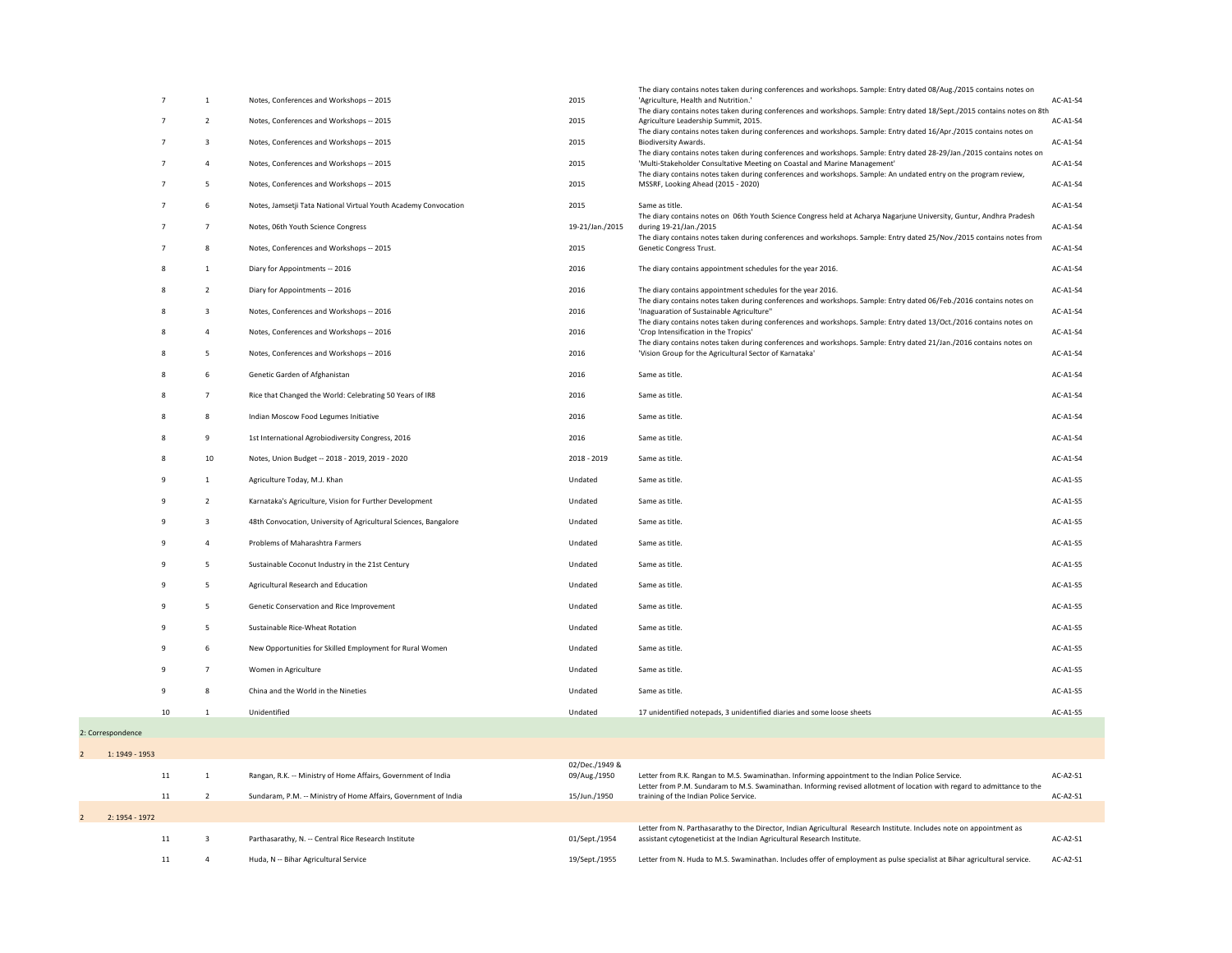|                  | 11 |                 | Banerjee, J.M. -- unsure                                                                                                | 14/Mar./1956                   | Letter from J.M. Banerjee copied to M.S. Swaminathan. Includes note on appointment as cytogeneticist.                                                                                                                 | AC-A2-S1   |
|------------------|----|-----------------|-------------------------------------------------------------------------------------------------------------------------|--------------------------------|-----------------------------------------------------------------------------------------------------------------------------------------------------------------------------------------------------------------------|------------|
|                  | 11 | 6               | Williams, Norman D. -- United States Department of Agriculture                                                          | 18/Oct./1963                   | Letter from Norman D. Williams to M.S. Swaminathan. Includes comments on the seed of stem rust resistant durums.                                                                                                      | $AC-A2-S1$ |
|                  | 11 |                 | Nehru, Jawaharlal -- Council of Scientific and Industrial Research                                                      | 14/Apr./1964                   | Correspondence between Jawaharlal Nehru and M.S. Swaminathan. Includes congratulatory note on the receipt of the<br>Shanti Swarup Bhatnagar Memorial Prize.                                                           | AC-A2-S1   |
|                  | 11 | 8               | Menon, K.P.A. -- Indian Agricultural Research Institute                                                                 | 23/June./1966                  | Letter from K.P.A. Menon to A.B. Joshi, copied to M.S. Swaminathan. Includes comments on appointment of M.S.<br>Swaminathan as the Director, Indian Agricultural Research Institute.                                  | AC-A2-S1   |
|                  | 11 | 9               | Kohli, S.P. -- Indian Agricultural Research Institute                                                                   | 23/May./1967                   | Letter from S.P. Kohli to M.S. Swaminathan. Includes attached note on 'The Origin, History and Description of the New Dwarf<br>Wheat Varieties, S. 227, SONA 227, S. 308, SONALIKA, SAFED LERMA AND CHHOTI LERMA.     | AC-A2-S1   |
|                  | 11 | 10              | Ross, Roman -- United States Department of Agriculture                                                                  | 18/Mar./1970                   | Letter from Roman Ross to M.S. Swaminathan. Includes note on a U.S. potato variety named Alaska Frostless.                                                                                                            | AC-A2-S1   |
|                  | 11 | 11              | Boerma, A.H. -- Food and Agriculture Organization of the United Nations                                                 | 08/Apr./1971                   | Letter from A.H. Boerma to M.S. Swaminathan. Includes note on Consultative Group on International Agricultural Research.                                                                                              | AC-A2-S1   |
|                  | 11 | 12              | Borlaug, Norman E. -- International Maize and Wheat Improvement Centre                                                  | 02/Aug./1971                   | Letter from Norman Borlaug to M.S. Swaminathan. Includes comments on an article dated 19/July/1971 published in The<br>Times of India.                                                                                | AC-A2-S1   |
|                  | 11 | 13              | Akerberg, Erik -- The Swedish Seed Association                                                                          | 24/Aug./1971                   | Letter from Erik Akerbeg to M.S. Swaminathan. Informing the recommendation of The Swedish Seed Association to appoint<br>M.S. Swaminathan as a honorary member of the association.                                    | AC-A2-S1   |
|                  | 11 | 14              | Appu, P.S. -- Ministry of Food, Agriculture, C.D. & Co-operation, Government of India                                   | 11/Jan./1972                   | Letter from P.S. Appu to M.S. Swaminathan. Includes note on appointment as the Director-General of the Indian Council of<br>Agricultural Research.                                                                    | AC-A2-S1   |
|                  | 11 | 15              | Agarwal, U.C. -- Secretariat of the Appointments Committee of the Cabinet Office of the<br><b>Establishment Officer</b> | 01/Jan./1974                   | Letter from U.C. Agarwal copied to M.S. Swaminathan. Includes note on appointment as Secretary to the Government of<br>India in the Department of Agricultural Research and Education in the Ministry of Agriculture. | AC-A2-S1   |
|                  | 11 | 16              | Pal, B.M. -- Indian Council of Agricultural Research                                                                    | Undated                        | Letter from B.M. Pal to M.S. Swaminathan. Includes note on appointment as cytogeneticist at the Indian Agricultural<br>Research Institute.                                                                            | AC-A2-S1   |
| $3: 1973 - 1979$ |    |                 |                                                                                                                         |                                |                                                                                                                                                                                                                       |            |
|                  | 11 | 17              | Robinson, N.H. -- The Royal Society                                                                                     | 11/May./1973                   | Letter from N.H. Robinson to M.S. Swaminathan. Includes note on receipt of payment to The Royal Society, London.                                                                                                      | $AC-A2-S1$ |
|                  | 11 | 18              | V. Shah, Pramila -- Kendriya Vidyalaya Central School, Rajkot                                                           | 10/July/1973 -<br>01/June/1979 | Correspondence between Pramila V. Shah and M.S. Swaminathan. Includes note of gratitude for helping secure appointment<br>as a teacher.                                                                               | AC-A2-S1   |
|                  | 11 | 19              | Boerma, A.H. -- Food and Agricultural Organization of the United Nations                                                | 29/Oct./1973                   | Letter from A.H. Boerma to M.S. Swaminathan. Includes note of thanks on contribution to the work of the Protein Advisory<br>Group of the United Nations System.                                                       | AC-A2-S1   |
|                  | 11 | 20              | Ambi                                                                                                                    | 02/Nov./1973                   | Correspondence between Ambi and K. Swaminathan. Includes enclosed note titled 'Heroic Heart'                                                                                                                          | AC-A2-S1   |
|                  | 11 | 21              | Ali Khan, Akbar -- Ministry for Agriculture and Irrigation, Government of India                                         | 20/Mar./1974                   | Letter from Akbar Ali Khan to M.S. Swaminathan. Includes reference to letter dated 16/Mar./1974                                                                                                                       | AC-A2-S1   |
|                  | 11 | 22              | Roy, R.N. -- The Fertiliser Association of India                                                                        | 06/Feb./1975                   | Letter from R.N. Roy to M.S. Swaminathan. Includes enclosed paper titled 'Development and Spread of Integrated Nutrient<br>System'                                                                                    | AC-A2-S1   |
|                  | 11 | 23              | Tuli, S.P. -- Ministry of Agriculture & Irrigation, Government of India                                                 | June 1976                      | Letter from S.P. Tuli, copied to M.S. Swaminathan. Includes note on the 13th Meeting of the Technical Advisory Committee<br>on Consultative Group on International Agricultural Research held at Philippines.         | AC-A2-S1   |
|                  | 11 | 24              | Hutchinson, Joseph -- University of Cambridge                                                                           | 08/Sept./1976                  | Letter from M.S. Swaminathan to Sir Joseph Hutchinson. Includes reference to letter dated 28/June/1976.                                                                                                               | AC-A2-S1   |
|                  | 11 | 25              | Saouma, Edouard -- Food and Agricultural Organization of the United Nations                                             | 17/Nov./1976                   | Letter from Edouard Saouma to M.S. Swaminathan. Includes note of appreciation on contributions undertaken towards the<br>Technical Advisory Committee on Consultative Group on International Agricultural Research.   | AC-A2-S1   |
|                  | 11 | 26              | Hammond S., George -- National Academy of Sciences                                                                      | 02/May./1977                   | Letter from George S. Hammon to M.S. Swaminathan. Informing the decision of the National Academy of Sciences to elect<br>M.S. Swaminathan as a Foreign Associate of the academy.                                      | AC-A2-S1   |
|                  | 11 | 27              | Hodgson, S.E. -- British High Commission, British Council Division                                                      | 18/May./1977                   | Letter from S.E. Hodgson to M.S. Swaminathan. Includes reference to letter dated 13/May/1977.                                                                                                                         | AC-A2-S1   |
|                  | 11 | 28              | Aruni                                                                                                                   | 19/May./1977                   | Letter from Aruni to M.S. Swaminathan. Congratulatory note on being elected as a Foreign Associate of the National<br>Academy of Sciences, Washington D.C.                                                            | $AC-A2-S1$ |
|                  | 11 | 29              | Krishnamurti, C.R.                                                                                                      | 23/May./1977                   | Letter from C.R. Krishnamurti to M.S. Swaminathan. Includes note on article featured in The Statesman.                                                                                                                | AC-A2-S1   |
|                  | 11 | 30 <sup>°</sup> | Kachroo, P. -- Kashmir University                                                                                       | 27/May./1977                   | Letter from P. Kacharoo to M.S. Swaminathan. Includes note on article featured in The Statesman.                                                                                                                      | AC-A2-S1   |
|                  | 11 | 31              | Nagaieh, B.B.                                                                                                           | 07/June./1977                  | Letter from B.B. Nagaieh to M.S. Swaminathan. Includes note on article featured in The Statesman.<br>Correspondence between B. Pratap Reddy and M.S. Swaminathan. Congratulatory note on being elected as a Foreign   | AC-A2-S1   |
|                  | 11 | 32              | Reddy, B. Pratap -- Food and Agricultural Department, Government of Andhra Pradesh                                      | 06/Aug./1977                   | Associate of the National Academy of Sciences, Washington D.C.                                                                                                                                                        | AC-A2-S1   |
|                  | 11 | 33              | Singh Barnala, Surjit -- Ministry for Agriculture and Irrigation                                                        | 08/Aug./1977                   | Letter from M.S. Swaminathan to Surjit Singh Barnala. Includes note on initiation of action for appointing a successor to the<br>post of the Director General of Indian Council of Agricultural Research.             | $AC-A2-S1$ |
|                  | 11 | 34              | Mehra, K.L. -- National Bureau of Plant Genetic Resources                                                               | 08/Aug./1977                   | Letter from K.L Mehra to M.S. Swaminathan. Congratulatory note on being elected as Vice-President of the 15th<br>International Congress of Genetics.                                                                  | $AC-A2-S1$ |
|                  | 11 | 35              | Kurup, P.B. -- Techno Chemical Industries Ltd.                                                                          | 09/Aug./1977                   | Letter from P.B. Kurup to M.S. Swaminathan. Includes enclosed copy of letter dated 02/Aug./1977 addressed to V.P. Bhatia. AC-A2-S1                                                                                    |            |
|                  | 11 | 36              | Maan, S.S. -- North Dakota State University                                                                             | 10/Aug./1977                   | Correspondence between S.S. Mann and M.S. Swaminathan. Congratulatory note on being elected as a Foreign Associate of<br>the National Academy of Sciences, Washington D.C.                                            | $AC-A2-S1$ |
|                  | 11 | 37              | Kuriyan, G.K. -- Central Institute of Fisheries Technology                                                              | 11/Aug./1977                   | Letter from M.S. Swaminathan to G.K. Kuriyan. Includes note of receipt on receiving the congratulatory note on being elected<br>as a Foreign Associate of the National Academy of Sciences, Washington D.C.           | AC-A2-S1   |
|                  | 11 | 38              | Chatrath, M.S. -- Indian Society for Nuclear Techniques in Agriculture and Biology                                      | 11/Aug./1977                   | Letter from M.S. Swaminathan to M.S. Chatrath. Includes note of receipt on receiving the congratulatory note on being<br>elected as Vice-President of the 15th International Congress of Genetics.                    | AC-A2-S1   |
|                  | 11 | 39              | Veeraraghavan, P.                                                                                                       | 11/Aug./1977                   | Letter from M.S. Swaminathan to P. Veeraraghavan. Includes note of receipt on receiving the congratulatory note on being<br>elected as Vice-President of the 15th International Congress of Genetics.                 | AC-A2-S1   |
|                  | 11 | 40              | Vir, Dharam -- Indian Agricultural Research Institute                                                                   | 11/Aug./1977                   | Letter from M.S. Swaminathan to Dharam Vir. Includes note of receipt on receiving the congratulatory note on being elected<br>as Vice-President of the 15th International Congress of Genetics.                       | $AC-A2-S1$ |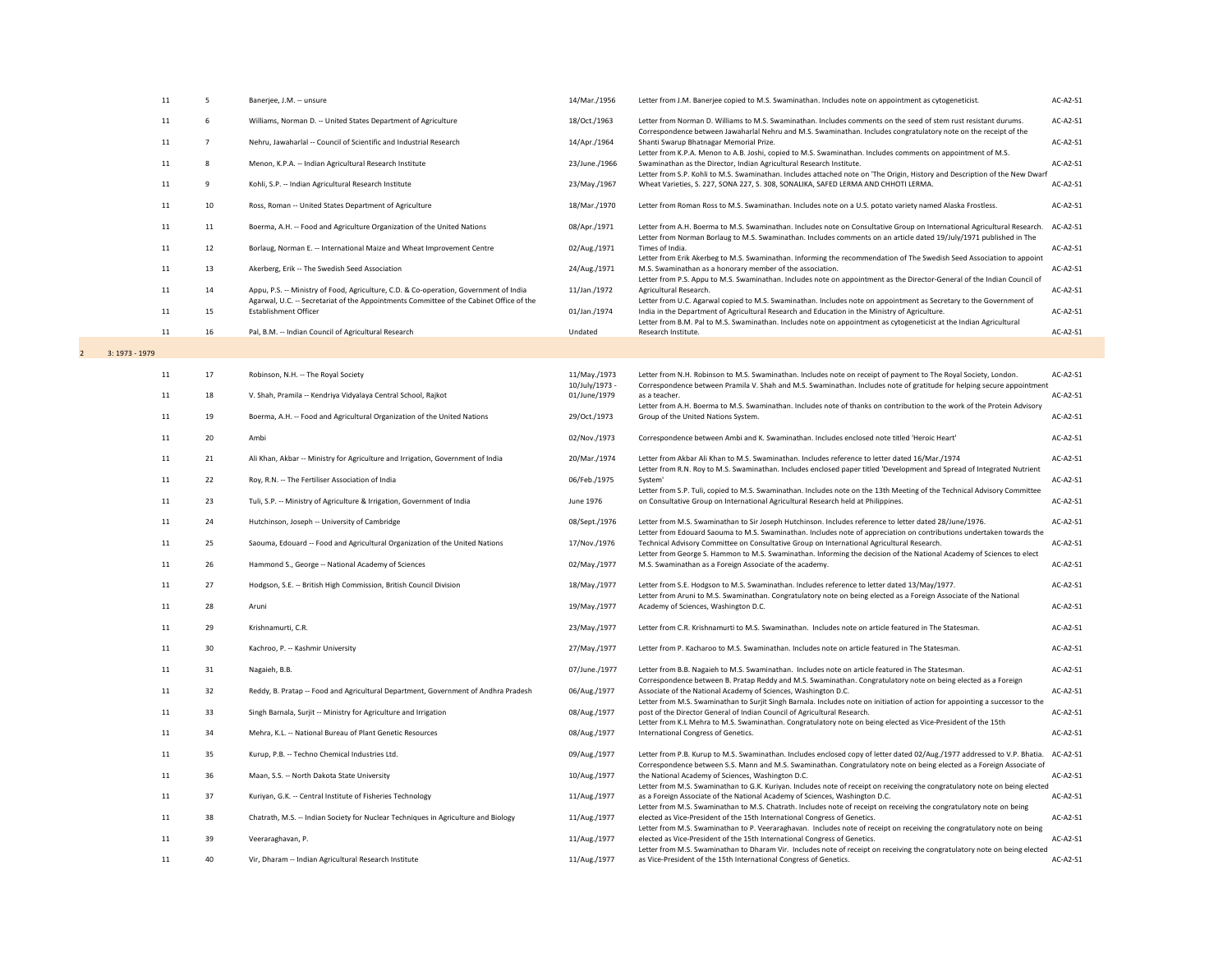|         |    |                                                                                    |                                    | Letter from M.S. Swaminathan to G. Madhava Reddy. Includes note of receipt on receiving the congratulatory note on being                                                                                                               |            |
|---------|----|------------------------------------------------------------------------------------|------------------------------------|----------------------------------------------------------------------------------------------------------------------------------------------------------------------------------------------------------------------------------------|------------|
| 11      | 41 | Reddy, G. Madhava -- Osmania University                                            | 13/Aug./1977                       | elected as Vice-President of the 15th International Congress of Genetics.<br>Letter from M.S. Swaminathan to S.H. Wittwer. Includes note of receipt on receiving the congratulatory note on being                                      | AC-A2-S1   |
| 11      | 42 | Wittwer, S.H. -- Michigan State University                                         | 25/Aug./1977                       | elected as a Foreign Associate of the National Academy of Sciences, Washington D.C.                                                                                                                                                    | AC-A2-S1   |
| 11      | 43 | Randhawa, M.S.                                                                     | 04/Oct./1977                       | M.S. Swaminathan. Includes note to extend the tenure of M.S. Swaminathan as the Director General of the Indian Council of<br>Agricultural Research.                                                                                    | $AC-A2-S1$ |
| 11      | 44 | Crow, James F. -- University of Wisconsin - Madison                                | 19/Oct./1977                       | Letter from James F. Crow to M.S. Swaminathan. Includes note on M.S. Swaminathan's interest in moving to the University of<br>Wisconsin.                                                                                               | AC-A2-S1   |
| 11      | 45 | Lederberg, Joshua -- Stanford University Medical Centre                            | 07/Nov./1977                       | Letter from Joshua Lederberg to M.S. Swaminathan. Includes note on opportunities with the Stanford University Medical<br>Centre.                                                                                                       | AC-A2-S1   |
| 11      | 46 | Hopper, W. David --International Development Research Centre                       | 22/Nov./1977                       | Letter from W. David Hopper to M.S. Swaminathan. Includes note on opportunities with the International Development<br>Research Centre.                                                                                                 | AC-A2-S1   |
|         |    |                                                                                    |                                    | Letter from R.W. Hougas to M.S. Swaminathan. Includes note on opportunities with the College of Agricultural and Life                                                                                                                  |            |
| 11      | 47 | Hougas, R.W. -- University of Wisconsin                                            | 22/Nov./1977<br>18/Jan./1978 -     | Sciences, University of Wisconsin.<br>Correspondence between Preston S. Cutler and M.S. Swaminathan. Includes enclosed note on details of a fellowship with                                                                            | AC-A2-S1   |
| 11      | 48 | Cutler, Preston S. -- Centre for Advanced Study in the Behavioural Sciences        | 30/Jan./1978                       | the Centre for Advanced Study in the Behavioural Sciences.<br>Letter from M.S. Swaminathan to S.S. Barnala. Includes note of regret in inability to extend tenure at the Indian Council of                                             | AC-A2-S1   |
| 11      | 49 | Barnala, S.S. -- Ministry for Agriculture and Irrigation, Government of India      | 25/Jan./1978<br>30/Jan./1978 - 13- | Agricultural Research.<br>Correspondence between D.K. Belyaev and M.S. Swaminathan. Includes discussion on a plenary session titled 'Genetics and                                                                                      | AC-A2-S1   |
| 11      | 50 | Belyaev, D.K. -- Academy of Sciences of the USSR                                   | 14/Feb/1978                        | Prosperity of Mankind.'                                                                                                                                                                                                                | AC-A2-S1   |
| 11      | 51 | Townsend, G.F. -- University of Guelph                                             | 31/Jan./1978 -<br>06/Feb./1978     | Correspondence between G.F. Townsend and M.S. Swaminathan. Includes note of acceptance to serve as President of the<br>International Bee Research Association for a two-year period.                                                   | AC-A2-S1   |
| 11      | 52 | Prasad Yadav, Jagadambi -- Ministry for Health and Family Welfare                  | 22/Mar./1978                       | Letter from Jagadambi Prasad Yadav to M.S. Swaminathan. The content is in Hindi.                                                                                                                                                       | AC-A2-S1   |
| 11      | 53 | Rao, G.V.K. -- Ministry of Agriculture and Irrigation, Government of India         | 28/Mar./1978                       | Letter from G.V.K. Rao to M.S. Swaminathan. Includes note on voluntary retirement of M.S Swaminathan from the post of<br>the Director General of the Indian Council of Agricultural Research.                                          | AC-A2-S1   |
| 11      | 54 | Sharma, A.K. -- Indian Science Congress Association                                | 08/May./1978                       | Letter from A.K. Sharma, copied to M.S. Swaminathan. Includes note on the nomination of M.S. Swaminathan for the<br><b>UNESCO Science Prize.</b>                                                                                       | AC-A2-S1   |
| 11      | 55 | Sorokin, P. -- Embassy of USSR                                                     | 04/Oct./1978 -<br>09/Oct./1978     | Correspondence between P. Sorokin and M.S. Swaminathan. Congratulatory note on the election of M.S. Swaminathan to<br>the All Union Agricultural Sciences.                                                                             | AC-A2-S1   |
|         |    |                                                                                    |                                    |                                                                                                                                                                                                                                        |            |
| 11      | 56 | Rao, A.B. -- Indian Standards Institution                                          | 09/Oct./1978                       | Letter from M.S. Swaminathan to A.B. Rao. Includes note of acceptance of the K.L. Moudgill Prize, 1977.<br>Letter from V.M. Sundaram to M.S. Swaminathan. Congratulatory note on being elected as a Foreign Member of the Soviet       | AC-A2-S1   |
| 11      | 57 | Sundaram, V.M.                                                                     | 10/Oct./1978<br>29/Mar./1979 -     | Union's Lenin Academy of Agricultural Sciences.<br>Correspondence between Melak H. Mengesha and M.S. Swaminathan. Includes note of appreciation on the appointment of                                                                  | AC-A2-S1   |
| 11      | 58 | Mengesha, Malak H. -- International Crops Research Institute for Semi-Arid Tropics | 02/Apr./1979                       | M.S. Swaminathan as Secretary of the Department of Agriculture and Rural Development.<br>Letter from O.P. Gautam to M.S. Swaminathan. Includes note of receipt on receiving the contractually note on appointment                      | $AC-A2-S1$ |
| 11      | 59 | Gautam, O.P. -- Indian Council of Agriculture Research                             | 31/Mar./1979                       | as the Director General of the Indian Council of Agricultural Research.<br>Letter from Ajit Mozoomdar to M.S. Swaminathan. Includes note of appreciation on contributions to the Indian Council of                                     | AC-A2-S1   |
| 11      | 60 | Mozoomdar, Ajit -- Planning Commission, Government of India                        | 31/Mar./1979                       | Agricultural Research.                                                                                                                                                                                                                 | AC-A2-S1   |
| 11      | 61 | Bosu, Jyotirmoy -- Member of Parliament, Government of India                       | 03/Apr./1979 -<br>04/Apr./1979     | Correspondence between Jyotirmoy Basu and M.S. Swaminathan. Includes note of congratulation to M.S. Swaminathan on a<br>recent work appointment.                                                                                       | $AC-A2-S1$ |
| 11      | 62 | Sethna, H.N. -- Atomic Energy                                                      | 04/Apr./1979                       | Letter from H.N. Sethna to M.S. Swaminathan. Congratulatory note on promotion to Secretary (Agriculture), Government of<br>India.                                                                                                      | $AC-A2-S1$ |
| 11      | 63 | Singh, Sujan -- Member of Parliament, Government of India                          | 03/Apr./1979 -<br>07/Apr./1979     | Correspondence between Sujan Singh and M.S. Swaminathan. Congratulatory note on the promotion of M.S. Swaminathan<br>to the post of Secretary (Agriculture), Government of India.                                                      | AC-A2-S1   |
| 11      | 64 | Dogget, Hugh -- International Development and Research Centre                      | 11/Apr./1979                       | Letter from M.S. Swaminathan to Hugh Dogget. Includes reference to letter dated 11/Apr./1979.                                                                                                                                          | AC-A2-S1   |
| 11      | 65 | Desai, Moraji -- Government of India                                               | 11/Aug./1979                       | Letter from Moraji Desai to M.S. Swaminathan. Includes reference to letter dated 11/Aug./1979.                                                                                                                                         | AC-A2-S1   |
|         |    |                                                                                    | 11/Oct./1979 -                     | Correspondence between G.S. Mahajani and M.S. Swaminathan. Includes discussion on the election of M.S. Swaminathan as                                                                                                                  |            |
| 11      | 66 | Mahajani, G.S. -- Maharashtra Association for the Cultivation of Science           | 16/Oct./1979                       | a honorary fellow of the Maharashtra Association for the Cultivation of Science.                                                                                                                                                       | AC-A2-S1   |
| $-1982$ |    |                                                                                    |                                    |                                                                                                                                                                                                                                        |            |
| 11      | 67 | Crawford, J.G. -- The Australian National University                               | 12/Mar./1980                       | Letter from J.G Crawford to M.S. Swaminathan. Includes comments on the candidature of M.S. Swaminathan for the post of<br>Director-General of International Service for National Agricultural Research.                                | AC-A2-S1   |
| 11      | 68 | Dwarakinath, R. -- The University of Agricultural Sciences, Bangalore              | 01/Apr./1980                       | Correspondence between R. Dwarakinath and M.S. Swaminathan. Informing the recommendation of the academic council of<br>The University of Agricultural Sciences to confer a honorary degree of Doctor of Science to M.S. Swaminathan.   | AC-A2-S1   |
| 11      | 69 | Jain, A.R. -- Ministry of Agriculture, Government of India                         | 24/Apr./1980                       | Letter from A.R. Jain to M.S. Swaminathan. Includes comments on publication 'Past, Present and Future Trends in Tropical<br>Agriculture'                                                                                               | $AC-A2-S1$ |
| 11      | 70 | Sambrani, Shreekant -- Institute of Rural Management                               | 23/Aug./1980 &<br>29/Aug./1980     | Correspondence between Shreekant Sambrani and M.S. Swaminathan. Includes request for permission to use M.S.<br>Swaminathan's Sardar Patel Memorial Lecture of 1973 'Our Agriculture Future' for distribution to students at institute. | $AC-A2-S1$ |
| 11      | 71 | Farrand, R.A. -- Academic Press                                                    | 01/Sept./1980 &<br>24/Sept./1980   | Correspondence between R.A. Farrand and M.S. Swaminathan. Includes comments on the publication titled 'Global Aspects<br>of Food Production'                                                                                           | AC-A2-S1   |
| 11      | 72 | Shaw, Lynda -- Academic Press                                                      | 02/Sept./1980 -<br>11/Sept./1980   | Correspondence between Lynda Shaw and M.S. Swaminathan. Includes contributors contract for publication 'Global Aspects<br>of Food Production'.                                                                                         | $AC-A2-S1$ |
| 11      | 73 | Sinha, S.K. --Indian Agricultural Research Institute                               | 03/Sept./1980 -<br>24/Oct./1980    | Correspondence between S.K. Sinha, Rajendra Prasad and M.S. Swaminathan. Includes recommendations on compiling M.S.<br>Swaminathan's lectures and address into a book.                                                                 | $AC-A2-S1$ |
| 11      | 74 | Salunkhe, D.K. -- Utah State University                                            | 04/Sept./1980 -<br>19/Sept./1980   | Correspondence between D.K. Salunke and M.S. Swaminathan. Includes nomination of M.S. Swaminathan for Honorary<br>Degree of Doctor of Science from Utah State University.                                                              | AC-A2-S1   |
| 11      | 75 | Singh, Rao Birendra -- Ministry of Agriculture, Government of India                | 13/Nov./1980                       | Letter from Rao Birendra Singh to Bhai Mahavir. Illegible content.                                                                                                                                                                     | AC-A2-S1   |
| 11      | 76 | Narain, Hari -- Banaras Hindu University                                           | 9/Dec./1980 &<br>22/Dec./1980      | Correspondence between Hari Narain and M.S. Swaminathan. 1 Informing the decision of the university to award Honorary<br>Degree of Doctor of Science to M.S. Swaminathan.                                                              | $AC-A2-S1$ |
|         |    |                                                                                    |                                    |                                                                                                                                                                                                                                        |            |

|    |    |                                                                                    |                                  | Letter from M.S. Swaminathan to G. Madhava Reddy. Includes note of receipt on receiving the congratulatory note on being                                                                                                               |            |
|----|----|------------------------------------------------------------------------------------|----------------------------------|----------------------------------------------------------------------------------------------------------------------------------------------------------------------------------------------------------------------------------------|------------|
| 11 | 41 | Reddy, G. Madhava -- Osmania University                                            | 13/Aug./1977                     | elected as Vice-President of the 15th International Congress of Genetics.<br>Letter from M.S. Swaminathan to S.H. Wittwer. Includes note of receipt on receiving the congratulatory note on being                                      | $AC-A2-S1$ |
| 11 | 42 | Wittwer, S.H. -- Michigan State University                                         | 25/Aug./1977                     | elected as a Foreign Associate of the National Academy of Sciences, Washington D.C.                                                                                                                                                    | AC-A2-S1   |
|    |    |                                                                                    |                                  | M.S. Swaminathan. Includes note to extend the tenure of M.S. Swaminathan as the Director General of the Indian Council of                                                                                                              |            |
| 11 | 43 | Randhawa, M.S.                                                                     | 04/Oct./1977                     | Agricultural Research.<br>Letter from James F. Crow to M.S. Swaminathan. Includes note on M.S. Swaminathan's interest in moving to the University of                                                                                   | $AC-A2-S1$ |
| 11 | 44 | Crow, James F. -- University of Wisconsin - Madison                                | 19/Oct./1977                     | Wisconsin.                                                                                                                                                                                                                             | AC-A2-S1   |
| 11 | 45 | Lederberg, Joshua -- Stanford University Medical Centre                            | 07/Nov./1977                     | Letter from Joshua Lederberg to M.S. Swaminathan. Includes note on opportunities with the Stanford University Medical<br>Centre.                                                                                                       | AC-A2-S1   |
|    |    |                                                                                    |                                  | Letter from W. David Hopper to M.S. Swaminathan. Includes note on opportunities with the International Development                                                                                                                     |            |
| 11 | 46 | Hopper, W. David --International Development Research Centre                       | 22/Nov./1977                     | Research Centre.                                                                                                                                                                                                                       | $AC-A2-S1$ |
| 11 | 47 | Hougas, R.W. -- University of Wisconsin                                            | 22/Nov./1977                     | Letter from R.W. Hougas to M.S. Swaminathan. Includes note on opportunities with the College of Agricultural and Life<br>Sciences, University of Wisconsin.                                                                            | $AC-A2-S1$ |
|    |    |                                                                                    | 18/Jan./1978 -                   | Correspondence between Preston S. Cutler and M.S. Swaminathan. Includes enclosed note on details of a fellowship with                                                                                                                  |            |
| 11 | 48 | Cutler, Preston S. -- Centre for Advanced Study in the Behavioural Sciences        | 30/Jan./1978                     | the Centre for Advanced Study in the Behavioural Sciences.<br>Letter from M.S. Swaminathan to S.S. Barnala. Includes note of regret in inability to extend tenure at the Indian Council of                                             | AC-A2-S1   |
| 11 | 49 | Barnala, S.S. -- Ministry for Agriculture and Irrigation, Government of India      | 25/Jan./1978                     | Agricultural Research.                                                                                                                                                                                                                 | AC-A2-S1   |
| 11 | 50 | Belyaev, D.K. -- Academy of Sciences of the USSR                                   | 30/Jan./1978 - 13<br>14/Feb/1978 | Correspondence between D.K. Belyaev and M.S. Swaminathan. Includes discussion on a plenary session titled 'Genetics and<br>Prosperity of Mankind.'                                                                                     | AC-A2-S1   |
|    |    |                                                                                    | 31/Jan./1978 -                   | Correspondence between G.F. Townsend and M.S. Swaminathan. Includes note of acceptance to serve as President of the                                                                                                                    |            |
| 11 | 51 | Townsend, G.F. -- University of Guelph                                             | 06/Feb./1978                     | International Bee Research Association for a two-year period.                                                                                                                                                                          | AC-A2-S1   |
| 11 | 52 | Prasad Yadav, Jagadambi -- Ministry for Health and Family Welfare                  | 22/Mar./1978                     | Letter from Jagadambi Prasad Yadav to M.S. Swaminathan. The content is in Hindi.                                                                                                                                                       | AC-A2-S1   |
|    | 53 | Rao, G.V.K. -- Ministry of Agriculture and Irrigation, Government of India         | 28/Mar./1978                     | Letter from G.V.K. Rao to M.S. Swaminathan. Includes note on voluntary retirement of M.S Swaminathan from the post of<br>the Director General of the Indian Council of Agricultural Research.                                          | AC-A2-S1   |
| 11 |    |                                                                                    |                                  | Letter from A.K. Sharma, copied to M.S. Swaminathan. Includes note on the nomination of M.S. Swaminathan for the                                                                                                                       |            |
| 11 | 54 | Sharma, A.K. -- Indian Science Congress Association                                | 08/May./1978                     | <b>UNESCO Science Prize.</b>                                                                                                                                                                                                           | AC-A2-S1   |
| 11 | 55 | Sorokin, P. -- Embassy of USSR                                                     | 04/Oct./1978 -<br>09/Oct./1978   | Correspondence between P. Sorokin and M.S. Swaminathan. Congratulatory note on the election of M.S. Swaminathan to<br>the All Union Agricultural Sciences.                                                                             | $AC-A2-S1$ |
|    |    |                                                                                    |                                  |                                                                                                                                                                                                                                        |            |
| 11 | 56 | Rao, A.B. -- Indian Standards Institution                                          | 09/Oct./1978                     | Letter from M.S. Swaminathan to A.B. Rao. Includes note of acceptance of the K.L. Moudgill Prize, 1977.<br>Letter from V.M. Sundaram to M.S. Swaminathan. Congratulatory note on being elected as a Foreign Member of the Soviet       | $AC-A2-S1$ |
| 11 | 57 | Sundaram, V.M.                                                                     | 10/Oct./1978                     | Union's Lenin Academy of Agricultural Sciences.                                                                                                                                                                                        | $AC-A2-S1$ |
| 11 | 58 | Mengesha, Malak H. -- International Crops Research Institute for Semi-Arid Tropics | 29/Mar./1979 -<br>02/Apr./1979   | Correspondence between Melak H. Mengesha and M.S. Swaminathan. Includes note of appreciation on the appointment of<br>M.S. Swaminathan as Secretary of the Department of Agriculture and Rural Development.                            | $AC-A2-S1$ |
|    |    |                                                                                    |                                  | Letter from O.P. Gautam to M.S. Swaminathan. Includes note of receipt on receiving the contractually note on appointment                                                                                                               |            |
| 11 | 59 | Gautam, O.P. -- Indian Council of Agriculture Research                             | 31/Mar./1979                     | as the Director General of the Indian Council of Agricultural Research.<br>Letter from Ajit Mozoomdar to M.S. Swaminathan. Includes note of appreciation on contributions to the Indian Council of                                     | AC-A2-S1   |
| 11 | 60 | Mozoomdar, Ajit -- Planning Commission, Government of India                        | 31/Mar./1979                     | Agricultural Research.                                                                                                                                                                                                                 | AC-A2-S1   |
|    | 61 |                                                                                    | 03/Apr./1979 -                   | Correspondence between Jyotirmoy Basu and M.S. Swaminathan. Includes note of congratulation to M.S. Swaminathan on a<br>recent work appointment.                                                                                       | $AC-A2-S1$ |
| 11 |    | Bosu, Jyotirmoy -- Member of Parliament, Government of India                       | 04/Apr./1979                     | Letter from H.N. Sethna to M.S. Swaminathan. Congratulatory note on promotion to Secretary (Agriculture), Government of                                                                                                                |            |
| 11 | 62 | Sethna, H.N. -- Atomic Energy                                                      | 04/Apr./1979                     | India.                                                                                                                                                                                                                                 | $AC-A2-S1$ |
| 11 | 63 | Singh, Sujan -- Member of Parliament, Government of India                          | 03/Apr./1979 -<br>07/Apr./1979   | Correspondence between Sujan Singh and M.S. Swaminathan. Congratulatory note on the promotion of M.S. Swaminathan<br>to the post of Secretary (Agriculture), Government of India.                                                      | AC-A2-S1   |
|    |    |                                                                                    |                                  |                                                                                                                                                                                                                                        |            |
| 11 | 64 | Dogget, Hugh -- International Development and Research Centre                      | 11/Apr./1979                     | Letter from M.S. Swaminathan to Hugh Dogget. Includes reference to letter dated 11/Apr./1979.                                                                                                                                          | $AC-A2-S1$ |
| 11 | 65 | Desai, Moraji -- Government of India                                               | 11/Aug./1979                     | Letter from Moraji Desai to M.S. Swaminathan. Includes reference to letter dated 11/Aug./1979.                                                                                                                                         | $AC-A2-S1$ |
| 11 | 66 | Mahajani, G.S. -- Maharashtra Association for the Cultivation of Science           | 11/Oct./1979 -<br>16/Oct./1979   | Correspondence between G.S. Mahajani and M.S. Swaminathan. Includes discussion on the election of M.S. Swaminathan as<br>a honorary fellow of the Maharashtra Association for the Cultivation of Science.                              | $AC-A2-S1$ |
|    |    |                                                                                    |                                  |                                                                                                                                                                                                                                        |            |
|    |    |                                                                                    |                                  | Letter from J.G Crawford to M.S. Swaminathan. Includes comments on the candidature of M.S. Swaminathan for the post of                                                                                                                 |            |
| 11 | 67 | Crawford, J.G. -- The Australian National University                               | 12/Mar./1980                     | Director-General of International Service for National Agricultural Research.                                                                                                                                                          | $AC-A2-S1$ |
| 11 | 68 | Dwarakinath, R. -- The University of Agricultural Sciences, Bangalore              | 01/Apr./1980                     | Correspondence between R. Dwarakinath and M.S. Swaminathan. Informing the recommendation of the academic council of<br>The University of Agricultural Sciences to confer a honorary degree of Doctor of Science to M.S. Swaminathan.   | AC-A2-S1   |
|    |    |                                                                                    |                                  | Letter from A.R. Jain to M.S. Swaminathan. Includes comments on publication 'Past, Present and Future Trends in Tropical                                                                                                               |            |
| 11 | 69 | Jain, A.R. -- Ministry of Agriculture, Government of India                         | 24/Apr./1980                     | Agriculture'                                                                                                                                                                                                                           | $AC-A2-S1$ |
| 11 | 70 | Sambrani, Shreekant -- Institute of Rural Management                               | 23/Aug./1980 &<br>29/Aug./1980   | Correspondence between Shreekant Sambrani and M.S. Swaminathan. Includes request for permission to use M.S.<br>Swaminathan's Sardar Patel Memorial Lecture of 1973 'Our Agriculture Future' for distribution to students at institute. | $AC-A2-S1$ |
|    |    |                                                                                    | 01/Sept./1980 &                  | Correspondence between R.A. Farrand and M.S. Swaminathan. Includes comments on the publication titled 'Global Aspects                                                                                                                  |            |
| 11 | 71 | Farrand, R.A. -- Academic Press                                                    | 24/Sept./1980<br>02/Sept./1980 - | of Food Production'<br>Correspondence between Lynda Shaw and M.S. Swaminathan. Includes contributors contract for publication 'Global Aspects                                                                                          | $AC-A2-S1$ |
| 11 | 72 | Shaw, Lynda -- Academic Press                                                      | 11/Sept./1980                    | of Food Production'.                                                                                                                                                                                                                   | $AC-A2-S1$ |
| 11 | 73 | Sinha, S.K. --Indian Agricultural Research Institute                               | 03/Sept./1980 -<br>24/Oct./1980  | Correspondence between S.K. Sinha, Rajendra Prasad and M.S. Swaminathan. Includes recommendations on compiling M.S.<br>Swaminathan's lectures and address into a book.                                                                 | AC-A2-S1   |
|    |    |                                                                                    | 04/Sept./1980 -                  | Correspondence between D.K. Salunke and M.S. Swaminathan. Includes nomination of M.S. Swaminathan for Honorary                                                                                                                         |            |
| 11 | 74 | Salunkhe, D.K. -- Utah State University                                            | 19/Sept./1980                    | Degree of Doctor of Science from Utah State University.                                                                                                                                                                                | $AC-A2-S1$ |
| 11 | 75 | Singh, Rao Birendra -- Ministry of Agriculture, Government of India                | 13/Nov./1980                     | Letter from Rao Birendra Singh to Bhai Mahavir. Illegible content.                                                                                                                                                                     | $AC-A2-S1$ |
| 11 | 76 | Narain, Hari -- Banaras Hindu University                                           | 9/Dec./1980 &<br>22/Dec./1980    | Correspondence between Hari Narain and M.S. Swaminathan. 1 Informing the decision of the university to award Honorary<br>Degree of Doctor of Science to M.S. Swaminathan.                                                              | AC-A2-S1   |
|    |    |                                                                                    |                                  |                                                                                                                                                                                                                                        |            |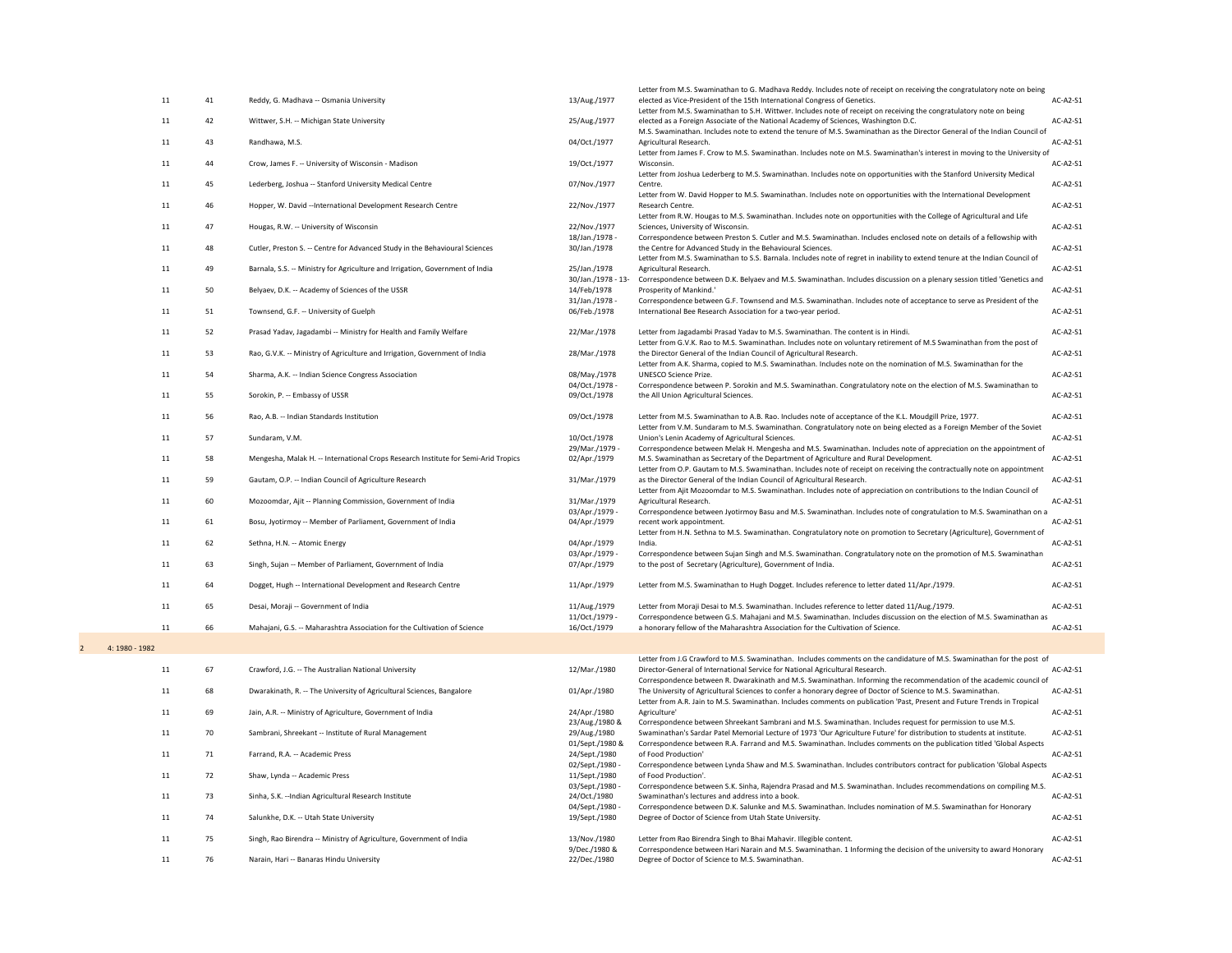|                                  | 11 | 77 | Menon, M.G.K. -- Indian National Science Academy                                                                                                    | 08/Jan./1981 and<br>24/Jan./1981 | Correspondence between M.G.K. Menon and M.S. Swaminathan. Informing the decision of the Indian National Science<br>Academy to award the Meghnad Saha Medal to M.S. Swaminathan.                                                                                      | AC-A2-S1        |
|----------------------------------|----|----|-----------------------------------------------------------------------------------------------------------------------------------------------------|----------------------------------|----------------------------------------------------------------------------------------------------------------------------------------------------------------------------------------------------------------------------------------------------------------------|-----------------|
|                                  | 11 | 78 | Saksena, R.S. -- Planning Commission                                                                                                                | 24/Apr./1981                     | Letter from R.S. Saksena to M.S. Swaminathan. Dated 24/Apr./1981.Includes note on retaining gifts received from the Chief<br>Minster of Maharashtra.                                                                                                                 | AC-A2-S1        |
|                                  | 11 | 79 | Jha, V.S. -- Jawaharlal Nehru University Review Committee                                                                                           | 02-June-1981                     | Letter from V.S. Jha to M.S. Swaminathan. Includes comments on the submission of a report to Prof. Mahale, the Acting Vice-<br>Chancellor, JNU.                                                                                                                      | AC-A2-S1        |
|                                  | 11 | 80 | Howard, H.W.                                                                                                                                        | 11/Aug./1981                     | Letter from M.S. Swaminathan to H.W. Howard. Includes note on the upcoming visit to Cambridge.                                                                                                                                                                       | AC-A2-S1        |
|                                  | 11 | 81 | Ganesan, A.T. -- Stanford University Medical Center                                                                                                 | 02/Sept./1981<br>29/Jan./1982 &  | Letter from A.T. Ganesan to M.S. Swaminathan. Includes note on possible openings for Ms. Theresa Joseph.                                                                                                                                                             | AC-A2-S1        |
|                                  | 11 | 82 | Fein, Jay S.-- National Science Foundation                                                                                                          | 06/Feb./1982                     | Correspondence between Jay S. Fein and M.S. Swaminathan Includes details on a forthcoming publication on monsoons.<br>Letter from A.W. Clausen to M.S. Swaminathan. Includes note on the appointment as the Director General of the                                  | AC-A2-S1        |
|                                  | 11 | 83 | Clausen, A.W. -- The World Bank                                                                                                                     | 12/Feb./1982                     | International Rice Research Institute.                                                                                                                                                                                                                               | $AC-A2-S1$      |
|                                  | 11 | 84 | Gupta, P.K. Das -- Visva Bharati University                                                                                                         | 14/Feb./1982<br>16/Feb./1982 &   | Letter from P.K. Das Gupta to M.S. Swaminathan. Includes expression of gratitude for donating and assistance.<br>Correspondence between Fred Friedman and M.S. Swaminathan. Includes letter of agreement for joining an assignment with                              | AC-A2-S1        |
|                                  | 11 | 85 | Friedman, Fred -- Institute of International Education                                                                                              | 25/Feb./1982                     | the International Rice Research Institute.                                                                                                                                                                                                                           | AC-A2-S1        |
|                                  | 11 | 86 | Gray, Clarence C. -- The Rockfeller Foundation                                                                                                      | 05/Mar./1982                     | Letter from Clarence C. Gray to J. Ritchie Cowan. Includes note on recent meeting with M.S. Swaminathan.<br>Letter from Bijit Ghosh to M.S. Swaminathan. Includes note on copies of convocation address delivered by M.S.                                            | AC-A2-S1        |
|                                  | 11 | 87 | Ghosh, Bijit -- School of Planning and Architecture                                                                                                 | 25/Mar./1982                     | Swaminathan at their Annual Convocation held on 24/Mar./1982                                                                                                                                                                                                         | $AC-A2-S1$      |
|                                  | 11 | 88 | Hassan, S. Nurul -- Council of Scientific and Industrial Research                                                                                   | 26/Mar./1982                     | Letter from S. Nurul Hassan to M.S. Swaminathan. Includes expression of gratitude for assistance given to CSIR.<br>Letter from Sudhir Sen to M.S. Swaminathan. Includes attached newspaper article titled 'Back to Food Basics' by Flora Lewis                       | AC-A2-S1        |
|                                  | 11 | 89 | Sudhir, Sen                                                                                                                                         | 27/Mar./1982                     | in the New York Times dated 25/Mar./1982.                                                                                                                                                                                                                            | AC-A2-S1        |
|                                  | 11 | 90 | Dhawan, S.                                                                                                                                          | 01/Apr./1982                     | Letter from S. Dhawan to M.S. Swaminathan. Includes regret for not being to attend a meeting.                                                                                                                                                                        | AC-A2-S1        |
|                                  | 11 | 91 | Ganesan, V. -- The Mountain Path                                                                                                                    | 06/Apr./1982<br>07/Apr./1982 &   | Letter from M.S. Swaminathan to V. Ganesan. Includes note on subscription for Mountain Path.                                                                                                                                                                         | AC-A2-S1        |
|                                  | 11 | 92 | Alexander, P.C. -- Prime Minister's Office, Government of India<br>Gaikwad, Bhai Bhagwant Rao -- Ministry for Agriculture and Labour, Government of | 12/Apr./1982                     | Correspondence between P.C. Alexander and M.S. Swaminathan on visit to Manila, Philippines.<br>Letter from Bhai Bhagwant Rao Gaikwad to M.S. Swaminathan. Includes congratulatory note on the appointment as the                                                     | AC-A2-S1        |
|                                  | 11 | 93 | Maharashtra                                                                                                                                         | 07/Apr./1982<br>16/Apr./1982 -   | Director General of the International Rice Research Institute.<br>Correspondence between M.G. Ramachandran and M.S. Swaminathan. Includes congratulatory note on the appointment of                                                                                  | AC-A2-S1        |
|                                  | 11 | 94 | Ramachandran, M.G. -- Government of Tamil Nadu                                                                                                      | 07/May/1982                      | M.S. Swaminathan to the post of Director General of the International Rice Research Institute.<br>Letter from Charan Singh to M.S. Swaminathan Includes congratulatory note on appointment as the Director General of the                                            | AC-A2-S1        |
|                                  | 11 | 95 | Singh, Charan -- Lok Dal                                                                                                                            | 10/Apr./1982                     | International Rice Research Institute.                                                                                                                                                                                                                               | AC-A2-S1        |
|                                  | 11 | 96 | Verma, S.P. -- Ministry for Agriculture, Government of India                                                                                        | 25/Apr./1982                     | Letter from S.P. Verma to M.S. Swaminathan. Includes note on departure to the International Rice Research Institute.                                                                                                                                                 | AC-A2-S1        |
|                                  | 11 | 97 | Nitya                                                                                                                                               | 25/Apr./1982<br>29/Apr./1982 -   | Letter from Nitya (daughter?) to M.S. Swaminathan. Informing the delivery of letters and other updates.<br>Correspondence between Charan Mathur and M.S. Swaminathan. Includes comments on the Report of the Expert Group                                            | AC-A2-S1        |
|                                  | 11 | 98 | Mathur, Charan -- Government of Maharashtra                                                                                                         | 20/May/1982<br>07/May/1982 &     | headed by M.S. Swaminathan on Programmes for Alleviation of Poverty.<br>Correspondence between S. Ganapati and M.S. Swaminathan. Includes comments on meeting of the trustees held on                                                                                | AC-A2-S1        |
|                                  | 11 | 99 | Ganapati, S. -- Shri Guruvayurappan Foundation                                                                                                      | 08/May/1982.                     | 07/May/1982.                                                                                                                                                                                                                                                         | $AC-A2-S1$      |
| 5: 1983 - 1988<br>$\overline{2}$ |    |    |                                                                                                                                                     |                                  | Letter from S.P. Mukerji to M.K. Rasgotra, Ministry of External Affairs. Includes note on nomination for the re-election of                                                                                                                                          |                 |
|                                  | 12 |    | Mukerji, S.P. -- Government of India                                                                                                                | 16/Jun./1983<br>24/Aug./1983 &   | M.S. Swaminathan as Chairman of the F.A.O. Council.<br>Letters from Ramesh N. Mulye to M.S. Swaminathan. Includes note on nomination for the re-election of M.S. Swaminathan                                                                                         | AC-A2-S2        |
|                                  | 12 | 2  | Mulye, Ramesh N. -- Embassy of India, Manila, Philippines                                                                                           | 05/Sept./1983<br>01/Sept./1983 & | as Chairman of the F.A.O. Council.<br>Correspondence between Kamal Hasa and M.S. Swaminathan. Includes note on upcoming meeting of the F.A.O. Council and                                                                                                            | AC-A2-S2        |
|                                  | 12 | 3  | Hasa, Kamal -- Embassy of Jordan, Rome                                                                                                              | 21/Sept./1983                    | Conference.<br>Letter from David Dawson to M.S. Swaminathan. Includes note on nomination for the re-election of M.S. Swaminathan as                                                                                                                                  | AC-A2-S2        |
|                                  | 12 |    | Dawson, David -- Ministry of Agriculture, Fisheries and Food, London                                                                                | 03/Oct./1983                     | Chairman of the F.A.O. Council.<br>Letter from D.R. Norman to M.S. Swaminathan. Includes note on nomination for the re-election of M.S. Swaminathan as                                                                                                               | <b>AC-A2-S2</b> |
|                                  | 12 | 5  | Norman, D.R. -- Ministry of Agriculture, Zimbabwe                                                                                                   | 06/Oct./1983                     | Chairman of the F.A.O. Council.<br>Letter from E. Patrick Alleyne to M.S. Swaminathan. Includes note on nomination for the re-election of M.S. Swaminathan as                                                                                                        | AC-A2-S2        |
|                                  | 12 | 6  | Alleyne, E. Patrick -- Ministry of Agriculture, Lands and Food Production, Trinidad and Tobago                                                      | 17/Oct./1983                     | Chairman of the F.A.O. Council.<br>Letter from Duncan MacIntyre to M.S. Swaminathan. Includes note on nomination for the re-election of M.S. Swaminathan                                                                                                             | $AC-A2-S2$      |
|                                  | 12 |    | MacIntyre, Duncan -- Ministry of Agriculture, New Zealand                                                                                           | 18/Oct./1983                     | as Chairman of the F.A.O. Council.                                                                                                                                                                                                                                   | $AC-A2-S2$      |
|                                  | 12 | 8  | Skidmore, J.S. -- The Royal Society for the Encouragement of Arts                                                                                   | 09/Aug./1984                     | Letter from M.S. Swaminathan to J.S. Skidmore. Informing acceptance of R.R. Bennett Commonwealth Prize.<br>Letter from Kenzo Hemmi to M.S. Swaminathan. Informing decision to re-appoint M.S. Swaminathan as the Director-General                                    | $AC-A2-S2$      |
|                                  | 12 | 9  | Hemmi, Kenzo -- The International Rice Research Institute                                                                                           | 05/Oct./1984                     | of the International Rice Research Institute.<br>Letter from Alaistar M. North to M.S. Swaminathan. Informing decision of The Asian Institute of Technology on conferment                                                                                            | AC-A2-S2        |
|                                  | 12 | 10 | North, Alastair M. -- Asian Institute of Technology                                                                                                 | 29/Oct./1984                     | of Honorary Degree of Doctor of Technology to M.S. Swaminathan.                                                                                                                                                                                                      | $AC-A2-S2$      |
|                                  | 12 | 11 | Gray, Clarence C. -- The Rockfeller Foundation                                                                                                      | 15/Dec./1984                     | Letter from Clarence C. Gray to M.S. Swaminathan.                                                                                                                                                                                                                    | AC-A2-S2        |
|                                  | 12 | 12 | Gandhi, Rajiv -- Government of India                                                                                                                | 07/Jan./1985                     | Letter from Rajiv Gandhi to M.S. Swaminathan. Includes note on felicitations from The International Rice Research Institute. AC-A2-S2<br>Letter from M.S. Swaminathan to K. Karunakaran. Includes note for developing the Kerala Forest Research Institute at Peechi |                 |
|                                  | 12 | 13 | Karunakaran, K. -- Government of India                                                                                                              | 08/Feb./1985                     | into an 'Indira Gandhi International Centre for Tropical Research and Training.'                                                                                                                                                                                     | $AC-A2-S2$      |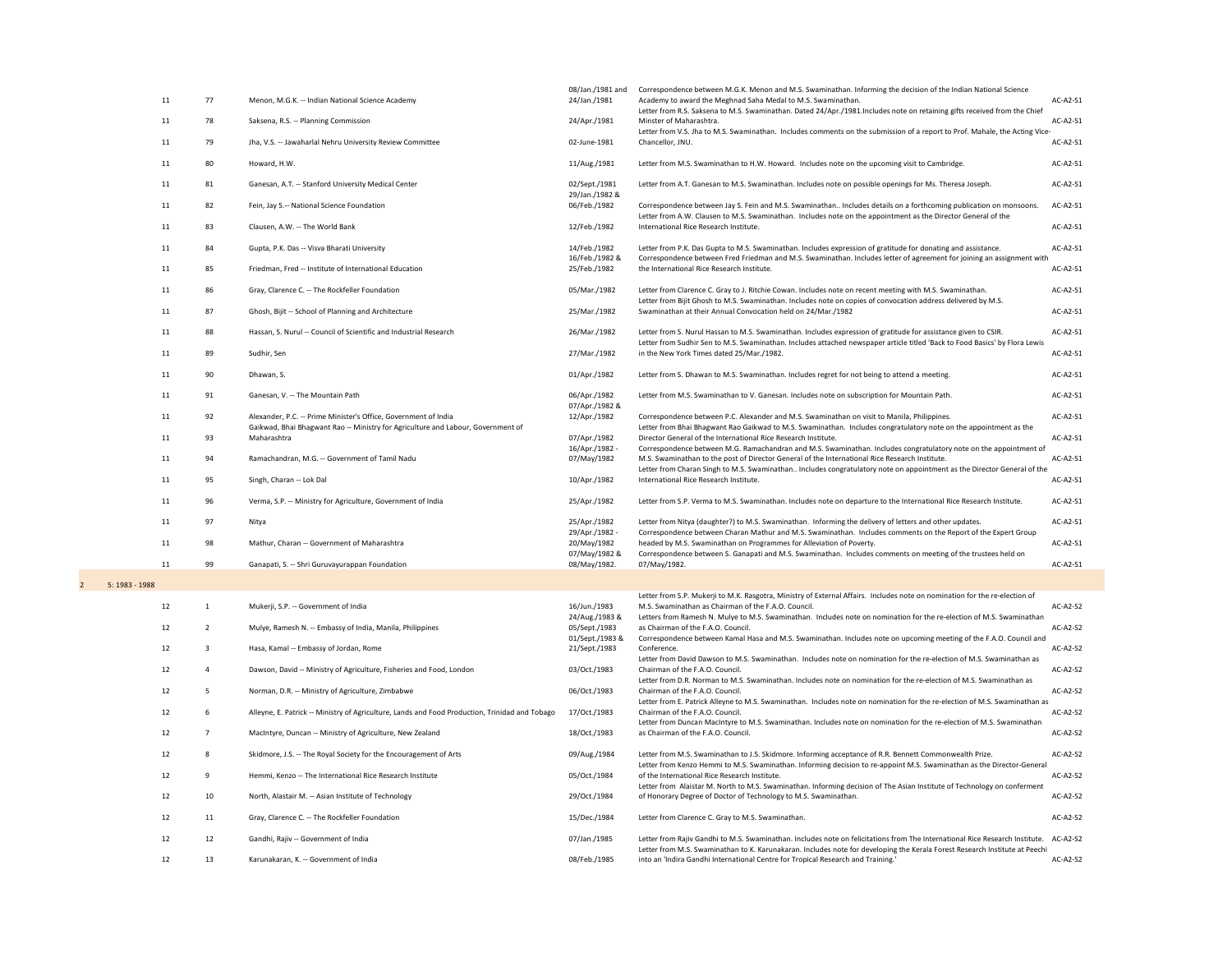|    |    |                                                                                     |                                | Letter from M.S. Swaminathan to Krishnaswami Rao Saheb. Includes appreciation note on contribution as Cabinet Secretary                                                                                                                               |                 |
|----|----|-------------------------------------------------------------------------------------|--------------------------------|-------------------------------------------------------------------------------------------------------------------------------------------------------------------------------------------------------------------------------------------------------|-----------------|
| 12 | 14 | Saheb, Krishnaswami Rao -- Government of India                                      | 08/Feb./1985                   | for the Government of India.                                                                                                                                                                                                                          | <b>AC-A2-S2</b> |
| 12 | 15 | Mathai, Dilip                                                                       | 08/Feb./1985                   | Letter from M.S. Swaminathan to Dilip Mathai. Includes remark on a note sent to Prime Minister.                                                                                                                                                       | <b>AC-A2-S2</b> |
| 12 | 16 | Singh, Samar -- Department of Forest and Wildlife, Krishi Bhavan                    | 08/Feb./1985                   | Letter from M.S. Swaminathan to Samar Singh. Includes note on the meeting at Corbet National Park.                                                                                                                                                    | <b>AC-A2-S2</b> |
| 12 | 18 | Fukuda, Takeo -- Government of Japan                                                | 07/Nov./1985                   | Letter from M.S. Swaminathan to H.E. Takeo Fukuda. Includes note on funding for The International Rice Research Institute.<br>Letter from V.L. Chopra to unidentified, copied to M.S. Swaminathan. Enclosed write up titled 'M.S. Swaminathan Does Us | AC-A2-S2        |
| 12 | 19 | Chopra, V.L. -- Indian Agricultural Research Institute                              | 08/Nov./1985                   | Proud Again: Bags the University of Georgia Bicentennial Medallion.'                                                                                                                                                                                  | <b>AC-A2-S2</b> |
| 12 | 20 | Trkulji, Milan -- Food and Agriculture Organization of The United Nations           | 09/Nov./1985                   | Letter from Milan Trkuljia to M.S. Swaminathan. Includes note of appreciation for service as Independent Chairman of the<br>FAO Council.                                                                                                              | <b>AC-A2-S2</b> |
| 12 | 21 | Marini-Bettolo, G.B. -- Accademia Nazionale delle Science, Rome                     | 09/Nov./1985                   | Letter from M.S. Swaminathan to G.B. Marini-Bettolo. Includes receipt of acceptance on election as foreign fellow of the<br>Accademia Nazionale delle Science Detta dei XL.                                                                           | <b>AC-A2-S2</b> |
| 12 | 22 | Abeyagoonasekera, D.H.J. -- Food and Agriculture Organization of The United Nations | 11/Nov./1985                   | Letter from D.H.J. Abeyagoonasekera to M.S. Swaminathan. Includes note of appreciation for service as Independent<br>Chairman of the FAO Council.                                                                                                     | <b>AC-A2-S2</b> |
| 12 | 23 | Saouma, Edward -- Food and Agriculture Organization of The United Nations           | 12/Nov./1985                   | Letter from Edouard Saouma to M.S. Swaminathan. Includes expression of regret in inability to attend discussion in the<br>Plenary on the country statement to be made by M.S. Swaminathan.                                                            | <b>AC-A2-S2</b> |
| 12 | 24 | West, Edward M. -- Food and Agriculture Organization of The United Nations          | 13/Nov./1985                   | Letter from Edward M. West to M.S. Swaminathan. Includes note of appreciation for service as Independent Chairman of<br>the FAO Council.                                                                                                              | <b>AC-A2-S2</b> |
| 12 | 25 | Miller, Kenton R. -- International Union for Conservation of Nature                 | 17/Nov./1985                   | Letter from M.S. Swaminathan to Kenton R. Miller. Informing decision of the IUCN Council to offer another term of three<br>years as the Director General of IUCN.                                                                                     | <b>AC-A2-S2</b> |
| 12 | 26 | Papasolomontos, A. -- Ministry of Agriculture and Natural Resources, Cyprus         | 20/Nov./1985                   | Letter from A. Papasolomontos to M.S. Swaminathan. Includes note of appreciation for service as Independent Chairman of<br>the FAO Council.                                                                                                           | <b>AC-A2-S2</b> |
| 12 | 27 | Louca, Avraam -- Ministry of Agriculture and Natural Resources, Cyprus              | 22/Nov./1985                   | Letter from Avraam Louca to M.S. Swaminathan. Includes note of appreciation for service as Independent Chairman of the<br>FAO Council.                                                                                                                | <b>AC-A2-S2</b> |
| 12 | 28 | Mahler, P.J. -- Food and Agriculture Organization of The United Nations             | 26/Nov./1985                   | Letter from P.J. Mahler to M.S. Swaminathan. Includes note of appreciation for service as Independent Chairman of the FAO<br>Council.                                                                                                                 | <b>AC-A2-S2</b> |
| 12 | 29 | Jantan, Dato' Alwi -- Ministry of Agriculture, Malaysia                             | 29/Nov./1985                   | Letter from Dato' Alwi Jantan to M.S. Swaminathan. Includes note of appreciation for service as Independent Chairman of<br>the FAO Council.                                                                                                           | <b>AC-A2-S2</b> |
| 12 | 30 | Deare, R.F.R. -- Food and Agricultural Organization of The United Nations           | 04/Dec./1985                   | Letter from R.F.R Deare to M.S. Swaminathan. Includes note of appreciation for service as Independent Chairman of the FAO<br>Council.                                                                                                                 | AC-A2-S2        |
| 12 | 31 | Woodhead, T.                                                                        | 06/Jan./1986                   | Letter from T. Woodhead to M.S. Swaminathan. Includes reference to previous letter dated 27/Dec./1985.                                                                                                                                                | <b>AC-A2-S2</b> |
| 12 | 32 | Montagnes, Ian -- International Rice Research Institute                             | 09/Jan./1986                   | Letter from Ian Montagnes to M.S. Swaminathan. Includes note of thanks for reappointment.                                                                                                                                                             | <b>AC-A2-S2</b> |
| 12 | 33 | Walters, Ann Tudor                                                                  | 01/Feb./1986                   | Letter from Ann Tudor Williams to M.S. Swaminathan. Includes note on visit to India.                                                                                                                                                                  | <b>AC-A2-S2</b> |
| 12 | 34 | Mahachi, M.E. -- Ministry of Lands, Agriculture and Rural Resettlement, Zimbabwe    | 09/Jan./1986                   | Letter from M.E. Mahachi to M.S. Swaminathan. Includes note of appreciation for service as Independent Chairman of the<br>FAO Council.                                                                                                                | <b>AC-A2-S2</b> |
|    |    |                                                                                     |                                |                                                                                                                                                                                                                                                       | <b>AC-A2-S2</b> |
| 12 | 35 | Bhatt, R. Bhatt -- Self Employed Women's Association                                | 14/Mar./1986                   | Letter from Ela R. Bhatt to M.S. Swaminathan. Includes note of appreciation on receipt of Padma Bhushan.                                                                                                                                              |                 |
| 12 | 36 | Sharma, A.K. -- University College of Science, Calcutta                             | 19/Mar./1986                   | Letter from A.K. Sharma to M.S. Swaminathan. Includes reference to a proposal for the Academy.<br>Letter from C.N.R. Rao to M.S. Swaminathan. Includes note to consider taking up the Presidentship of the Indian National                            | <b>AC-A2-S2</b> |
| 12 | 37 | Rao, C.N.R. -- Indian Institute of Science, Bangalore                               | 26/Mar./1986                   | Science Academy.<br>Letter from Robert F. Chandler to Thomas R. Hargrove. Includes note on article titled 'The Great Gene Robbery' published in                                                                                                       | <b>AC-A2-S2</b> |
| 12 | 39 | Chandler, Robert F.                                                                 | 23/Apr./1986<br>28/Apr./1986 - | The Illustrated Weekly of India.<br>Correspondence between L.T. Evans and M.S. Swaminathan. Includes note on certain articles published in The Inquiry                                                                                                | <b>AC-A2-S2</b> |
| 12 | 40 | Evans, L.T. -- CSIRO Division of Plant Industry, Canada                             | 12/May/1986                    | Magazine and The Illustrated Weekly of India.<br>Letter from M.S. Swaminathan to A.P. Venkateswaran. Includes enclosed note titled 'Collaboration between India and                                                                                   | <b>AC-A2-S2</b> |
| 12 | 41 | Venkateswaran, A.P. -- Ministry of External Affairs, Government of India            | 08/May.1986                    | Angola, Tanzania, Zambia and Zimbabwe.<br>Letter from V.L. Chopra to C.V. Subramanian. Includes note on article titled 'The Great Gene Robbery' published in The                                                                                      | <b>AC-A2-S2</b> |
| 12 | 42 | Chopra, V.L. -- Indian Agricultural Research Institute                              | 15/May./1986                   | Illustrated Weekly of India.                                                                                                                                                                                                                          | <b>AC-A2-S2</b> |
| 12 | 43 | S.K. Joshi & H.Y Mohan Ram -- Indian National Science Academy                       | 15/May./1986                   | Letter from S.K. Joshi and H.Y. Mohan Ram. Includes note on nominations for INSA Senior Scientists Scheme for 1987.                                                                                                                                   | <b>AC-A2-S2</b> |
| 12 | 44 | Afzal, Mohammad                                                                     | 20/May./1986                   | Letter from Mohammad Afzal to M.S. Swaminathan. Includes note on an article titled 'The Great Gene Robbery' by Claude<br>Alvaris dated 23-24/Mar./1986                                                                                                | <b>AC-A2-S2</b> |
| 12 | 45 | Wild, Estevan Meszaros -- World Cultural Council                                    | 04/Oct./1986                   | Letter from Esteban Mesazaros Wild to M.S. Swaminathan. Informing the decision to award M.S. Swaminathan the 1986<br>'Albert Einstein' World Award of Science.                                                                                        | <b>AC-A2-S2</b> |
| 12 | 46 | Randhawa, N.S. -- Indian Council of Agricultural Research                           | 11/Oct./1986                   | Correspondence between N.S. Randhawa and M.S. Swaminathan. Includes discussion on M.S. Swaminathan's availability to<br>be a member of the committee to screen eligible candidates for the post of Secretary-DARE and Director General, ICAR.         | AC-A2-S2        |
| 12 | 47 | Husain, Shahid -- Consultative Group on International Agricultural Research         | 05/Dec./1986                   | Letter from Shahid Hussain to M.S. Swaminathan. Includes request for help in identifying a successor to the Chairman of the<br>Technical Advisory Committee of the Consultative Group on International Agricultural Research.                         | AC-A2-S2        |
| 12 | 48 | Chandler, Robert F.                                                                 | 09/Dec./1986                   | Letter from Robert F. Chandler to M.S. Swaminathan. Includes note of appreciation for service at The International Rice<br>Research Institute.                                                                                                        | <b>AC-A2-S2</b> |
| 12 | 49 | Mashler, William J.                                                                 | 12/Dec./1986                   | Letter from William J. Mashler to M.S. Swaminathan. Includes note of appreciation for service at The International Rice<br>Research Institute.                                                                                                        | AC-A2-S2        |
| 12 | 50 | Bentley, C.F. -- International Board for Soil Research and Management               | 15/Dec./1986                   | Correspondence between C.F. Bentley and M.S. Swaminathan.                                                                                                                                                                                             | <b>AC-A2-S2</b> |
| 12 | 51 | Aquino, Corazon -- The Philippine Government                                        | 29/Dec./1986                   | Letter from Corazon Aquino to M.S. Swaminathan. Includes receipt of thanks on receiving gift of IR 841 and IR 65 Rice<br>Varieties.                                                                                                                   | <b>AC-A2-S2</b> |
| 12 | 52 | Schieck, Frederick W. -- U.S. Agency for International Development                  | 07/Jan./1987                   | Letter from Frederick W. Schieck to M.S. Swaminathan. Includes congratulatory note on M.S. Swaminathan receiving the<br>Albert Einstein Science Award in 1986.                                                                                        | AC-A2-S2        |
|    |    |                                                                                     |                                |                                                                                                                                                                                                                                                       |                 |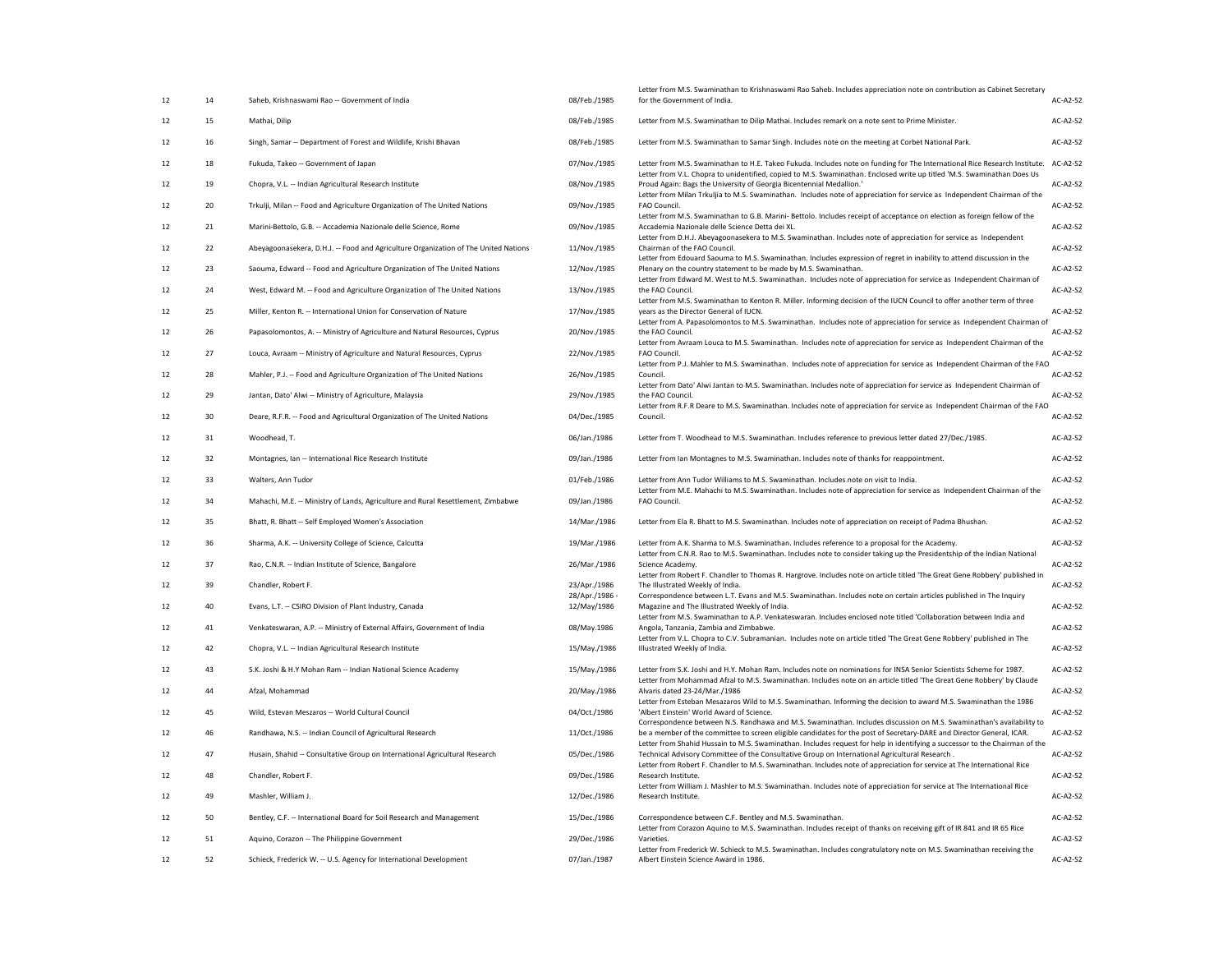| 12 | 54 | Cool, John Cole -- Winrock International                                                    | 22/Jan./1987                   | Letter from John Cole Cool to M.S. Swaminathan. Includes note of appreciation for service at The International Rice<br>Research Institute.                                                                                               | AC-A2-S2        |
|----|----|---------------------------------------------------------------------------------------------|--------------------------------|------------------------------------------------------------------------------------------------------------------------------------------------------------------------------------------------------------------------------------------|-----------------|
|    |    |                                                                                             |                                | Letter from Koffi Goli to M.S. Swaminathan. Includes note informing M.S. Swaminathan, proposing his name for the                                                                                                                         |                 |
| 12 | 55 | Goli, Koffi                                                                                 | 22/Jan./1987                   | Chairman of the Technical Advisory Committee of the Consultative Group on International Agricultural Research.<br>Letter from Nihal Amerasinhe to M.S. Swaminathan. Includes note informing M.S. Swaminathan, proposing his name for the | <b>AC-A2-S2</b> |
| 12 | 57 | Amerasinche, Nihal -- Asian Development Bank                                                | 29/Jan./1987                   | Chairman of the Technical Advisory Committee of the Consultative Group on International Agricultural Research.                                                                                                                           | AC-A2-S2        |
| 12 | 58 | Guzman, Raul de -- University of the Philippines                                            | 14/Feb./1987                   | Correspondence between Raul de Guzman and M.S. Swaminathan Includes note on donation made to the university.<br>Letter from Joseph H. Hulse to M.S. Swaminathan. Includes note on nomination of the candidacy of the Director General of | AC-A2-S2        |
| 12 | 59 | Hulse, Joseph H.                                                                            | 14/May./1987                   | the Food and Agricultural Organization of The United Nations.                                                                                                                                                                            | AC-A2-S2        |
| 12 | 60 | Howard, H.W.                                                                                | 30/Jun.1987                    | Letter from H.W. Howard to M.S. Swaminathan. Includes note on upcoming visit to Cambridge.                                                                                                                                               | <b>AC-A2-S2</b> |
| 12 | 61 | Keyong, Liang -- The Chinese Academy of Agricultural Sciences                               | 19/Aug./1987                   | Letter from Liang Keyong to M.S. Swaminathan. Includes expression of regret in the inability for Huna Rice Centre to be one<br>of the co-sponsors of the hybrid rice seed production course.                                             | AC-A2-S2        |
| 12 | 62 | Ziyuan, Chen -- Zhejiang Agricultural University                                            | 26/Aug./1987                   | Letter from Chen Ziyuan to M.S. Swaminathan. Informing the decision of the Zhejiang Agricultural University to confer the<br>title of Honorary Professorship.                                                                            | AC-A2-S2        |
| 12 | 63 | Schulters, Richard Evans -- Botanical Museum of Harvard University                          | 02/Sept./1987                  | Letter from Richard Evans Schultes to M.S. Swaminathan. Includes note of thanks for acknowledging winning the Tyler Prize. AC-A2-S2                                                                                                      |                 |
| 12 | 64 | Zhengsheng, Li -- The Chinese Academy of Agricultural Sciences                              | 08/Sept./1987                  | Letter from Li Zhengsheng to M.S. Swaminathan. Informing the decision of The Chinese Academy of Sciences to engage M.S.<br>Swaminathan as honorary professor of the Institute of Genetics.                                               | <b>AC-A2-S2</b> |
| 12 | 65 | Morse, Bradford -- Salzburg Seminar                                                         | 29/Sept./1987                  | Letter from Bradford Morse to M.S. Swaminathan. Includes note of appreciation on M.S. Swaminathan receiving the World<br>Food Prize.                                                                                                     | <b>AC-A2-S2</b> |
| 12 | 66 | Gunawardena, Irwin -- Department of Agriculture, Republic of Sri Lanka                      | 19/Nov./1987                   | Letter from Irwin Gunawardena to M.S. Swaminathan. Includes note of appreciation for service at The International Rice<br>Research Institute.                                                                                            | AC-A2-S2        |
| 12 | 67 | Stettes, Steve -- National Geographic Society                                               | 25/Nov./1987                   | Letter from Steve Stettes to M.S. Swaminathan. Includes enclosed copies of slides.                                                                                                                                                       | AC-A2-S2        |
| 12 | 69 | Rao, R.M. -- Sri M. Ct. M. Chidambaram Chettyar Memorial Trust                              | 01/Dec./1987 -<br>16/Dec./1987 | Correspondence between R.M. Rao and M.S. Swaminathan. Includes details of logistics for the Chidambaram Chettyar<br>Memorial Lecture dated 04/Jan./1988                                                                                  | AC-A2-S2        |
| 12 | 70 | The Registrar -- University of Calicut                                                      | 19/Dec./1987                   | Correspondence between the Registrar, University of Calicut and M.S. Swaminathan. Includes note on resolution passed by<br>the University of Calicut on M.S. Swaminathan receiving the World Food Prize.                                 | AC-A2-S2        |
| 12 | 71 | Joshi, P.J. -- Jamnalal Bajaj Foundation                                                    | 23/Dec./1987                   | Letter from P.J. Joshi to M.S. Swaminathan. Includes note on return to India.                                                                                                                                                            | <b>AC-A2-S2</b> |
| 12 | 72 | Flinn, J.C. -- International Rice Research Institute                                        | 24/Dec./1987                   | Letter from J.C. Flinn to M.S. Swaminathan. Includes note of appreciation for service at The International Rice Research<br>Institute.                                                                                                   | <b>AC-A2-S2</b> |
| 12 | 73 | Datta, S.K. De -- International Rice Research Institute                                     | 28/Dec./1987                   | Letter from S.K. De Datta to M.S. Swaminathan. Includes note of appreciation for service at The International Rice Research<br>Institute.                                                                                                | AC-A2-S2        |
| 12 | 74 | Gandhi, Rajiv -- Government of India                                                        | 1987                           | Greeting Card from Rajiv Gandhi to M.S. Swaminathan.                                                                                                                                                                                     | AC-A2-S2        |
| 12 | 75 | Ariyaratne, A.T. -- Lanka Jathika Sarvodaya Shramadana Sangamaya                            | 02/Jan./1988                   | Letter from A.T. Ariyaratne to M.S. Swaminathan and Garry Jacobs. Accepting invitation to serve as a member of the<br>Commission on Food and Peace.                                                                                      | <b>AC-A2-S2</b> |
| 12 | 76 | McNamara, Robert S.                                                                         | 05/Jan./1988                   | Letter from Jeane Moore, Secretary to Robert S. McNamara to M.S. Swaminathan and Garry Jacobs. Declining invitation to<br>serve as a member of the Commission on Food and Peace.                                                         | AC-A2-S2        |
| 12 | 78 | Regalado, Gregorio A. -- International Rice Research Institute Employees Credit Cooperative | 06/Jan./1988                   | Letter from Gregorio A. Regaldo to M.S. Swaminathan. Includes note of thanks for donation to the MSS Scholarship Fund.                                                                                                                   | AC-A2-S2        |
| 12 | 79 | Desai, Manibhai -- Bharatiya Agro Industries Foundation                                     | 08/Jan./1988 -<br>21/Jan./1988 | Correspondence between Manibhai Desai to M.S. Swaminathan. Informing decision to join BAIF as Trustee.                                                                                                                                   | <b>AC-A2-S2</b> |
| 12 | 80 | Bennett, A.J. -- Overseas Development Administration, London                                | 11/Jan./1988                   | Letter from A.J. Bennett to M.S. Swaminathan. Includes note of appreciation for service at The International Rice Research<br>Institute.                                                                                                 | <b>AC-A2-S2</b> |
| 12 | 82 | Chakravarty, Indira -- All India Institute of Hygiene and Public Health                     | 14/Jan./1988                   | Letter from Indira Chakravarthy to M.S. Swaminathan. Includes interest in arranging a meeting in Delhi.<br>Letter from Y. Seyyid Abdulai to M.S. Swaminathan. Includes note of appreciation for service at The International Rice        | <b>AC-A2-S2</b> |
| 12 | 84 | Abdulai, Seyyid Y. -- The OPEC Fund for International Development                           | 14/Jan./1988                   | Research Institute.                                                                                                                                                                                                                      | <b>AC-A2-S2</b> |
| 12 | 85 | Songlu, Chen -- Embassy of The People's Republic of China, Philippines                      | 15/Jan./1988                   | Letter from Chen Songlu to M.S. Swaminathan. Includes note of appreciation for service at The International Rice Research<br>Institute.                                                                                                  | <b>AC-A2-S2</b> |
| 12 | 87 | Ajmani, J.C. -- Embassy of Republic of India, Bonn                                          | 16/Jan./1988                   | Letter from J.C. Ajmani to M.S. Swaminathan. Includes note on retirement.                                                                                                                                                                | <b>AC-A2-S2</b> |
| 12 | 88 | Sen, Amartya -- Harvard University                                                          | 17/Jan./1988                   | Letter from Amartya Sen to M.S. Swaminathan and Garry Jacobs. Accepting invitation to serve as a member of the<br>Commission on Food and Peace.                                                                                          | <b>AC-A2-S2</b> |
| 12 | 89 | Whelan, Eugene F. -- Agricultural International Development Associates of Canada            | 18/Jan./1988                   | Letter from Eugene F. Whelan to M.S. Swaminathan and Garry Jacobs. Accepting invitation to serve as a member of the<br>Commission on Food and Peace.                                                                                     | <b>AC-A2-S2</b> |
| 12 | 91 | Affandi, Achmad                                                                             | 19/Jan./1988 &<br>11/Mar./1989 | Correspondence between Achmad Affandi and M.S. Swaminathan. Concerning the nomination of Dr. Ahmad for the World<br>Food Prize, 1989.                                                                                                    | <b>AC-A2-S2</b> |
| 12 | 92 | Denham, Donal -- Embassy of Ireland, Washington D.C.                                        | 20/Jan./1988                   | Letter from Donal Denham to M.S. Swaminathan. Includes note of appreciation for service at The International Rice Research<br>Institute.                                                                                                 | <b>AC-A2-S2</b> |
| 12 | 94 | Hassan, Mohamed H.A. -- The Third World Academy of Sciences                                 | 22/Jan./1988                   | Letter from Mohamed H.A. Hassan to M.S. Swaminathan. Acknowledging the nomination of V.L. Chopra for the TWAS 1987<br>Biology Award.                                                                                                     | <b>AC-A2-S2</b> |
| 12 | 95 | Faichampa, Sompongse -- Royal Thai Embassy, Philippines                                     | 22/Jan./1988                   | Letter from Sompongse Faichampa to M.S. Swaminathan. Includes note of appreciation for service at The International Rice<br>Research Institute.                                                                                          | <b>AC-A2-S2</b> |
| 12 | 96 | Mannaf, Abdul -- Embassy of The People's Republic of Bangladesh, Philippines                | 22/Jan./1988                   | Letter from Abdul Mannaf to M.S. Swaminathan. Includes note of appreciation for service at The International Rice Research<br>Institute.                                                                                                 | <b>AC-A2-S2</b> |
| 12 | 97 | Sorenson, Roger A. -- Food and Agriculture Organization of The United Nations               | 23/Jan./1988                   | Letter from Roger A. Sorenson to M.S. Swaminathan. Includes note of appreciation for service at The International Rice<br>Research Institute.                                                                                            | AC-A2-S2        |
| 12 | 98 | Tesoro, Florentino O. -- Forest Products Research and Development Institute                 | 26/Jan./1988                   | Letter from Florentino O. Tesoro to M.S. Swaminathan. Includes note of appreciation for service at The International Rice<br>Research Institute.                                                                                         | AC-A2-S2        |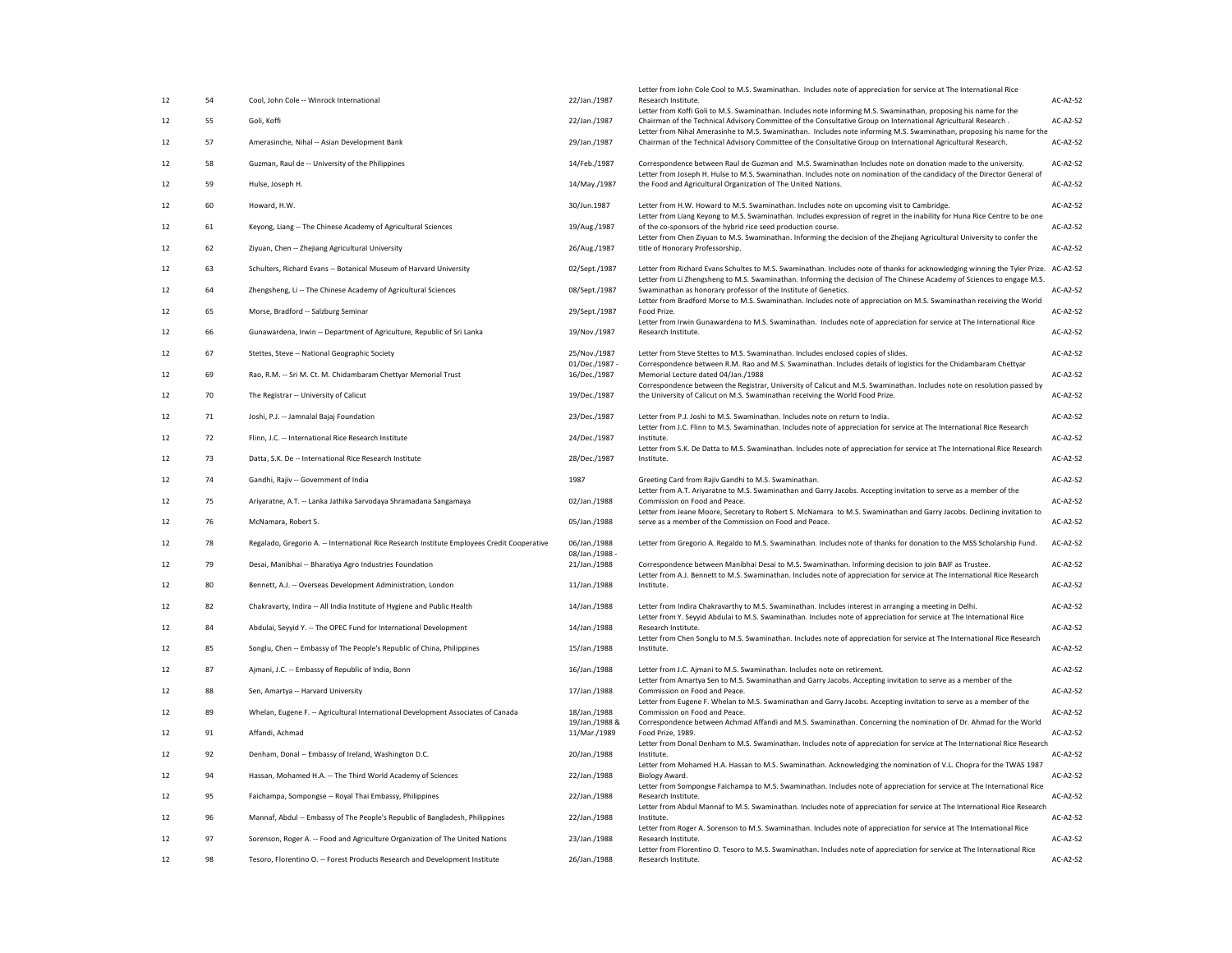| 12 | 99             | Koch, P.F.C. -- Royal Netherlands Embassy                                        | 29/Jan./1988                   | Letter from P.F.C. Koch to M.S. Swaminathan. Includes note of appreciation for service at The International Rice Research<br>Institute.                                                                                                                        | <b>AC-A2-S2</b> |
|----|----------------|----------------------------------------------------------------------------------|--------------------------------|----------------------------------------------------------------------------------------------------------------------------------------------------------------------------------------------------------------------------------------------------------------|-----------------|
|    |                |                                                                                  |                                | Letter from R. Dudal to M.S. Swaminathan. Includes note of thanks on receiving M.S. Swaminathan's well wishes on                                                                                                                                               |                 |
| 12 | 100            | Dudal, R. -- Katholieke Universiteit Leuvan, Belgium                             | 01/Feb./1988<br>05/Feb./1988 - | becoming a member of the Technical Advisory Committee of CGAIR.<br>Letters from Julian H. Shelley to M.S. Swaminathan. Includes notes on M.S. Swaminathan's paper on 'Social Consequences of                                                                   | <b>AC-A2-S2</b> |
| 12 | 101            | Shelley, Julian H. -- Boehriger Ingelheim                                        | 03/Nov./1988                   | Genetic Engineering'<br>Letter from Nicholas Platt to M.S. Swaminathan. Includes note of appreciation for service at The International Rice Research                                                                                                           | <b>AC-A2-S2</b> |
| 12 | 102            | Platt, Nicholas -- Embassy of the United States of America, Philippines          | 09/Feb./1988                   | Institute.                                                                                                                                                                                                                                                     | AC-A2-S2        |
| 12 | 103            | Kumar, Ajay -- Academy of Young Scientists                                       | 10/Feb./1988                   | Letter from Ajay Kumar to M.S. Swaminathan. Includes enclosed note titled 'Urgent Issues in Drought Management'<br>Letter from Robert B. Bertram to M.S. Swaminathan. Includes note of appreciation for service at The International Rice                      | <b>AC-A2-S2</b> |
| 12 | 104            | Bertram, Robert B. -- Agency for International Development, Washington D.C.      | 16/Feb./1988                   | Research Institute.<br>Letter from S.P. Mukerji to M.S. Swaminathan. Includes logistics regarding the National Convention on Agro-Meteorology,                                                                                                                 | <b>AC-A2-S2</b> |
| 12 | 105            | Mukerji, S.P. -- University College of Science, Calcutta                         | 28/Feb./1988                   | 1988.                                                                                                                                                                                                                                                          | <b>AC-A2-S2</b> |
| 12 | 106            | David, (unidentified) -- American Association for the Advancement of Science     | 29/Feb./1988                   | Letter from David to M.S. Swaminathan. Includes note of appreciation and enclosed copy of a review of recent publication<br>titled 'Global Aspects of Food Production.'                                                                                        | <b>AC-A2-S2</b> |
| 13 |                | Friedrich, Alexander G. -- German Foundation for International Development       | 08/Mar./1988                   | Letter from Alexander G. Friedrich to M.S. Swaminathan. Includes note of welcome to the Round Table on Environment,<br>Natural Resources and North-South Interdependence.                                                                                      | <b>AC-A2-S2</b> |
| 13 | $\overline{2}$ | Parry, Martin -- The University of Birmingham                                    | 11/Mar./1988                   | Letter from Martin Parry to M.S. Swaminathan. Includes enclosed note titled 'Some Strategies of Response in Agriculture to<br>Changes of Climate.'                                                                                                             | <b>AC-A2-S2</b> |
| 13 |                | Gaekwad, F.P. -- World Wide Fund for Nature, India                               | 15/Mar./1988 &<br>28/Apr./1988 | Correspondence between F.P. Geakwad and M.S. Swaminathan. Includes note of regret in inability to serve on the Board of<br>Trustees of WWF-India.                                                                                                              | <b>AC-A2-S2</b> |
| 13 |                | Sinha, S.K. -- The National Academy of Sciences, India                           | 08/Apr./1988                   | Letter from S.K. Sinha to M.S. Swaminathan. Includes enclosed the tentative programme of the 'Workshop on 'How to<br>Sustain the Green Revolution'                                                                                                             | <b>AC-A2-S2</b> |
| 13 |                | Mudd, Michael -- General Foods                                                   | 08/Apr./1988                   | Letter from Michael Mudd to M.S. Swaminathan. Includes note on edits made to acceptance speech delivered by M.S.<br>Swaminathan on receipt of the World Food Prize.                                                                                            | <b>AC-A2-S2</b> |
|    |                |                                                                                  |                                |                                                                                                                                                                                                                                                                |                 |
| 13 | 6              | Rubinstein, Ellis -- The Scientist                                               | 09/Apr./1988<br>19/Apr./1988 & | Letter from M.S. Swaminathan to Ellis Rubinstein. Includes congratulatory note on succeeding as The Editor of The Scientist. AC-A2-S2<br>Correspondence between M.A.J. Shahari and M.S. Swaminathan. Includes invitation to preparatory meeting for a workshop |                 |
| 13 |                | Shahari, M.A.J. -- Asian and Pacific Development Centre                          | 05/May/1988<br>09/May/1988 &   | at the Asian and Pacific Development Centre.<br>Correspondence between Rajiv Gandhi and M.S. Swaminathan. Includes schedule of appointment for a meeting on 'The New                                                                                           | <b>AC-A2-S2</b> |
| 13 | 8              | Gandhi, Rajiv -- Government of India                                             | 17/May/1988                    | Thrust to Agriculture'                                                                                                                                                                                                                                         | AC-A2-S2        |
| 13 | 9              | Babuji, B. -- Committee on Science and Technology in Developing Countries        | 14/May./1988                   | Letter from B. Babuji to M.S. Swaminathan. Includes reference to receipt of minutes of the meeting held on 09/Apr./1988.<br>Letter from M.S. Swaminathan to S. Radhakrishnan. Includes enclosed note titled 'Research Priorities for the International         | <b>AC-A2-S2</b> |
| 13 | 10             | Radhakrishna, S. -- Committee on Science and Technology in Developing Countries  | 20/May./1988                   | Centre for Biological Sciences'                                                                                                                                                                                                                                | <b>AC-A2-S2</b> |
| 13 | 11             | Rao, K. Srinivasa -- Committee on Science and Technology in Developing Countries | 26/May./1988                   | Correspondence between K. Srinivasa Rao to M.S. Swaminathan. Includes enclosed write up regarding the International<br>Centre for Biological Sciences prepared by Professor S. Radhakrishna.                                                                   | AC-A2-S2        |
| 13 | 12             | Suzy                                                                             | 30/May.1988                    | Letter from Suzy to M.S. Swaminathan. Includes note of appreciation on receiving the 'Prince of Asturias Award for Concord.' AC-A2-S2                                                                                                                          |                 |
| 13 | 13             | Nair, K.K.                                                                       | 30/May.1988                    | Letter from K.K. Nair to M.S. Swaminathan. Includes note of appreciation on receiving the 'Prince of Asturias Award for<br>Concord.                                                                                                                            | <b>AC-A2-S2</b> |
| 13 | 14             | Yadav, J.S. -- Kurukshetra University                                            | 30/May.1988                    | Letter from J.S. Yadav to M.S. Swaminathan. Includes note of appreciation on receiving the 'Prince of Asturias Award for<br>Concord.'                                                                                                                          | <b>AC-A2-S2</b> |
| 13 | 15             | Bhashyam, M.K. -- Central Food Technological Research Institute                  | 30/May.1988                    | Letter from M.K. Bhashyam to M.S. Swaminathan. Includes note of appreciation on receiving the 'Prince of Asturias Award<br>for Concord.'                                                                                                                       | <b>AC-A2-S2</b> |
| 13 | 16             | Tewari, S.N. -- Rashtriya Manav Sansadhan Vikas Samiti                           | 30/May.1988                    | Letter from S.N. Tewari to M.S. Swaminathan. Includes note of appreciation on receiving the 'Prince of Asturias Award for<br>Concord.'                                                                                                                         | <b>AC-A2-S2</b> |
|    |                |                                                                                  |                                | Letter from C. Gangadharan to M.S. Swaminathan. Includes note of appreciation on receiving the 'Prince of Asturias Award                                                                                                                                       |                 |
| 13 | 17             | Gangadharan, C. -- Central Rice Research Institute                               | 30/May.1988                    | for Concord.'<br>Letter from Vikas Amte to M.S. Swaminathan. Includes note of appreciation on receiving the 'Prince of Asturias Award for                                                                                                                      | AC-A2-S2        |
| 13 | 18             | Amte, Vikas -- Maharogi Sewa Samiti                                              | 31/May./1988                   | Concord.<br>Letter from P.S. Bhatnagar to M.S. Swaminathan. Includes note of appreciation on receiving the 'Prince of Asturias Award for                                                                                                                       | <b>AC-A2-S2</b> |
| 13 | 19             | Bhatnagar, P.S. -- National Research Centre for Soybean                          | 31/May./1988                   | Concord.<br>Letter from S.B. Hukkeri to M.S. Swaminathan. Includes note of appreciation on receiving the 'Prince of Asturias Award for                                                                                                                         | AC-A2-S2        |
| 13 | 20             | Hukkeri, S.B.                                                                    | 31/May./1988                   | Concord.                                                                                                                                                                                                                                                       | AC-A2-S2        |
| 13 | 21             | Iyer, Krishna V.R.                                                               | 01/Jun./1988                   | Letter from V.R. Krishna Iyer to M.S. Swaminathan. Includes note of appreciation on receipt of awards.                                                                                                                                                         | <b>AC-A2-S2</b> |
| 13 | 22             | Chadha, K.L. -- Indian Council of Agriculture Research                           | 02/Jun./1988                   | Letter from K.L. Chaddha to M.S. Swaminathan. Includes note of appreciation on receiving the 'Prince of Asturias Award for<br>Concord.                                                                                                                         | <b>AC-A2-S2</b> |
| 13 | 23             | Rao, V. Subba -- State Bank of India, Madras                                     | 02/Jun./1988                   | Letter from V. Subba Rao to M.S. Swaminathan. Includes note of appreciation on receiving the 'Prince of Asturias Award for<br>Concord.'                                                                                                                        | <b>AC-A2-S2</b> |
| 13 | 24             | Ananthakrishnan, T.N. -- Entomology Research Institute                           | 03/Jun./1988                   | Letter from T.N. Ananthakrishnan to M.S. Swaminathan. Includes note of appreciation on receiving the 'Prince of Asturias<br>Award for Concord.'                                                                                                                | <b>AC-A2-S2</b> |
| 13 | 25             | Dani, R.G. -- Central Institute for Cotton Research                              | 06/Jun./1988                   | Letter from R.G. Dani to M.S. Swaminathan. Includes note of appreciation on receiving the 'Prince of Asturias Award for<br>Concord.                                                                                                                            | AC-A2-S2        |
| 13 | 26             | Patil, Jayantrao -- Institute of Rural Reconstruction                            | 07/Jun./1988                   | Letter from Jayantrao Patil to M.S. Swaminathan. Includes note of appreciation on receiving the 'Prince of Asturias Award<br>for Concord."                                                                                                                     | <b>AC-A2-S2</b> |
|    |                |                                                                                  |                                | Letter from I.P Getubig, Jr. to M.S. Swaminathan. Includes details on the preparatory meeting for a workshop at the Asian                                                                                                                                      |                 |
| 13 | 27             | Getubig, I.P. -- Asian and Pacific Development Centre                            | 08/Jun./1988                   | and Pacific Development Centre.<br>Correspondence between M.S. Swaminathan and to Thomas Y. Canby. Includes enclosed note titled 'Outline of an Article for                                                                                                    | <b>AC-A2-S2</b> |
| 13 | 28             | Canby, Thomas Y. -- National Geographic Society                                  | 10/Jun./1988                   | the National Geographic Magazine' and resulting discussions.                                                                                                                                                                                                   | AC-A2-S2        |
| 13 | 29             | Barber, The Rt. Hon. Lord                                                        | 23/Jun./1988                   | Letter from The Rt. Hon. Lord Barber to M.S. Swaminathan. Includes note on recent visit.                                                                                                                                                                       | <b>AC-A2-S2</b> |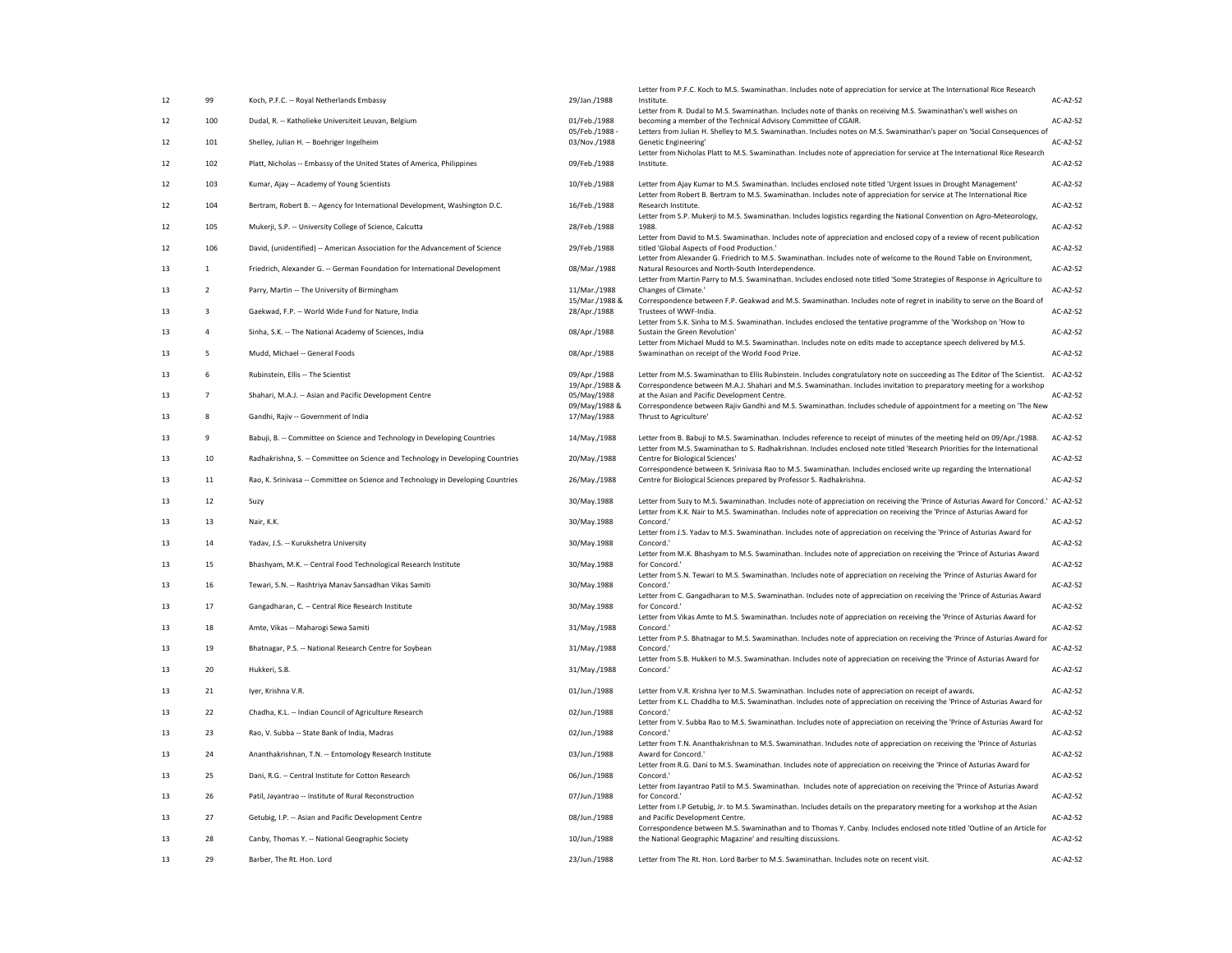|                                  | 13       | 30 <sup>°</sup> | Kobayashi, Koji -- NEC Corporation, Japan                                                                                           | 28/Jun./1988                     | Letter from Koji Kobayashi to M.S. Swaminathan. Includes comments on request for sponsper a meeting to introduce the<br>work of the International Union for Conservation of Nature and Natural Resources.                                                                                                                                                      | $AC-A2-S2$             |
|----------------------------------|----------|-----------------|-------------------------------------------------------------------------------------------------------------------------------------|----------------------------------|----------------------------------------------------------------------------------------------------------------------------------------------------------------------------------------------------------------------------------------------------------------------------------------------------------------------------------------------------------------|------------------------|
|                                  | 13       | 31              | Hussan, Azim -- Third World Foundation for Social and Economic Studies                                                              | 30/Jun./1988                     | Letters from Azim Hussain to M.S. Swaminathan. Includes request for nominating individuals for the Third World Prize.                                                                                                                                                                                                                                          | AC-A2-S2               |
|                                  | 13       | 32              | Schell, J. -- Max-Planck Institute                                                                                                  | 05/July/1988 &<br>15/July/1988   | Correspondence between J. Schell and M.S. Swaminathan. Includes offer to join the Editorial Board of the International<br>Journal of Plant Genetic Manipulation.                                                                                                                                                                                               | <b>AC-A2-S2</b>        |
|                                  | 13       | 33              | Qiquan, Shao -- Institute of Genetics, Academia Sinica, Beijing                                                                     | 12/Jul./1988                     | Correspondence between Shao Qiquan and M.S. Swaminathan. Informing updates on the letters of acceptance received for<br>joining the Editorial Board of the International Journal of Plant Genetic Manipulation.                                                                                                                                                | <b>AC-A2-S2</b>        |
|                                  | 13       | 34              | Wu, Ray -- Cornell University                                                                                                       | 12/Jul./1988                     | Correspondence between Ray Wu and M.S. Swaminathan. Includes offer to join the Editorial Board of the International<br>Journal of Plant Genetic Manipulation.                                                                                                                                                                                                  | <b>AC-A2-S2</b>        |
|                                  | 13       | 35              | Natwar, Singh -- Ministry of External Affairs, Government of India                                                                  | 13/July/1988 &<br>28/July/1988   | Correspondence between K. Natwar Singh and M.S. Swaminathan. Includes note on proposal for the establishment of a rice<br>research institute in Kampuchea with Financial and Technical Assistance from the Government of India.<br>Letter from Frederick E. Hutchinson to M.S. Swaminathan. Includes request for assistance in identifying a successor for the | <b>AC-A2-S2</b>        |
|                                  | 13       | 36              | Friedrich, E. Hutchinson -- Centre for Food Security, University of Guelph                                                          | 09/Aug./1988                     | position of the Director General of the Centre.                                                                                                                                                                                                                                                                                                                | AC-A2-S2               |
|                                  | 13       | 37              | Vergara, B.S. -- International Rice Research Institute                                                                              | 18/Aug./1988                     | Letter from B.S. Vergara to M.S. Swaminathan. Includes note on wells being inaugurated at the Institute.<br>Letter from N.A. Krishnan to M.S. Swaminathan. Informing inability of Arving Mafatlal to chair the finance committee of the                                                                                                                        | <b>AC-A2-S2</b>        |
|                                  | 13       | 38              | Krishnan, N.A.                                                                                                                      | 25/Aug./1988                     | Fifth International Conference on Goats.                                                                                                                                                                                                                                                                                                                       | <b>AC-A2-S2</b>        |
|                                  | 13       | 39              | Pino, John A. -- National Research Council, Washington D.C.                                                                         | 01/Sept./1988                    | Letter from John A. Pino to M.S. Swaminathan. Includes note on meeting at the Keystone dialogue.                                                                                                                                                                                                                                                               | <b>AC-A2-S2</b>        |
|                                  | 13       | 40              | Fredrick, James -- Coromandel Indag Group                                                                                           | 14/Sept./1988<br>23/Sept./1988 & | Letter from M.S. Swaminathan to James Frederick. Includes note on visit to Madras.                                                                                                                                                                                                                                                                             | AC-A2-S2               |
|                                  | 13       | 41              | Erhadt, Werner                                                                                                                      | 29/Sept./1988                    | Correspondence between Werner Erhardt and M.S. Swaminathan. Includes upcoming visit to Ethiopia.<br>Letter from M.A. Dar to Saket, copied to M.S. Swaminathan. Includes enclosed lecture by M.S. Swaminathan titled 'Ecological                                                                                                                                | <b>AC-A2-S2</b>        |
|                                  | 13       | 42              | Dar, M.A. -- Sher-e-Kashmir University of Agricultural Sciences and Technology                                                      | 23/Sept./1988<br>26/Sept./1988 - | Security of the Himalayas and the Survival of Indo-Gangetic Agriculture.'<br>Correspondence between Duleep Mathai and M.S. Swaminathan. Includes comments on article titled 'China's Experience in                                                                                                                                                             | AC-A2-S2               |
|                                  | 13       | 43              | Duleep Matthai -- Ministry of Environment and Forests, Government of India                                                          | 30/Sept./1988                    | Sowing from Air.'                                                                                                                                                                                                                                                                                                                                              | AC-A2-S2               |
|                                  | 13       | 44              | Blair, James P. -- National Geographic Magazine                                                                                     | 27/Sept./1988                    | Letter from James B. Blair to M.S. Swaminathan. Content not legible.<br>Letter from M.S. Swaminathan to Nirupama Rao. Includes enclosed copy of report on visit to China that saw participation in                                                                                                                                                             | <b>AC-A2-S2</b>        |
|                                  | 13       | 45              | Rao, Nirupama -- Ministry of External Affairs                                                                                       | 28/Sept./1988                    | a high-level dialogue on China and the World in the Nineties.<br>Correspondence between Brian W.J. LeMay to M.S. Swaminathan Includes notes on the proceedings of the 1987 Colloquium                                                                                                                                                                          | $AC-A2-S2$             |
|                                  | 13       | 46              | LeMay, Brian W.J. -- Smithsonian Institution                                                                                        | 13/Oct./1988<br>04/Nov./1988 &   | on 'Science, Ethics and Food'<br>Correspondence between M.H.A. Hassan and M.S. Swaminathan. Includes note on appointment of M.S. Swaminathan as a                                                                                                                                                                                                              | <b>AC-A2-S2</b>        |
|                                  | 13       | 47              | Hasssan, M.H.A. -- The Third World Academy of Sciences                                                                              | 19/Nov./1988                     | member of the Council of TWAS and enclosed minutes of the sixth meeting of the council.                                                                                                                                                                                                                                                                        | <b>AC-A2-S2</b>        |
|                                  | 13       | 48              | Shelley, Julian H. -- Boehriger Ingelheim                                                                                           | 16/Nov./1988                     | Letter from M.S. Swaminathan to Julian H. Shelley. Includes enclosed note on 'Social Consequences of Genetic Engineering'<br>Letter from Dragslav Avramovic to M.S. Swaminathan and Garry Jacobs. Accepting invitation to serve as a member of the                                                                                                             | <b>AC-A2-S2</b>        |
|                                  | 13       | 49              | Avramovic, Dragoslav -- Bank of Credit and Commerce International, Washington D.C.                                                  | 23/Dec./1988                     | Commission on Food and Peace.<br>Letter from Mark D. Wilson to M.S. Swaminathan. Informing enquiry related to International Institute of Tropical Agriculture                                                                                                                                                                                                  | <b>AC-A2-S2</b>        |
|                                  | 13       | 50              | Winslow, Mark D. -- International Institute of Tropical Agriculture                                                                 | 28/Dec./1988                     | hosting the Third International Symposium on Genetic Manipulation in Crops.                                                                                                                                                                                                                                                                                    | <b>AC-A2-S2</b>        |
|                                  | 13       | 51              | Patnaik, J.B. -- Government of Orissa                                                                                               | 31/Dec./1988                     | Letter from J.B. Patnaik to M.S. Swaminathan. Includes note on the Eighth Five Year Plan.                                                                                                                                                                                                                                                                      | <b>AC-A2-S2</b>        |
| 6: 1989 - 2020<br>$\overline{2}$ |          |                 |                                                                                                                                     |                                  |                                                                                                                                                                                                                                                                                                                                                                |                        |
|                                  | 14       |                 | Okita, Saburo -- Institute for Domestic and International Policy Studies                                                            | 17/Jan./1989                     | Letter from Saburo Okita to M.S. Swaminathan. Informing inability to join the International Commission on Food for Peace.<br>Letter from Robert D. Havener to M.S. Swaminathan. Informing inability to join the International Commission on Food for                                                                                                           | $AC-A2-S2$             |
|                                  | 14       |                 | Havener, Robert D. -- Winrock International                                                                                         | 17/Jan./1989                     | Peace.<br>Letter from Chuck J. Lankester to M.S. Swaminathan. Includes enclosed statement of the Second Bellagio Meeting on                                                                                                                                                                                                                                    | <b>AC-A2-S2</b>        |
|                                  | 14       |                 | Lankester, Chuck J. -- United Nations Development Programme                                                                         | 30/Jan./1989                     | Tropical Forestry.<br>Letter from Abdus Salam to M.S. Swaminathan. Informing acceptance to join the International Commission on Food for                                                                                                                                                                                                                       | <b>AC-A2-S2</b>        |
|                                  | 14       |                 | Salam, Abdus -- International Centre for Theoretical Physics                                                                        | 10/Feb./1989                     | Peace.<br>Letter from Maurice Strong to M.S. Swaminathan. Informing inability to join the International Commission on Food for                                                                                                                                                                                                                                 | AC-A2-S2               |
|                                  | 14       |                 | Strong, Maurice                                                                                                                     | 14/Feb./1989                     | Peace.<br>Letter from R.J. Van Vollenhoven, Private Secretary to Her Majesty the Queen and His Royal Highness Prince Claus of the                                                                                                                                                                                                                              | <b>AC-A2-S2</b>        |
|                                  | 14       |                 | Vollenhoven, Van R.J.                                                                                                               | 13/Feb./1989                     | Netherlands to M.S. Swaminathan. Informing acceptance to join the International Commission on Food for Peace.<br>Letter from John W. Mellor to M.S. Swaminathan. Informing acceptance to join the International Commission on Food for                                                                                                                         | $AC-A2-S2$             |
|                                  | 14<br>14 |                 | Mellor, John W. -- International Food Policy Research Institute<br>Yalong, Edith B. -- International Food Policy Research Institute | 16/Feb./1989<br>16/Feb./1989     | Peace.<br>Letter from Edith B. Yalong to M.S. Swaminathan. Includes note of appreciation on receiving the Padma Vibhushan.                                                                                                                                                                                                                                     | AC-A2-S2<br>$AC-A2-S2$ |
|                                  | 14       |                 | Skaarud, Tor -- ISO/Swedforest                                                                                                      | 24/Feb/1989 -<br>13/May/1989     | Letter from Tor Skaarud to M.S. Swaminathan. Includes call for meeting to constitute the society for social and forestry<br>research and development, Tamil Nadu.                                                                                                                                                                                              | AC-A2-S2               |
|                                  | 14       | 10              | H., Francisco R. Sagasti                                                                                                            | 28/Feb./1989                     | Letter from Francisco R. Sagasti H. to M.S. Swaminathan. Content not legible.                                                                                                                                                                                                                                                                                  | AC-A2-S2               |
|                                  | 14       | 11              | Greene, George -- Environment Management Development in Indonesia                                                                   | 14/Mar./1989                     | Correspondence between George Greene and M.S. Swaminathan. Includes details of meeting arranged with Minister, Emil<br>Salim.                                                                                                                                                                                                                                  | AC-A2-S2               |
|                                  | 14       | 12              | Kaul, O.N. -- Indian National Science Academy                                                                                       | 16/Mar./1989                     | Letter from O.N. Kaul to M.S. Swaminathan. Includes request to publish the announcement regarding invitation of<br>nominations for the Indira Gandhi Prize for Popularisation of Science for the year 1990.                                                                                                                                                    | $AC-A2-S2$             |
|                                  | 14       | 13              | Hassan, Mohamed H.A. -- The Third World Academy of Sciences                                                                         | 17/Mar./1989                     | Letter from Mohamed H.A. Hassan to M.S. Swaminathan. Informing details of the Third World Academy of Sciences Third<br>General Conference.                                                                                                                                                                                                                     | AC-A2-S2               |
|                                  | 14       | 14              | Sagasti, Francisco R. -- United Nations Advisory Committee on Science and Technology for<br>Development                             | 21/Mar./1989                     | Members of the United Nations Advisory Committee on Science and Technology for Development on the Occasion of the<br>10th Anniversary of the Vienna Programme of Action.'                                                                                                                                                                                      | $AC-A2-S2$             |
|                                  |          |                 |                                                                                                                                     |                                  |                                                                                                                                                                                                                                                                                                                                                                |                        |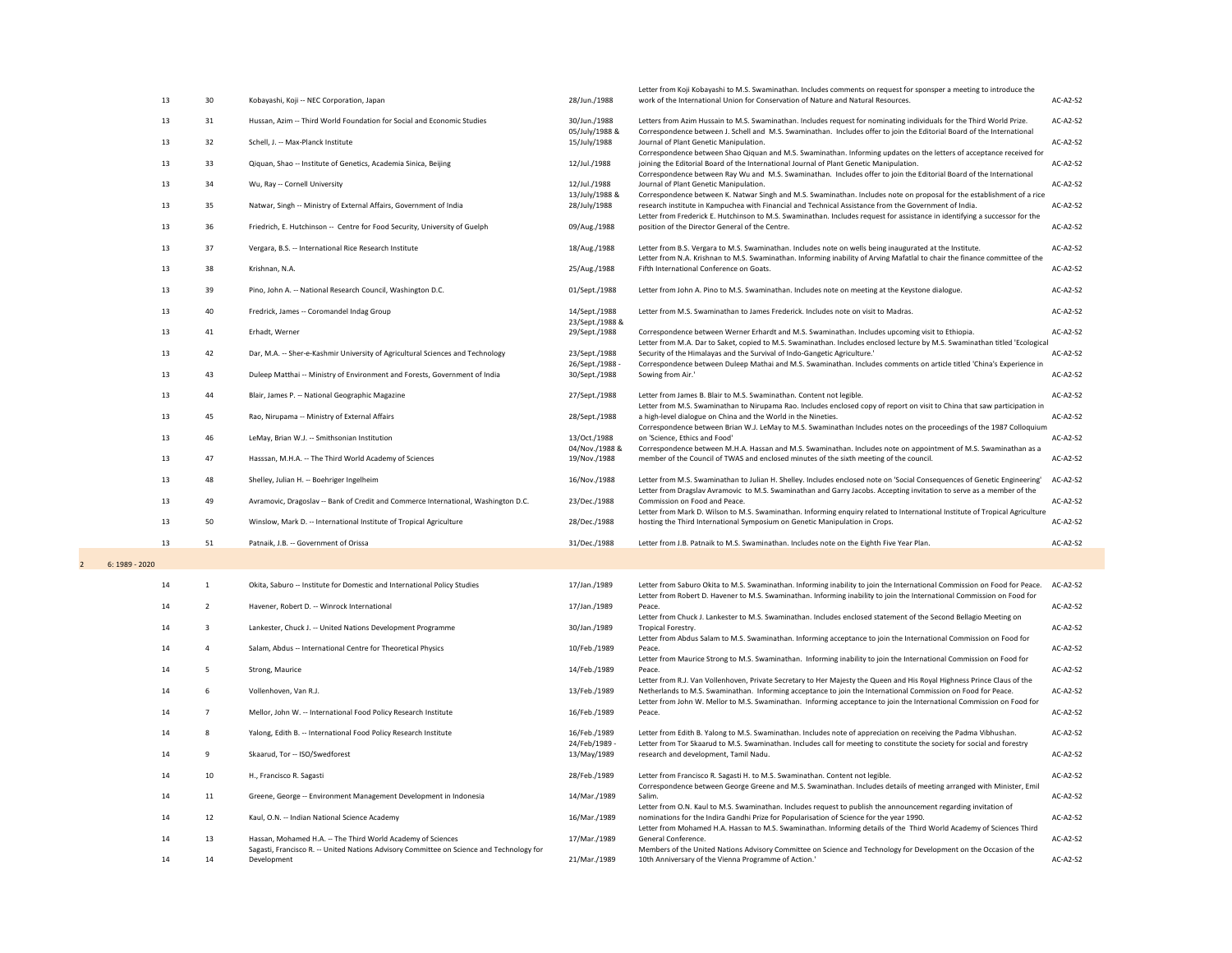| 14 | 15 <sub>1</sub> |                                                                                         |                                | Letter from R.K. Pachauri to M.S. Swaminathan. Includes details on the International Conference on 'Global Warming and<br>Climate Change: Perspectives from Developing Countries.'                                                                                                                                       | <b>AC-A2-S2</b> |
|----|-----------------|-----------------------------------------------------------------------------------------|--------------------------------|--------------------------------------------------------------------------------------------------------------------------------------------------------------------------------------------------------------------------------------------------------------------------------------------------------------------------|-----------------|
|    |                 | Pachauri, R.K. -- Tata Energy Research Institute                                        | 31/Mar./1989                   | Correspondence between Peter H. Raven and M.S. Swaminathan. Includes request for updating biographical materials of self                                                                                                                                                                                                 |                 |
| 14 | 16              | Raven, Peter H. -- International Union for Conservation of Nature and Natural Resources | 03/Apr./1989<br>03/Apr./1989 & | for the institution.<br>Correspondence between Carlos Chagas and M.S. Swaminathan. Informing acceptance to join the International Commission                                                                                                                                                                             | <b>AC-A2-S2</b> |
| 14 | 17              | Chagas, Carlos                                                                          | 04/May/1989                    | on Food for Peace.                                                                                                                                                                                                                                                                                                       | <b>AC-A2-S2</b> |
| 14 | 19              | Ayyar, Mahadeva -- Ministry of Science and Technology, Government of India              | 05/Apr./1989                   | Letter from S. Mahadeva Ayyar to M.S. Swaminathan. Includes request for suggesting names of suitable persons too be<br>considered for the position of advisers in the Department of Biotechnology.<br>Letter from Helen Ponniah to M.S. Swaminathan. Includes details of payment received for the completion of Regional | <b>AC-A2-S2</b> |
| 14 | 20              | Ponniah, Helen -- Asian and Pacific Development Centre                                  | 06/Apr./1989                   | Seminar on 'Public Policy Implications of Biotechnology for Asian Agriculture'                                                                                                                                                                                                                                           | <b>AC-A2-S2</b> |
| 14 | 22              | Chandrasekhar, S. -- Raman Research Institute                                           | 11/Apr./1989                   | Letter from S. Chandrasekhar to M.S. Swaminathan. Includes request to share information concerning Swaminathan's<br>contribution relevant to the Royal Society.                                                                                                                                                          | <b>AC-A2-S2</b> |
| 14 | 23              | Bos, R. -- World Health Organization                                                    | 12/Apr./1989                   | Letter from R. Bos to M.S. Swaminathan. Includes request for taking up the membership of the joint WHO/FAO/UNEP Panel<br>of Experts on Environmental Management for Vector Control.                                                                                                                                      | <b>AC-A2-S2</b> |
| 14 | 24              | Karel, Frank -- The Rockfeller Foundation                                               | 14/Apr./1989                   | Correspondence between Frank Karel and M.S. Swaminathan. Includes note on suitable invitees for a two-day seminar for<br>journalists on International Agricultural Research and Development.                                                                                                                             | <b>AC-A2-S2</b> |
| 14 | 25              | Ramachandra, S. -- Ministry of Science and Technology, Government of India              | 20/Apr./1989                   | Letter from S. Ramachandran to M.S. Swaminathan. Includes request for suggesting names of suitable persons too be<br>considered for the position of advisers in the Department of Biotechnology.                                                                                                                         | <b>AC-A2-S2</b> |
| 14 | 26              | Banks, Pat -- United Nations Development Programme                                      | 20/Apr./1989                   | Letter from Pat Banks to M.S. Swaminathan. Includes note of thanks for help during the filming of the United Nations film on<br>Disaster Preparedness.                                                                                                                                                                   | <b>AC-A2-S2</b> |
| 14 | 27              | Pande, Vijay G. -- International Development Research Centre                            | 21/Apr./1989                   | Letter from Vijay G. Pande to M.S. Swaminathan. Includes note of thanks for attending the Annual Program Meeting on<br>10/Apr./1989.                                                                                                                                                                                     | <b>AC-A2-S2</b> |
| 14 | 28              | Rao, S. Vittal -- Indian Agricultural Research Institute                                | 22/Apr./1989                   | Letter from S. Vittal Rao to M.S. Swaminathan. Includes enclosed letter written by Union Minister of Agriculture to the Chief<br>Minister of Andhra Pradesh regarding the proposed shifting of the Maize Research Station from Hyderabad to elsewhere.                                                                   | <b>AC-A2-S2</b> |
| 14 | 29              | Parthasarathy, R. -- Indian Chemical Manufacturers Association                          | 22/Apr./1989 -<br>11/May/1989  | Correspondence between R. Parthasarathy and M.S. Swaminathan. Includes logistics details for lecture arranged on 'Indian<br>Agriculture - Next Phase'                                                                                                                                                                    | <b>AC-A2-S2</b> |
| 14 | 30              | Aggarwal, V.S. -- Bharat Chamber of Commerce                                            | 24/Apr./1989                   | Letter from V.S. Aggarwal to Prem Narain, Indian Agricultural Statistics Research Institute, copied to M.S. Swaminathan.<br>Includes note on harvest of tomatoes.                                                                                                                                                        | AC-A2-S2        |
| 14 | 31              | Sinha, S.K. -- Indian Agricultural Research Institute                                   | 24/Apr./1989                   | Letter from S.K. Sinha to M.S. Swaminathan. Includes details of meeting to discuss a draft constitution and modelties of<br>registration for the Indian Academy of Agricultural Sciences.                                                                                                                                | <b>AC-A2-S2</b> |
| 14 | 32              | Cosgrove, John -- The Hunger Project                                                    | 24/Apr./1989                   | Letter from John Cosgrove to M.S. Swaminathan. Includes details on Board Meeting at the Hunger Project.                                                                                                                                                                                                                  | <b>AC-A2-S2</b> |
| 14 | 33              | Avramovic, Dragoslav                                                                    | 24/Apr./1989 &<br>10/May/1989  | Correspondence between Dragoslav Avramovic to M.S. Swaminathan. Informing details of the first meeting of the<br>International Commission on Food for Peace.                                                                                                                                                             | <b>AC-A2-S2</b> |
| 14 | 34              | Prasad, Rajendra -- Jawaharlal Nehru Memorial Fund                                      | 26/Apr./1989                   | Letter from Rajendra Prasad to M.S. Swaminathan. Includes receipt of acknowledgment on receiving the nomination for Dr.<br>N.S. Subba Rao for the Jawaharlal Nehru Fellowship.                                                                                                                                           | <b>AC-A2-S2</b> |
| 14 | 35              | Bhargava, P.M. -- Centre for Cellular and Molecular Biology                             | 26/Apr./1989                   | Letter from P.M. Bhargava to M.S. Swaminathan. Includes enclosed letter to Rajiv Gandhi and note titled 'The race to map<br>the human genome.'                                                                                                                                                                           | <b>AC-A2-S2</b> |
| 14 | 36              | Eggers, Helmut -- Asian Institute of Technology                                         | 27/Apr./1989                   | Letter from Helmut Eggers to M.S. Swaminathan. Includes request and invitation to deliver a keynote address for an<br>International Forum to discuss 'Higher Education in Technology in Asia into the Twenty First Century.'                                                                                             | <b>AC-A2-S2</b> |
| 14 | 37              | Dhanoa, S.S.                                                                            | 27/Apr./1989 &<br>04/May/1989  | Correspondence between S.S. Dhanoa and M.S. Swaminathan. Includes note of appreciation on receiving the Padma<br>Vibhushan.                                                                                                                                                                                              | <b>AC-A2-S2</b> |
| 14 | 38              | Torasia, S. -- Department of Science, Technology and Environment, Government of Orissa  | 28/Apr./1989                   | Letter from S. Torasia to M.S. Swaminathan. Includes note of thanks on consenting to become a member of the State Council<br>on Science, Technology and Environment, Orissa.                                                                                                                                             | AC-A2-S2        |
| 14 | 39              | Jain, S.C. -- Ministry of Science and Technology, Government of India                   | 27/Apr./1989                   | Letter from S.C. Jain to M.S. Swaminathan. Includes request for suggesting names of suitable persons too be considered for<br>the position of advisers in the Department of Biotechnology.                                                                                                                               | <b>AC-A2-S2</b> |
| 14 | 40              | Nautiya, S.P. -- Garhwal University                                                     | 01/May.1989                    | Letter from S.P. Nautiyal to M.S. Swaminathan. Includes details for the first 'Prof. K.K. Nanda Memorial Lecture'                                                                                                                                                                                                        | <b>AC-A2-S2</b> |
| 14 | 41              | Mugnozza, G.T. Scarascia -- University of Tuscia                                        | 02/May./1989                   | Letter from G.T. Scarascia Mugnozza to M.S. Swaminathan. Informing decision of the University to award honorary degree of<br>Doctor of Science.                                                                                                                                                                          | <b>AC-A2-S2</b> |
| 14 | 42              | Venugopal, K.R. -- Ministry of Human Resource Development, Government of India          | 02/May./1989                   | Letter from K.R. Venugopal to Neena Ranjan, National Institute of Public Cooperation and Child Development, copied to M.S.<br>Swaminathan. Includes request to schedule a meeting to discuss M.S. Swaminathan's points on the National Nutrition Policy. AC-A2-S2                                                        |                 |
| 14 | 43              | Ghorpade, M.Y.                                                                          | 02/May./1989                   | Letter from M.Y. Ghorpade to M.S. Swaminathan. Inviting M.S. Swaminathan and wife, Mina Swaminathan for dinner.                                                                                                                                                                                                          | <b>AC-A2-S2</b> |
| 14 | 44              | Rao, B.V. -- Venkateshwara Hatcheries Private Limited                                   | 03/May./1989                   | Letter from B.V. Rao to M.S. Swaminathan. Includes reference to letter dated 25/Apr./1989.                                                                                                                                                                                                                               | AC-A2-S2        |
| 14 | 45              | Kumar, Devendra -- Gandhigram Rural Institute                                           | 04/May./1989                   | Letter from Devendra Kumar to M.S. Swaminathan. Includes note of thanks for accepting to be on the selection committee<br>for choosing the next Vice-Chancellor.                                                                                                                                                         | <b>AC-A2-S2</b> |
| 14 | 46              | King, Mary E.                                                                           | 04/May./1989                   | Letter from Mary E. Kang to M.S. Swaminathan. Informing acceptance to join the International Commission on Food for<br>Peace.                                                                                                                                                                                            | AC-A2-S2        |
| 14 | 47              | Acharya, R.M. -- Indian Council of Agricultural Research                                | 08/May/1989 -<br>27/Apr./1989  | group on Agricultural Research and Education for the formulation of the 8th Five Year Plan, Proceedings of the meeting of<br>the Sub-group on natural assets, improvement of productivity and linking it with profitability and equity and the policy paper AC-A2-S2                                                     |                 |
| 14 | 48              | Morris, Dominic -- 10 Downing Street                                                    | 16/May/1989 &<br>05/June/1989  | Correspondence between Dominic Morris and M.S. Swaminathan. Includes note on the summary of the proceedings of the<br>February Conference on Global Warming in New Delhi.                                                                                                                                                | <b>AC-A2-S2</b> |
| 14 | 49              | Venkataraman, K. -- United Nations Industrial Development Organization                  | 17/May/1989 &<br>17/June/1989  | Correspondence between K. Venkataraman and M.S. Swaminathan . Conveying appreciation on the appointment of Prof.<br>Arturo Falaschi as Director of International Centre for Genetic Engineering and Biotechnology.                                                                                                       | <b>AC-A2-S2</b> |
| 14 | 50              | Jones, Ruth -- The Centre For Our Common Future                                         | 25/May/1989 &<br>13/June/1989  | Correspondence between Ruth Jones and M.S. Swaminathan. Includes note on meeting arranged with Mr. Lindner at the<br>Bologna meeting in October 1989.                                                                                                                                                                    | <b>AC-A2-S2</b> |
| 14 | 51              | Mahawatte, P.W. -- Lanka Jathika Sarvodaya Sangamaya                                    | 31/May./1989                   | Letter from P.W. Mahawatte to M.S. Swaminathan. Includes reference to letter dated 30/Apr./1989.                                                                                                                                                                                                                         | <b>AC-A2-S2</b> |
| 14 | 52              | Hanson, Haldore and Berni                                                               | May 1989 &<br>17/June/1989     | Correspondence between Haldore and Berni Hanson and M.S. Swaminathan. Includes note on visit to Galapagos.                                                                                                                                                                                                               | <b>AC-A2-S2</b> |
| 14 | 53              | Balakrishnan, Revathi -- Oregan State University                                        | 17/Jun./1989                   | Correspondence between Revathi Balakrishnan and M.S. Swaminathan. Includes request for recommending Revathi<br>Balakrishnan for a position at the Food and Agricultural Organization at The United Nations.                                                                                                              | <b>AC-A2-S2</b> |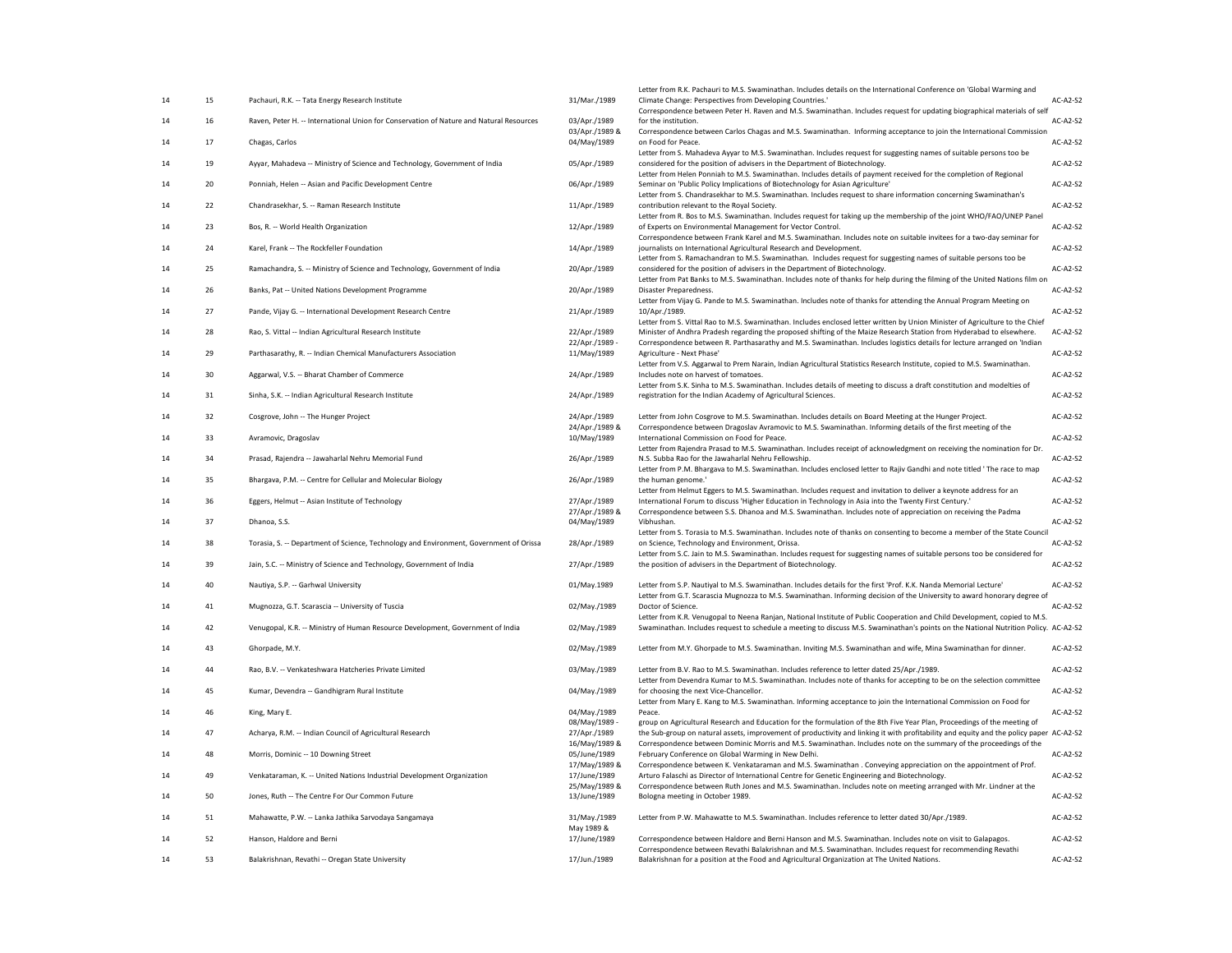| 14<br>14 | 55 | Biswas, Dilip K. -- Ministry of Environment and Forests, Government of India             | 06/Jul./1989                    | of book titled 'Biotechnology Revolution and the Third World - Challenges and Policy Options'                                                                                                                                                                                                                                                                          | $AC-A2-S2$      |
|----------|----|------------------------------------------------------------------------------------------|---------------------------------|------------------------------------------------------------------------------------------------------------------------------------------------------------------------------------------------------------------------------------------------------------------------------------------------------------------------------------------------------------------------|-----------------|
|          |    |                                                                                          |                                 |                                                                                                                                                                                                                                                                                                                                                                        |                 |
|          | 56 | Menon, M.G.K. -- Planning Commission, Government of India                                | 21/Aug./1989                    | Letter from M.G.K. Menon to M.S. Swaminathan. Includes note on the report of the 'Working Group on Educational<br>Research and Education.'                                                                                                                                                                                                                             | AC-A2-S2        |
| 14       | 57 | Ahujarai, P.L. -- Ministry of Environment and Forests, Government of India               | 25/Aug./1989                    | Letter from P.L. Ahujarai to M.S. Swaminathan. Includes enclosed draft on Environmental Policy Statement.<br>Letter from Yoginder K. Alagh to M.S. Swaminathan. Includes note on the report of the 'Working Group on Educational                                                                                                                                       | AC-A2-S2        |
| 14       | 58 | Alagh, Yoginder -- Planning Commission, Government of India                              | 28/Aug./1989                    | Research and Education.'                                                                                                                                                                                                                                                                                                                                               | $AC-A2-S2$      |
| 14       | 59 | Biswas, Dilip K. -- Ministry of Environment and Forests, Government of India             | 28/Aug./1989                    | Letter from Dilip K. Biswas to Krishna Chauhan, copied to M.S. Swaminathan. Informing approval for the offer of an<br>assignment regarding the preparation of a National Conservation Strategy Document and Environmental Policy Statement.<br>Letter from Robin La Brie-Jackson to M.S. Swaminathan. Includes note on tax exemption forms filed for the International | $AC-A2-S2$      |
| 14       | 60 | Brie-Jackson, Robin La -- International Commission on Food for Peace                     | 29/Aug./1989                    | Commission on Food for Peace.<br>Letter from P.L. Ahujarai to M.S. Swaminathan. Includes enclosed outline of the discussions held during the Fourth Meeting                                                                                                                                                                                                            | $AC-A2-S2$      |
| 14       | 61 | Ahujarai, P.L. -- Ministry of Environment and Forests, Government of India               | 30/Aug./1989                    | of the Core Committee on National Conservation Strategy.<br>Letter from P. Anuja Rai to M.S. Swaminathan. Includes agenda papers of the Fifth Meeting of the Core Committee on the                                                                                                                                                                                     | $AC-A2-S2$      |
| 14       | 62 | Rai, P. Ahuja -- Ministry of Environment and Forests, Government of India                | 16/Oct./1989<br>03/Jan./2004 &  | <b>National Conservation Strategy.</b><br>Correspondence between N.S. Shekhawat and M.S. Swaminathan. Includes enclosed draft of proposal of JNV University to                                                                                                                                                                                                         | <b>AC-A2-S2</b> |
| 14       | 63 | Shekhawat, N.S. -- Jai Narain Vyas University                                            | 10/Jan./2004                    | be promoted to the status of Central University.                                                                                                                                                                                                                                                                                                                       | $AC-A2-S2$      |
| 14       | 64 | Singh, V.P.                                                                              | 17/Feb./2004 &<br>19/Feb./2004  | Correspondence between V.P. Singh and M.S. Swaminathan. Includes enclosed draft titled 'Role of Indian Agricultural<br>Research Institute in Genetic Improvement of Rice Varieties in India.'                                                                                                                                                                          | <b>AC-A2-S2</b> |
| 14       | 65 | Arguello, Indira Lopez -- Embassy of the Republic of Cuba, New Delhi                     | 05/Sept./2007                   | Letters from Indira Lopez Arguello to M.S. Swaminathan. Includes enclosed series of drafts on Fidel Castro, Reflections by the<br>Commander in Chief.                                                                                                                                                                                                                  | AC-A2-S2        |
| 14       | 66 | Lala, R.M.                                                                               | 09/Dec./2008                    | Letter from R.M. Lala to the Norwegian Nobel Prize Committee. Includes nomination of M.S. Swaminathan for the Nobel<br>Peace Prize 2009.                                                                                                                                                                                                                               | <b>AC-A2-S2</b> |
| 14       | 67 | Sircas, Jawhar -- Ministry of Culture, Government of India                               | 23/Jan./2009                    | Letter from Jawhar Sircar to M.S. Swaminathan. Includes request for nominations for the Gandhi Peace Prize, 1995.<br>Letter from Bruce M. Alberts to the Norwegian Nobel Prize Committee. Includes nomination of M.S. Swaminathan for the                                                                                                                              | $AC-A2-S2$      |
| 14       | 68 | Alberts, Bruce M. -- American Association for the Advancement of Science                 | 27/Jan./2009                    | Nobel Peace Prize 2009.                                                                                                                                                                                                                                                                                                                                                | AC-A2-S2        |
| 14       | 69 | Alexander, Douglas Alexander -- Department for International Development, United Kingdom | 25/Sept./2009                   | Letter from Douglas Alexander to M.S. Swaminathan. Includes note on meeting held on 03/Sept./2009<br>Letter from Ismail Serageldin to the Norwegian Nobel Prize Committee. Includes note on the nomination of M.S.                                                                                                                                                     | AC-A2-S2        |
| 14       | 70 | Serageldin, Ismail -- Bibliotheca Alexandria                                             | 17/Feb./2009                    | Swaminathan for the Nobel Peace Prize 2009.<br>M.S. Swaminathan Research Foundation. Includes nomination of M.S. Swaminathan for the Jawaharlal Nehru Award for                                                                                                                                                                                                        | <b>AC-A2-S2</b> |
| 14       | 71 | Kumar, Ashwini -- Chief Minister's Office, New Delhi                                     | 14/Oct./2009                    | International Understanding, 2009.                                                                                                                                                                                                                                                                                                                                     | AC-A2-S2        |
| 14       | 72 | Roemer, Timothy J. -- Embassy of the United States of America, New Delhi                 | 29/Dec./2009                    | Letter from Timothy J. Roemer to M.S. Swaminathan. Includes note on recent meeting.<br>Letter from T. Kumar to M.S. Swaminathan. Includes extension of dates for receiving the nomination for the Gandhi Peace                                                                                                                                                         | $AC-A2-S2$      |
| 14       | 73 | Kumar, T. -- Ministry of Culture, Government of India                                    | 20/May./2010                    | Prize 2009.<br>to organize an International Conference on 'Eliminating Hunger and Poverty: Priorities in Global Agricultural Research and                                                                                                                                                                                                                              | $AC-A2-S2$      |
| 14       | 74 | Patnaik, Janaki Ballav -- Raj Bhavan, Assam                                              | 09/Jun./2010                    | Development Agenda.<br>organize an International Conference on 'Eliminating Hunger and Poverty: Priorities in Global Agricultural Research and                                                                                                                                                                                                                         | AC-A2-S2        |
| 14       | 75 | Pawar, Sharad -- Ministry of Agriculture and Consumer Affairs, Government of India       | 23/Jun./2010                    | Development Agenda.'<br>Letter from Ratan N. Tata to Ajay Parida, M.S. Swaminathan Research Foundation. Includes note on contributions of M.S.                                                                                                                                                                                                                         | $AC-A2-S2$      |
| 14       | 76 | Tata, Ratan N. -- Tata Industries Limited                                                | 28/Jun./2010                    | Swaminathan.<br>Letter from M.K. Narayanan to Ajay Parida, M.S. Swaminathan Research Foundation. Includes note on contributions of M.S.                                                                                                                                                                                                                                | <b>AC-A2-S2</b> |
| 14       | 77 | Narayan, M.K. -- Raj Bhavan, Kolkata                                                     | 12/Jul./2010                    | Swaminathan.<br>Letter from D. Purandeswari to M.S. Swaminathan. Includes note of regret in inability to attend the International Conference                                                                                                                                                                                                                           | <b>AC-A2-S2</b> |
| 14       | 78 | Purandeswar, D. -- Ministry of Human Resource Development                                | 20/Jul./2010                    | on 'Eliminating Hunger and Poverty: Priorities in Global Agricultural Research and Development Agenda.'<br>organize an International Conference on 'Eliminating Hunger and Poverty: Priorities in Global Agricultural Research and                                                                                                                                     | $AC-A2-S2$      |
| 14       | 79 | Patnaik, Naveen -- Government of Orissa                                                  | 24/Jul./2010                    | Development Agenda.'<br>organize an International Conference on 'Eliminating Hunger and Poverty: Priorities in Global Agricultural Research and                                                                                                                                                                                                                        | $AC-A2-S2$      |
| 14       | 80 | Modi, Narendra -- Chief Minister's Office, Gandhinagar                                   | 29/Jul./2010                    | Development Agenda.'.<br>organize an International Conference on 'Eliminating Hunger and Poverty: Priorities in Global Agricultural Research and                                                                                                                                                                                                                       | <b>AC-A2-S2</b> |
| 14       | 81 | Alva, Margaret -- Raj Bhavan, Dehradun                                                   | 06/Aug./2010                    | Development Agenda.'<br>Letter from N. Ram to the Secretary to the Jury of the Jawaharlal Nehru Awards Secretariat, New Delhi. Includes nomination                                                                                                                                                                                                                     | <b>AC-A2-S2</b> |
| 14       | 82 | Ram, N. -- The Hindu                                                                     | 28/Sept./2010<br>23/June/2014 - | of M.S. Swaminathan for the Jawaharlal Nehru Award for International Understanding.                                                                                                                                                                                                                                                                                    | <b>AC-A2-S2</b> |
| 14       | 83 | Singh, Karan -- Rajya Sabha, Government of India                                         | 07/Sept./2019                   | Letter from Karan Singh to N. Parasuraman. Includes nomination of M.S. Swaminathan for the Gandhi Peace Prize.<br>Asia-Pacific Conference on the International Year of Family Planning and the launch of the Zero Hunger Initiative on                                                                                                                                 | $AC-A2-S2$      |
| 14       | 84 | Modi, Narendra -- Prime Minister's Office, Government of India                           | 23/June/2014 -<br>15/Mar./2019  | 09/Aug./2014.<br>Letter from Venkaih Naidu to M.S. Swaminathan. Includes note of thanks on gratitude sent on assumption of the office of                                                                                                                                                                                                                               | $AC-A2-S2$      |
| 14       | 86 | Naidu, Venkaiah -- Rajya Sabha, Government of India                                      | 28/Aug./2017                    | the Vice President of India.                                                                                                                                                                                                                                                                                                                                           | AC-A2-S2        |
| 14       | 87 | Palaniswami, Edappadi K.                                                                 | 19/Oct./2020                    | Letter from K. Palaniswami to M.S. Swaminathan. Includes note on receipt of condolence letter.                                                                                                                                                                                                                                                                         | $AC-A2-S2$      |

|  |  |  |  |  |  |  | 3: Administration |
|--|--|--|--|--|--|--|-------------------|
|--|--|--|--|--|--|--|-------------------|

| 1: Indian Agricultural Research Institute |                                                        |      |            |
|-------------------------------------------|--------------------------------------------------------|------|------------|
| 15                                        | Report on the Visit to Sweden and Netherlands          | 1963 | $AC-A2-S3$ |
| 15                                        | Report on the Visit to Vienna                          | 1970 | $AC-A2-S3$ |
| 15                                        | Report on the Visits to Argentina, Colombia and Mexico | 1970 | $AC-A2-S3$ |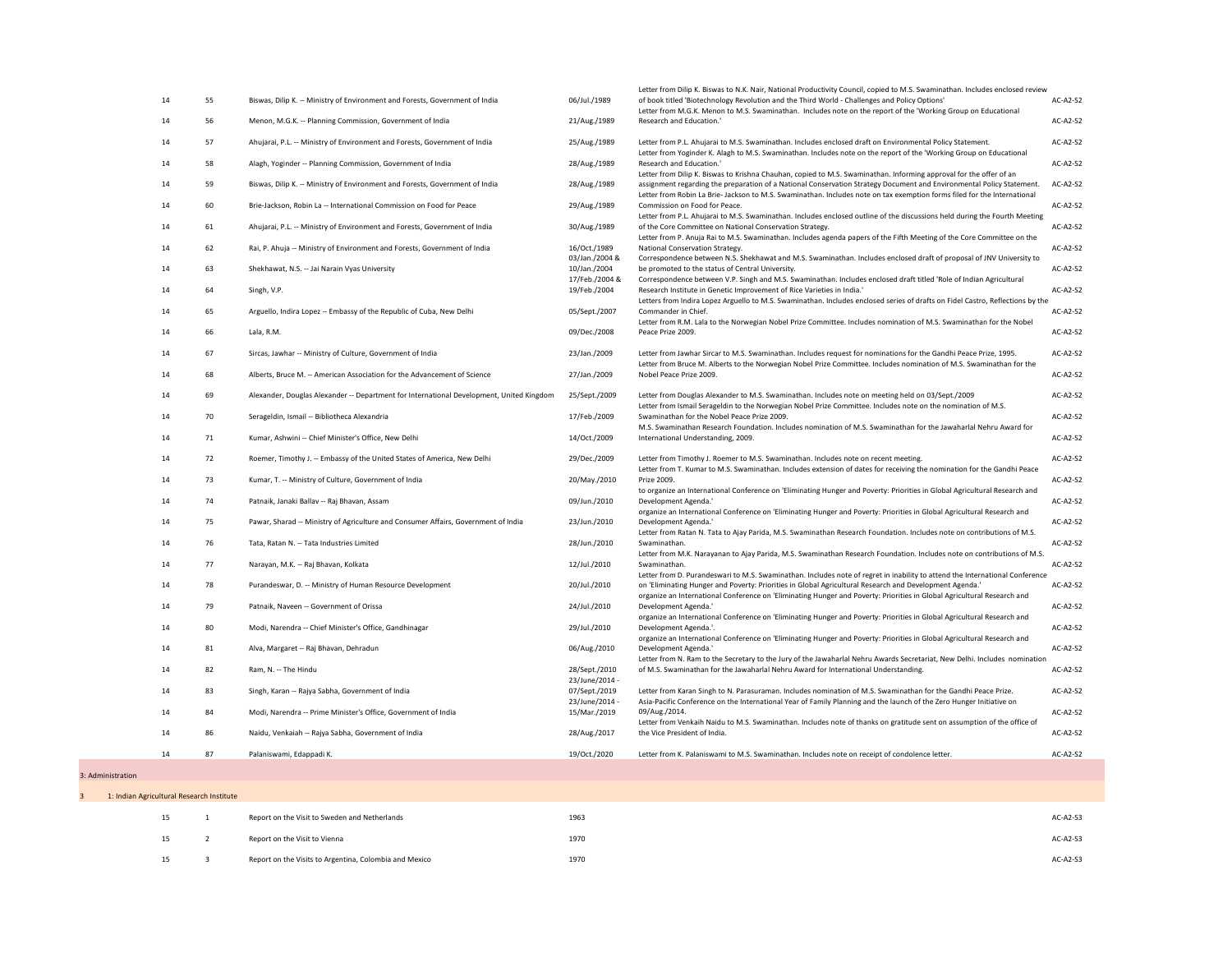|                         | 15                                                                | $\overline{4}$ | Report on the Visit to Rome                                                                                                                                                               | 1971                                                                                      | $AC-A2-S3$      |
|-------------------------|-------------------------------------------------------------------|----------------|-------------------------------------------------------------------------------------------------------------------------------------------------------------------------------------------|-------------------------------------------------------------------------------------------|-----------------|
|                         | 15                                                                | 5              | Proceedings of the All Institute Staff Meeting                                                                                                                                            | 1971                                                                                      | $AC-A2-S3$      |
|                         | 15                                                                | 6              | <b>Talwaar Committee</b>                                                                                                                                                                  | 1972 - 1980<br>Administrative documents pertaining to the death of scientist, Vinod Shah. | AC-A2-S3        |
| $\overline{3}$          |                                                                   |                | 2: Indian Council of Agricultural Research and Department of Agricultural Research and Education, Government of India                                                                     |                                                                                           |                 |
|                         | 15                                                                |                | Report on the Visit to Mexico                                                                                                                                                             | 1977                                                                                      | AC-A2-S3        |
|                         | 15                                                                | 8              | Proceedings of the Annual General Body Meeting of the ICAR Society                                                                                                                        | 08-09/Dec./1977                                                                           | $AC-A2-S3$      |
|                         | 15                                                                | 9              | Lok Sabha Starred Question No. 308                                                                                                                                                        | Undated                                                                                   | $AC-A2-S3$      |
|                         | 15                                                                | 10             | Office Order                                                                                                                                                                              | 31/Mar./1979<br>Content not legible                                                       | AC-A2-S3        |
|                         | 15                                                                | 11             | Ministry of Agriculture and Irrigation (Dept. of Agriculture and Cooperation) Draft Note for the<br>Cabinet Subject-Steps for Protecting the Silent Valley Reserve Forest in Kerala State | Undated                                                                                   | $AC-A2-S3$      |
|                         | 15                                                                | 12             | ICAR Office Circular, along with a questionnaire for the directors of the institutes under ICAR and<br>other institutes                                                                   | Undated                                                                                   | $AC-A2-S3$      |
|                         | 15                                                                | 13             | Reference to Eco-Regional Technology Mission for the North Eastern India -- National Centre for<br>Agricultural Economics and Policy Research (ICAR)                                      | Undated                                                                                   | $AC-A2-S3$      |
| $\overline{3}$          | 3: Planning Commission, Government of India                       |                |                                                                                                                                                                                           |                                                                                           |                 |
|                         | 15                                                                | 14             | Order, Constitution of the Working Group on Agricultural Research and Education for the<br>Formulation of the Eighth Five Year Plan                                                       | 28/Oct./1988                                                                              | $AC-A2-S3$      |
|                         |                                                                   |                |                                                                                                                                                                                           |                                                                                           |                 |
| 3                       | 4: International Rice Research Institute                          |                |                                                                                                                                                                                           |                                                                                           |                 |
|                         | 15                                                                | 15             | Report on the Visits to Thailand, Kampuchea, Vietnam, Russia and Germany.                                                                                                                 | 1987                                                                                      | $AC-A2-S3$      |
|                         | 15                                                                | 16             | Itinerary dated 17 June 1988<br>Memorandum to Board of Trustees, Appointment of Search Committee for the Selection of                                                                     | 1988                                                                                      | $AC-A2-S3$      |
|                         | 15                                                                | 17             | <b>Director General</b>                                                                                                                                                                   | Undated                                                                                   | $AC-A2-S3$      |
|                         | 15                                                                | 18             | Memorandum to Senior Staff, Conclusions of the Senior Staff Meeting held on 6 January                                                                                                     | Undated                                                                                   | $AC-A2-S3$      |
| 3                       | 5: M.S. Swaminathan Research Foundation                           |                |                                                                                                                                                                                           |                                                                                           |                 |
|                         | 15                                                                | 19             | Inter-Office Communications - Annual Accounts Closings 1998 - 1999 <sup>®</sup>                                                                                                           | 03/Feb./1999                                                                              | AC-A2-S4        |
| $\overline{3}$          |                                                                   |                | 6: Preparatory Committee on the Establishment of the International Centre for Genetic Engineering and Biotechnology (ICGEB) -- March 20 - 23, 1989                                        |                                                                                           |                 |
|                         | 15                                                                | 20             | Minutes of the Meeting of the Panel of Scientific Advisors Held in Delhi on March 1 and 3, 1989                                                                                           |                                                                                           | AC-A2-S4        |
|                         | 15                                                                | 21             | <b>Conclusions and Decisions: ICGEB Establishment</b>                                                                                                                                     |                                                                                           | AC-A2-S4        |
| $\overline{3}$          | 7: The Hunger Project                                             |                |                                                                                                                                                                                           |                                                                                           |                 |
|                         | 15                                                                | 22             | The Hunger Project -- Zambia, Strategic and Technical Plan                                                                                                                                | <b>March 1988</b>                                                                         | AC-A2-S4        |
|                         | 15                                                                | 23             | Annual Meeting of the Board of Directors, The Global Hunger Project                                                                                                                       | 08-09/Mar./1988                                                                           | AC-A2-S4        |
|                         |                                                                   |                |                                                                                                                                                                                           |                                                                                           |                 |
| 3                       | 8: Core Committee on National Conservation Strategy               |                | Minutes of the Fourth Meeting of the Core Committee on National Conservation Strategy held                                                                                                |                                                                                           |                 |
|                         | 15                                                                | 24             | on 27/07/1989                                                                                                                                                                             | 1989                                                                                      | AC-A2-S4        |
| 3                       | 9: Ford Foundation                                                |                |                                                                                                                                                                                           |                                                                                           |                 |
|                         | 15                                                                | 25             | Grant Proposal, Community Land Management                                                                                                                                                 | Undated                                                                                   | $AC-A2-S5$      |
|                         | 15                                                                | 26             | Investment Report, Investment Committee Meeting                                                                                                                                           | <b>March 1991</b>                                                                         | $AC-A2-S5$      |
|                         | 15                                                                | 27             | Portfolios of Board of Trustees                                                                                                                                                           | Undated                                                                                   | AC-A2-S5        |
|                         | 15                                                                | 28             | List of Grant Actions and FY 1988 and 1989 Fiscal Reports, Meeting of the Board of Trustees,<br>March 15-17, 1989                                                                         | 1991                                                                                      | AC-A2-S5        |
| 3                       | 10: Committee on World Food Security, High Level Panel of Experts |                |                                                                                                                                                                                           |                                                                                           |                 |
|                         | 15                                                                | 29             | Prof. Swaminathan's Agenda, Rome                                                                                                                                                          | 06-12/Oct./2013                                                                           | <b>AC-A2-S5</b> |
| $\overline{\mathbf{3}}$ | 11: SPIC / Anna University                                        |                |                                                                                                                                                                                           |                                                                                           |                 |
|                         |                                                                   |                | Memorandum of Understanding between SPIC and Anna University for SPIC-Bio-Process                                                                                                         |                                                                                           |                 |
|                         | 15                                                                | 30             | Laboratory                                                                                                                                                                                | Undated                                                                                   | AC-A2-S5        |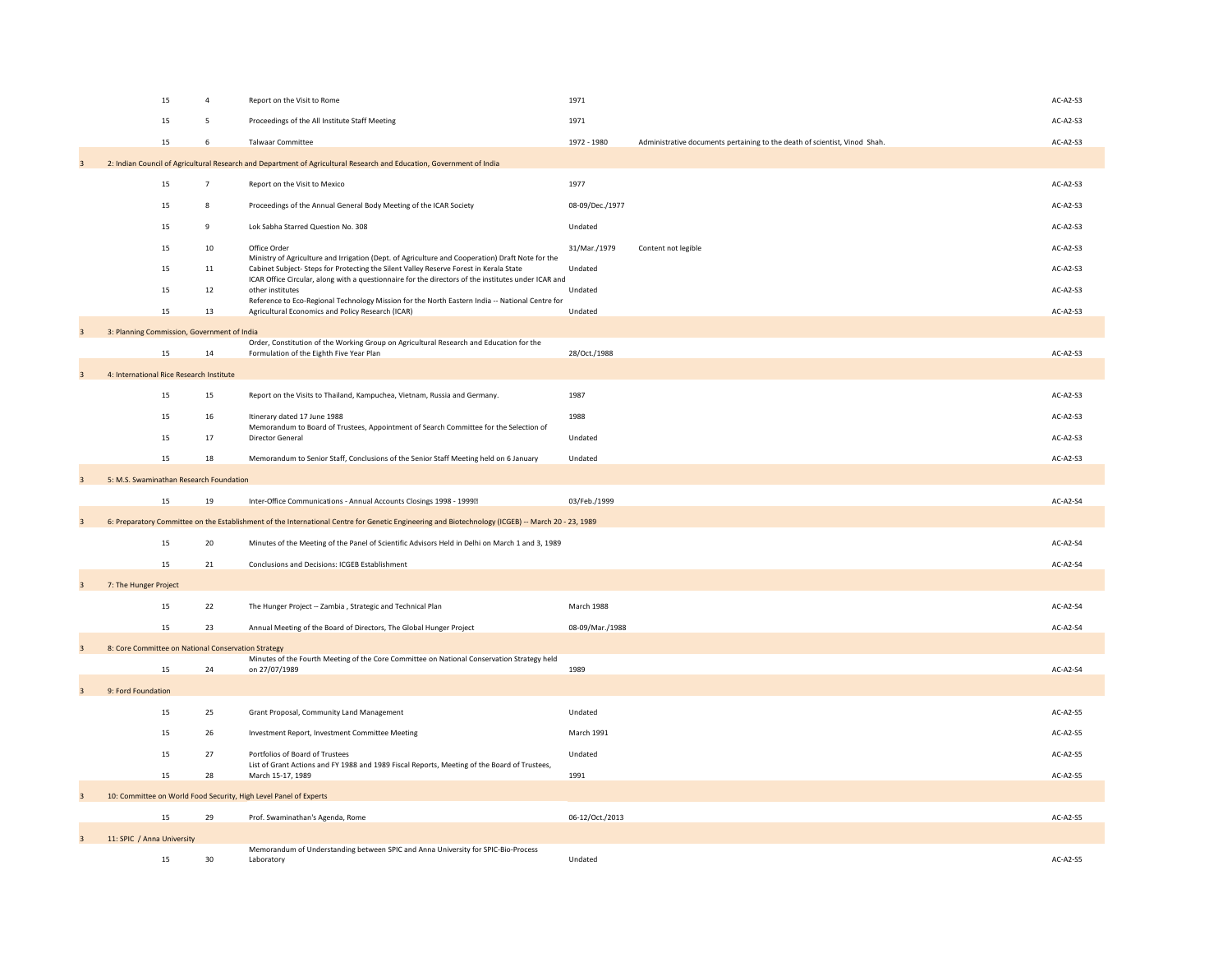| $\overline{3}$ |                       | 12: Third World Academy of Sciences |                                                                                                                                                                                          |             |                                                                                                                                                   |              |
|----------------|-----------------------|-------------------------------------|------------------------------------------------------------------------------------------------------------------------------------------------------------------------------------------|-------------|---------------------------------------------------------------------------------------------------------------------------------------------------|--------------|
|                |                       | 15<br>31                            | Implications of the Brundtland Commissions Report, Announcement and List of Key Persons<br>Invited for the Workshop                                                                      | Undated     |                                                                                                                                                   |              |
| 3              | 13: Unidentified      |                                     |                                                                                                                                                                                          |             |                                                                                                                                                   |              |
|                |                       | 15<br>32                            | Unidentified Itinerary                                                                                                                                                                   | 1981        |                                                                                                                                                   | A            |
|                |                       |                                     | Proposal for the Establishment of National Rice Research Institute of the Philippines                                                                                                    | Undated     |                                                                                                                                                   |              |
|                |                       | 15<br>33                            | Reference to Eco-Regional Technology Mission for the North Eastern India / Data on North East                                                                                            |             |                                                                                                                                                   | $\mathsf{A}$ |
|                |                       | 15<br>34                            | Region and A Discussion Note // National Centre for Agricultural Economics and Policy Research Undated                                                                                   |             |                                                                                                                                                   | A            |
|                | 4: Published Writings |                                     |                                                                                                                                                                                          |             |                                                                                                                                                   |              |
| $\Delta$       | 1: Books              |                                     |                                                                                                                                                                                          |             |                                                                                                                                                   |              |
|                |                       | 16                                  | Building a National Food Security System. Indian Environmental Society.                                                                                                                  | 1981        |                                                                                                                                                   |              |
|                |                       | 16<br>2                             | Science and Integrated Rural Development. Concept Publishing Company.                                                                                                                    | 1982        |                                                                                                                                                   |              |
|                |                       | 16<br>3                             | Science and the Conquest of Hunger. Concept Publishing Company.                                                                                                                          | 1983        |                                                                                                                                                   |              |
|                |                       | 16                                  | New Frontiers in Technology Application. Tycooly International Publishing Company, Dublin.                                                                                               | 1983        |                                                                                                                                                   |              |
|                |                       | 17                                  | Cytogenetics of Crop plants. MacMillan India Ltd.                                                                                                                                        | 1983        |                                                                                                                                                   |              |
|                |                       | 17                                  | Global aspects of Food Production. Tycooly International Publishing Company, Dublin.                                                                                                     | 1985        |                                                                                                                                                   |              |
|                |                       | 17                                  | Proceeding of the first international Symposium on Chromosome engineering in plants.<br>Published by Academia Sinica, Beijing.                                                           | 1986        |                                                                                                                                                   |              |
|                |                       | 17                                  | Plants and Society. Macmillan Publishers, London.                                                                                                                                        | 1989        |                                                                                                                                                   |              |
|                |                       |                                     | Biotechnology: Reaching the Unreached - an interdisciplinary dialogue: Proceedings No.3, Centre                                                                                          |             |                                                                                                                                                   |              |
|                |                       | 18                                  | for Research on Sustainable Agricultural and Rural Development (CRSARD), Madras.                                                                                                         | 1991        |                                                                                                                                                   |              |
|                |                       | 18                                  | Biotechnology in Agriculture : A dialogue. Macmillan India Ltd., Madras.<br>Biotechnology for Asian Agriculture: Public Policy Implications. Asian and Pacific Development               | 1991        |                                                                                                                                                   |              |
|                |                       | 18                                  | Centre.                                                                                                                                                                                  | 1991        |                                                                                                                                                   |              |
|                |                       | 18                                  | Sustainable Agriculture: Towards an Evergreen Revolution. Konark Publishers.                                                                                                             | 1996        |                                                                                                                                                   |              |
|                |                       | 19                                  | Sustainable Agriculture: Towards Food Security. Konark Publishers.<br>I Predict : A Century of Hope. Towards an era of harmony with nature and freedom from hunger.                      | 1996        |                                                                                                                                                   |              |
|                |                       | 19                                  | East West Books (Madras) Pvt. Ltd.<br>From Rio de Janeiro to Johannesburg - Action Today and not just promises for tomorrow. East                                                        | 1999        |                                                                                                                                                   |              |
|                |                       | 19                                  | West Books (Madras) Pvt. Ltd.                                                                                                                                                            | 2002        |                                                                                                                                                   |              |
|                |                       | 19                                  | Groves of Beauty and Plenty - An Atlas of Major Flowering Trees in India. Macmillan India Ltd,<br>Delhi.                                                                                 | 2003        |                                                                                                                                                   |              |
|                |                       | $20\,$                              | Groves of Beauty and Plenty - An Atlas of Major Flowering Trees in India (Second Edition).<br>Macmillan India Ltd, Delhi.                                                                | 2007        |                                                                                                                                                   |              |
|                |                       | 20                                  | Science and Sustainable Food Security - Selected Papers of M S Swaminathan. IISc Centenary<br>Lecture Series. World Scientific Publishing Co. Pvt Ltd.                                   | 2010        |                                                                                                                                                   |              |
|                |                       | $20\,$                              | From Green to Evergreen Revolution, Indian Agriculture : Performance and Challenges.<br>Academic Foundation, New Delhi.                                                                  | 2010        |                                                                                                                                                   |              |
|                |                       | 20                                  | Towards an Era of Bio happiness: Biodiversity and Food, Health and Livelihood Security. World<br>Scientific, Singapore.                                                                  | 2011        |                                                                                                                                                   |              |
|                |                       | 21                                  | Remember Your Humanity: Pathway to Sustainable Food Security, New India Publishing Agency,<br>New Delhi.                                                                                 | 2012        |                                                                                                                                                   |              |
|                |                       |                                     | M.S. Swaminathan in conversation with Nitya Rao: From reflections on my life to the ethics and                                                                                           |             |                                                                                                                                                   |              |
|                |                       | 21                                  | Politics of Science. Academic Foundation, New Delhi.                                                                                                                                     | 2015        |                                                                                                                                                   |              |
|                |                       | 21<br>$\overline{3}$                | Public Funds for Public Good.                                                                                                                                                            | 2015        |                                                                                                                                                   |              |
|                |                       | 21                                  | Combating Hunger and Achieving Food Security. Cambridge University Press: New Delhi.<br>In Search of Bio happiness: Biodiversity and Food, Health and Livelihood Security (2nd Edition). | 2015        |                                                                                                                                                   |              |
|                |                       | 22                                  | World Scientific, Singapore.                                                                                                                                                             | 2015        |                                                                                                                                                   |              |
|                |                       | 22                                  | 50 years of Green Revolution: An Anthology of Research Papers. World Scientific, Singapore.                                                                                              | 2017        |                                                                                                                                                   |              |
|                | 2: Journal Articles   |                                     |                                                                                                                                                                                          |             |                                                                                                                                                   |              |
|                |                       | 23                                  | <b>Collected Papers</b>                                                                                                                                                                  | 1950 - 1958 | Between Taxonomic Series in the Section Tuberium Genus Solanum. I. Commersoniana and Tuberosa, American Potato<br>Journal, 1953, Vol. 30, No. 11. |              |
|                |                       | 23<br>$\overline{2}$                | <b>Collected Papers</b>                                                                                                                                                                  | 1951 - 1960 | The volume contains journal articles from 1951 - 1960. Sample: Wild Relatives in Potato Breeding, Farming, 1950, Vol. 4                           |              |

|    | <b>Academy of Sciences</b> |                                                                                                                                                                                        |         |                        |
|----|----------------------------|----------------------------------------------------------------------------------------------------------------------------------------------------------------------------------------|---------|------------------------|
| 15 | 31                         | Implications of the Brundtland Commissions Report, Announcement and List of Key Persons<br>Invited for the Workshop                                                                    | Undated | AC-A2-S5               |
|    |                            |                                                                                                                                                                                        |         |                        |
| 15 | 32                         | Unidentified Itinerary                                                                                                                                                                 | 1981    | AC-A2-S5               |
| 15 | 33                         | Proposal for the Establishment of National Rice Research Institute of the Philippines<br>Reference to Eco-Regional Technology Mission for the North Eastern India / Data on North East | Undated | $AC-A2-S5$             |
| 15 | 34                         | Region and A Discussion Note // National Centre for Agricultural Economics and Policy Research Undated                                                                                 |         | AC-A2-S5               |
|    |                            |                                                                                                                                                                                        |         |                        |
|    |                            |                                                                                                                                                                                        |         |                        |
| 16 |                            | Building a National Food Security System. Indian Environmental Society.                                                                                                                | 1981    | $\mathsf{L}$           |
| 16 |                            | Science and Integrated Rural Development. Concept Publishing Company.                                                                                                                  | 1982    | $\mathsf{L}\mathsf{I}$ |

- 
- 
- 
- 
- 
- 
- 
- 
- -
	-
	-
	-
	-
	-
- 
- - - -
			-
		-
		- -
			-

|  | <b>Collected Papers</b> | 1950 - 1958 | Between Taxonomic Series in the Section Tuberium Genus Solanum. I. Commersoniana and Tuberosa, American Potato<br>Journal, 1953, Vol. 30, No. 11. | OC-A1-S1 |
|--|-------------------------|-------------|---------------------------------------------------------------------------------------------------------------------------------------------------|----------|
|  | <b>Collected Papers</b> | 1951 - 1960 | The volume contains journal articles from 1951 - 1960. Sample: Wild Relatives in Potato Breeding, Farming, 1950, Vol. 4                           | OC-A1-S1 |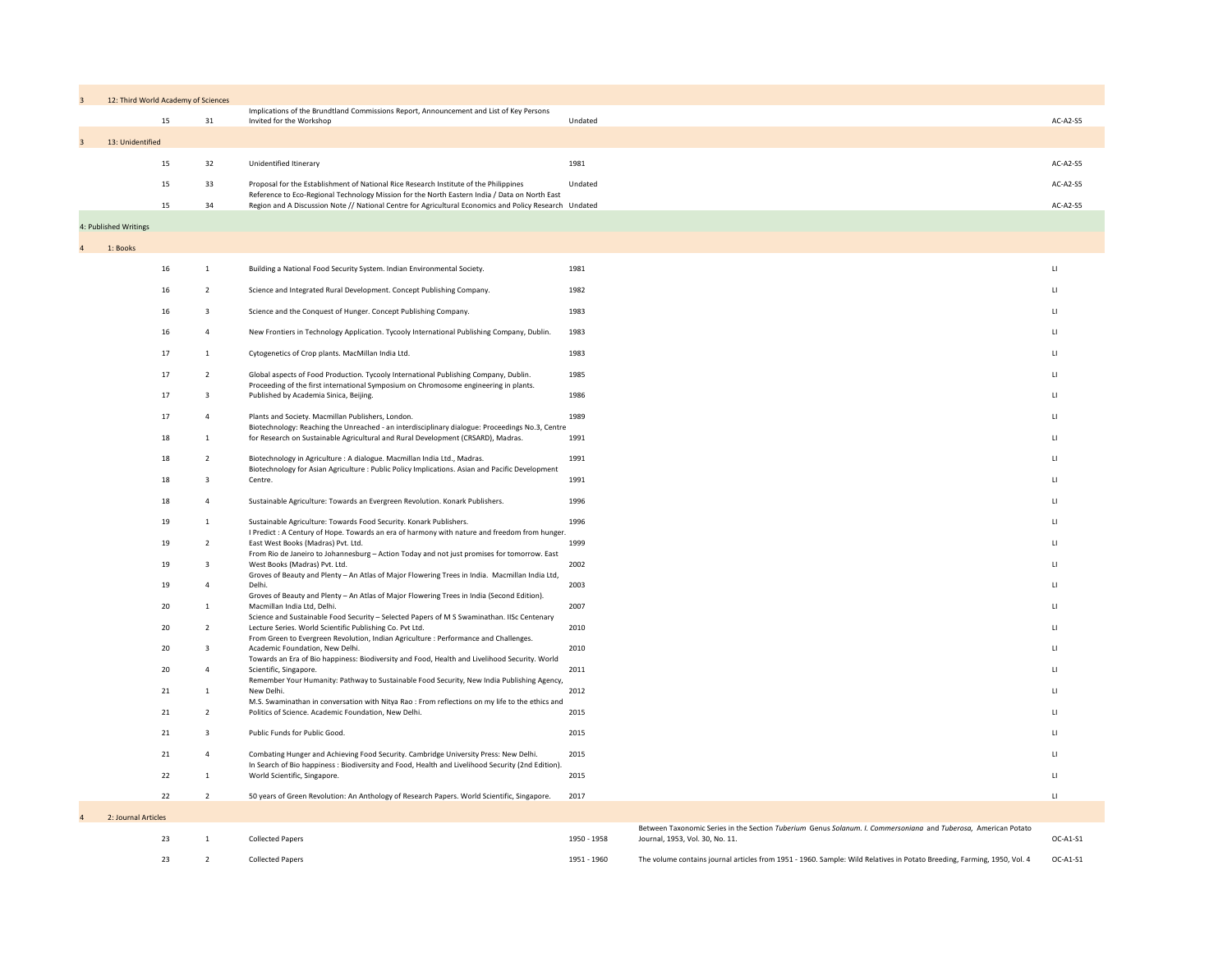|                      |                |                                                                                                                                                                    |             | The volume contains journal articles from 1958 - 1961. Sample: The Origin of the Early European Potato-Evidence from                                                                                                                                                                                                                                                        |                        |
|----------------------|----------------|--------------------------------------------------------------------------------------------------------------------------------------------------------------------|-------------|-----------------------------------------------------------------------------------------------------------------------------------------------------------------------------------------------------------------------------------------------------------------------------------------------------------------------------------------------------------------------------|------------------------|
| 24                   |                | <b>Collected Papers</b>                                                                                                                                            | 1958 - 1961 | Indian Varieties, Indian Journal of Plant Genetics and Breeding, 1958, Vol. 18, No. 11                                                                                                                                                                                                                                                                                      | OC-A1-S1               |
| 24                   |                | <b>Collected Papers</b>                                                                                                                                            | 1960 - 1965 | Wheat V. Identification of Chromosomes Carrying Genes for Resistance to Two Races of Stem Rust in the Variety N.P 790,<br>Indian Journal of Genetics and Plant Breeding, 1960, Vol. 20, No. 3                                                                                                                                                                               | OC-A1-S1               |
| 25                   |                | <b>Collected Papers</b>                                                                                                                                            | 1961 - 1965 | The volume contains journal articles from 1950 - 1958. Sample: Swaminathan, M.S., The Changing Concept of Gene, Journal<br>of I.A.R.I., Post Graduate School, 1963, Vol. 1.                                                                                                                                                                                                 | OC-A1-S1               |
| 25                   |                | <b>Collected Papers</b>                                                                                                                                            | 1964 - 1969 | The volume contains journal articles from 1964 - 1969. Sample: Swaminathan, M.S., Genetic Manipulation of Fertiliser<br>Effectiveness, Fertiliser News, 1965, Vol. 10, No. 12                                                                                                                                                                                               | OC-A1-S1               |
| 26                   |                | <b>Collected Papers</b>                                                                                                                                            | 1966 - 1967 | The volume contains journal articles from 1966 - 1967. Sample: Swaminathan, M.S., Chopra, V.S. and Sastry, G.R.K.,<br>Expression and Stability of an Induced Mutation for Ear Branching in Bread Wheat, Current Science, 1966, Vol. 35, No. 4<br>The volume contains journal articles from 1964 - 69. Sample: Swaminathan, M.S. and Rao, N.G.P., Increasing and Stabilizing | OC-A1-S1               |
| 26                   |                | <b>Collected Papers</b>                                                                                                                                            | 1966 - 1969 | Agricultural Production Under Dry Farming, Indian Farming, 1970<br>The volume contains journal articles from 1968 - 1971. Sample: Swaminathan, M.S., Era of Exploitative Agriculture, Indian                                                                                                                                                                                | OC-A1-S1               |
| 27                   |                | <b>Collected Papers</b>                                                                                                                                            | 1968 - 1971 | Farming, 1968.<br>The volume contains journal articles from 1984 - 1987.Sample: Swaminathan, M.S., Sustainable Nutrition Security for Africa:                                                                                                                                                                                                                               | OC-A1-S1               |
| 27                   |                | <b>Collected Papers</b>                                                                                                                                            | 1980 - 1984 | Lessons from India, The Hunger Project Papers, 1986, No. 5.<br>The volume contains journal articles from 1980 - 1989. Sample: Swaminathan, M.S., Abnormal Monsoons and Economic                                                                                                                                                                                             | OC-A1-S1               |
| 28                   |                | <b>Collected Papers</b>                                                                                                                                            | 1984 - 1987 | Consequences: The Indian Experience, Undated<br>The volume contains journal articles from the year 1980 - 1989. Sample: Swaminathan, M.S., Role of Women in Promoting                                                                                                                                                                                                       | OC-A1-S1               |
| 28                   |                | <b>Collected Papers</b>                                                                                                                                            | 1980 - 1989 | Nutrition in India, The Indian Journal on Nutrition and Diet, 1980, Vol. 17                                                                                                                                                                                                                                                                                                 | OC-A1-S1<br>AC-A1-Open |
| 29                   |                | The International Journal of 'Genetic Manipulation in Plants'                                                                                                      | 1989 - 1991 | The container contains Vol. 5, No. 1 (1989), Vol. 5, No. 2 (1989) & Vol. 7, No. 1-2 (1991) Issues.<br>The volume contains journal articles from the year 2000 - 2003. Sample: Swaminathan, M.S., Climate and Sustainable Food                                                                                                                                               | Top                    |
| 29                   |                | <b>Collected Papers</b>                                                                                                                                            | 2000 - 2003 | Security, MAUSAM, 2001, Vol. 52<br>Production: Implications for Vulnerable Sections, Chronic Poverty Research Centre and the Indian Institute of Public                                                                                                                                                                                                                     | OC-A1-S1               |
| 29                   |                | <b>Collected Papers</b>                                                                                                                                            | 2004        | <b>Administration Working Paper Series</b>                                                                                                                                                                                                                                                                                                                                  | OC-A1-S1               |
| 3: Reprints          |                |                                                                                                                                                                    |             |                                                                                                                                                                                                                                                                                                                                                                             |                        |
|                      |                |                                                                                                                                                                    |             | The volume contains reprints from 1951 - 1963. Sample: Swaminathan, M.S., Radioisotopes Have Added a New Dimension to                                                                                                                                                                                                                                                       |                        |
| 30 <sup>°</sup>      |                | Volume 1                                                                                                                                                           | 1951 - 1963 | Research, Indian Farming, 1963.<br>The volume contains reprints from 1965 - 1969. Sample: Swaminathan, M.S., Artificial Transmutation of the Gene, Journal of                                                                                                                                                                                                               | OC-A1-S3               |
| 30 <sup>°</sup>      |                | Volume 2                                                                                                                                                           | 1965 - 1969 | I.A.R.I Postgraduate School, 1965, Vol. 3<br>The volume contains reprints from 1974 - 1977. Sample: Swaminathan, M.S., Science and Integrated Rural Development,                                                                                                                                                                                                            | OC-A1-S3               |
| 31                   |                | Volume 3                                                                                                                                                           | 1974 - 1977 | Journal of the Science Club, 1976<br>The volume contains reprints from 1979 - 1982. Sample: Swaminathan, M.S., Making Agricultural Progress Sustainable: Role                                                                                                                                                                                                               | OC-A1-S3               |
| 31                   |                | Volume 4                                                                                                                                                           | 1979 - 1982 | of New Technologies, Indian Society of Agricultural Economics, Golden Jubilee Volume, 1990.<br>The volume contains reprints from 1980 - 1981. Sample: Solar Energy and Our Agricultural Future, Silver Jubilee Symposium                                                                                                                                                    | OC-A1-S3               |
| 32                   |                | Volume 5                                                                                                                                                           | 1980 - 1981 | of the International Society for Tropical Ecology.<br>The volume contains reprints 1982 - 1985. Sample: Swaminathan, M.S., Green Revolution: A Continuous Task, Indian                                                                                                                                                                                                      | OC-A1-S3               |
| 32                   |                | Volume 6                                                                                                                                                           | 1982 - 1985 | Agriculture, 1985, Vol. 29, No. 1.<br>The volume contains reprints from 1988. Sample: Swaminathan, M.S., Irrigation and Nutrition Security, National Symposium                                                                                                                                                                                                              | OC-A1-S3               |
| 33                   |                | Volume 7                                                                                                                                                           | 1988        | on Management of Irrigation System, 1988.<br>The volume contains reprints from 1989. Sample: Plant Genetic Resources in the Age of Global Change, South Asia Journal,                                                                                                                                                                                                       | OC-A1-S3               |
| 33                   |                | Volume 8                                                                                                                                                           | 1989        | 1989.<br>The volume contains reprints 1990 - 1996. Sample: Swaminathan, M.S., Improving Natural Resources for Sustainable                                                                                                                                                                                                                                                   | OC-A1-S3               |
| 34                   |                | Volume 9                                                                                                                                                           | 1990 - 1996 | Agriculture, Soil Fertility and Fertiliser Use, Vol. 5<br>The volume contains reprints 1991. Sample: Sinha, S.K. & Swaminathan, M.S., Deforestation, Climate Change and                                                                                                                                                                                                     | OC-A1-S3               |
| 34                   |                | Volume 10                                                                                                                                                          | 1991        | Sustainable Nutrition Security: A Case Study of India, Climate Change, Vol. 19<br>The volume contains reprints from 1992 - 1993. Sample: Contribution of Biotechnology to Sustainable Development Within                                                                                                                                                                    | OC-A1-S3               |
| 35                   |                | Volume 11                                                                                                                                                          | 1992 - 1993 | the Framework of the United Nations System, United Nations Development Organization.<br>The volume contains reprints 1994. Balakrishna, P. & Swaminathan, M.S., Screening Salt Tolerant Rice Cultivars for Overall                                                                                                                                                          | OC-A1-S3               |
| 35                   |                | Volume 12                                                                                                                                                          | 1994        | Performance, Proceedings of the National Academy of Sciences, India, Vol. 64                                                                                                                                                                                                                                                                                                | OC-A1-S3               |
| 36                   |                | Volume 13                                                                                                                                                          | 1997 - 1999 | The volume contains reprints from 1997 - 1999. Sample: Swaminathan, M.S., Rice in 2000 A.D.                                                                                                                                                                                                                                                                                 | OC-A1-S3               |
| 4: Committee Reports |                |                                                                                                                                                                    |             |                                                                                                                                                                                                                                                                                                                                                                             |                        |
| 37                   |                | Wardha District Plan on Gandhian Lines. Planning Commission, Government of India.                                                                                  | 1982        |                                                                                                                                                                                                                                                                                                                                                                             | OC-A2-S1               |
| 37                   | $\overline{2}$ | University and Eco-development. Planning Commission, Government of India.                                                                                          | 1982        |                                                                                                                                                                                                                                                                                                                                                                             | OC-A2-S1               |
| 37                   |                | Perspectives in Baif's Programmes of Research and Technology for Integrated Rural<br>Development.                                                                  | 1988        |                                                                                                                                                                                                                                                                                                                                                                             | OC-A2-S1               |
|                      |                | Report of the Working Group on Agricultural Research and Education for the Formulation of                                                                          |             |                                                                                                                                                                                                                                                                                                                                                                             |                        |
| 37                   |                | Eighth Five-Year Plan.<br>Report of the Core Committee on National Strategy for Conservation and Sustainable                                                       | 1989        |                                                                                                                                                                                                                                                                                                                                                                             | OC-A2-S1               |
| 37                   |                | Development.<br>National Strategy for Conservation and Sustainable Development. Report of the Core                                                                 | 1990        |                                                                                                                                                                                                                                                                                                                                                                             | OC-A2-S1               |
| 37                   | 6              | Committee, Ministry of Environment and Forests, Government of India.<br>Report of the Western Ghats Water Resources Study Committee. Planning Commission,          | 1990        |                                                                                                                                                                                                                                                                                                                                                                             | OC-A2-S1               |
| 37                   |                | Government of India.                                                                                                                                               | 1991        |                                                                                                                                                                                                                                                                                                                                                                             | OC-A2-S1               |
| 37                   | 8              | Contribution of Biotechnology to Sustainable Development Within the Framework of the United<br>Nations System. United Nations Industrial Development Organization. | 1992        |                                                                                                                                                                                                                                                                                                                                                                             | OC-A2-S1               |
|                      |                | Report of the Task Force on Eco-Development Plan for Goa. Planning Commission, Government                                                                          |             |                                                                                                                                                                                                                                                                                                                                                                             |                        |
| 37                   | q              | of India.                                                                                                                                                          | 1992        |                                                                                                                                                                                                                                                                                                                                                                             | OC-A2-S1               |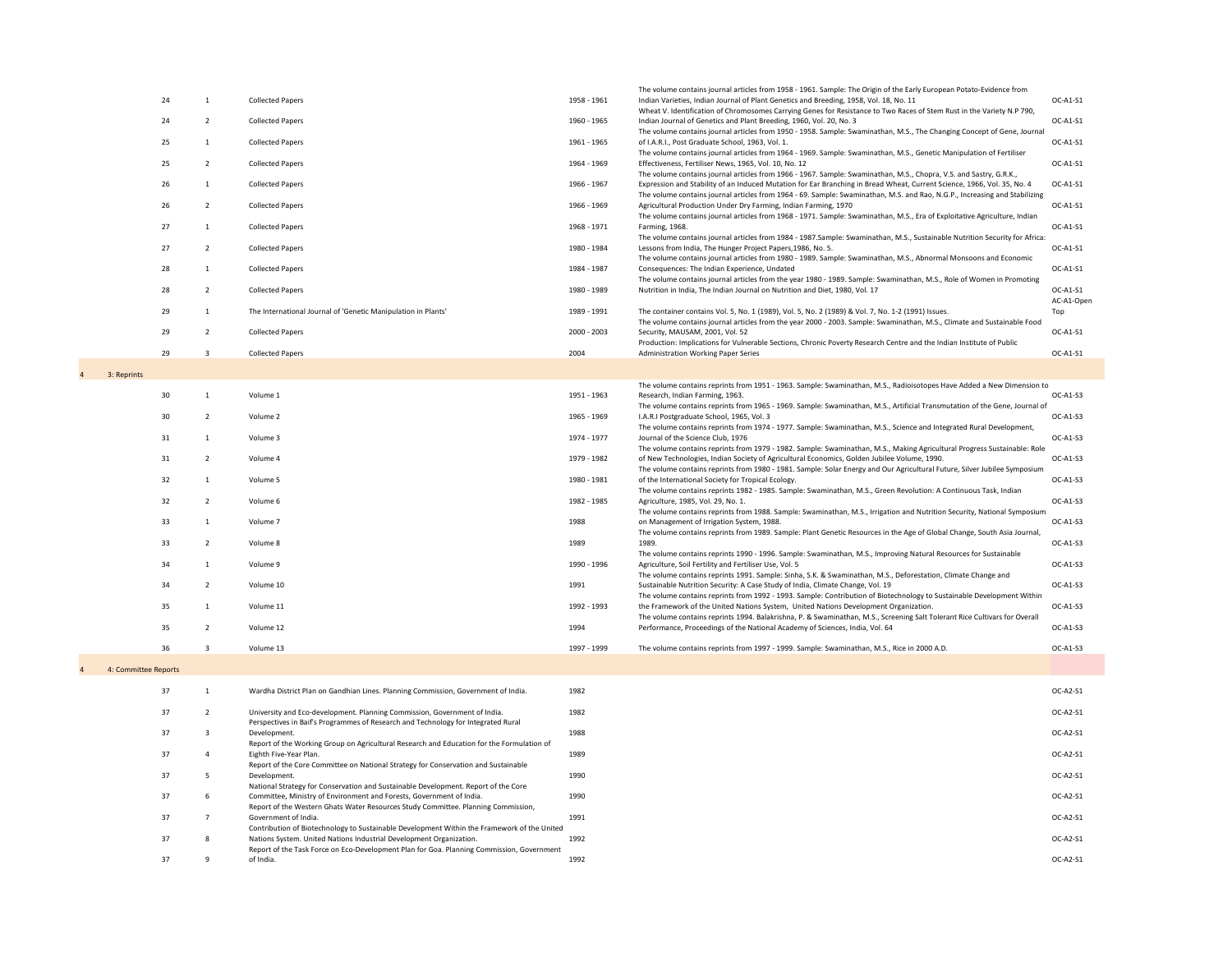| 37 | 10              | Convention on Biological Diversity. United Nations Environment Programme.<br>Department-related Parliamentary Standing Committee on Commerce. Third Report, Draft                            | 1992    |                   | OC-A2-S1        |
|----|-----------------|----------------------------------------------------------------------------------------------------------------------------------------------------------------------------------------------|---------|-------------------|-----------------|
| 37 | 11              | Dunkel Proposals.<br>Expert Group on Population Policy. Draft National Population Policy. Ministry of Health and                                                                             | 1993    |                   | OC-A2-S1        |
| 37 | 12              | Family Welfare, Government of India.                                                                                                                                                         | 1994    |                   | OC-A2-S1        |
| 37 | 13              | Report of the High Level Multidisciplinary Committee on Central Ground Water Board.                                                                                                          | 1996    |                   | OC-A2-S1        |
| 37 | 14              | Expert Committee on Remedying Regional Imbalances in Agricultural Progress, North East<br>Region. Ministry of Agriculture, Government of India.                                              | 1997    |                   | OC-A2-S1        |
| 37 | 15              | Ford Foundation, Annual Report                                                                                                                                                               | 1997    |                   | OC-A2-S1        |
|    |                 | The International Research Partnership for Food Security and Sustainable Agriculture. Third                                                                                                  |         |                   |                 |
| 37 | 16              | System Review of the Consultative Group on International Agriculture Research.<br>Biotechnology Policy for the Economic Development of Tamil Nadu. Report of the High Power                  | 1998    |                   | OC-A2-S1        |
| 37 | 17              | Committee of Experts, Government of Tamil Nadu.                                                                                                                                              | 2000    |                   | OC-A2-S1        |
| 37 | 18              | Report of the Steering Committee on Agriculture and Allied Sectors for the Tenth Five Year Plan. 2002                                                                                        |         |                   | OC-A2-S1        |
| 37 | 19              | Report of the High Level Committee to Prepare an Action Plan for Agriculture for the Coming 25<br>Years. Commissionerate of Agriculture, Maharashtra State.                                  | 2002    |                   | OC-A2-S1        |
|    |                 | Report of the Commission on WTO Concerns in Agriculture. Building a Sustainable Agricultural                                                                                                 |         |                   |                 |
| 37 | 20 <sub>2</sub> | Trade Security System for Kerala.                                                                                                                                                            | 2003    |                   | OC-A2-S1        |
| 37 | 21              | Realizing the Promise and Potential of African Agriculture. Science and Technology Strategies for<br>Improving Agricultural Productivity and Food Security in Africa. Inter-academy Council. | 2004    |                   | OC-A2-S1        |
|    |                 |                                                                                                                                                                                              |         |                   |                 |
| 37 | 22              | Report of the Task Force on Applications of Agricultural Biotechnology. Ministry of Agriculture.                                                                                             | 2004    |                   | OC-A2-S1        |
|    |                 | Report of the Task Group on Revamping and Refocusing of National Agricultural Research.                                                                                                      |         |                   |                 |
| 37 | 23              | Planning Commission, Government of India.                                                                                                                                                    | 2005    |                   | <b>OC-A2-S2</b> |
| 37 | 24              | Report of the Sub-Committee on More Crop and Income Per Drop of Water.                                                                                                                       | 2006    |                   | OC-A2-S2        |
| 37 | 25              | Serving Farmers and Saving Farmers. Jai Kisan: Revised Draft National Policy for Farmers.                                                                                                    | 2006    |                   | <b>OC-A2-S2</b> |
| 37 | 26              | Serving Farmers and Saving Farmers. Jai Kisan: Revised Draft National Policy for Farmers.<br>Land Tenure and International Investments in Agriculture. Report by the High Level Panel        | 2006    | Content in Hindi. | <b>OC-A2-S2</b> |
| 37 | 27              | Experts on Food Security and Nutrition.                                                                                                                                                      | 2011    |                   | <b>OC-A2-S2</b> |
|    |                 | Food Security and Climate Change. Report by the High Level Panel Experts on Food Security and                                                                                                |         |                   |                 |
| 37 | 28              | Nutrition.<br>Price Volatility and Food Security. Report by the High Level Panel Experts on Food Security and                                                                                | 2011    |                   | <b>OC-A2-S2</b> |
| 37 | 29              | Nutrition.                                                                                                                                                                                   | 2011    |                   | <b>OC-A2-S2</b> |
|    |                 | Biofuels and Food Security & Investing in Smallholder Agriculture. Report by the High Level Panel                                                                                            |         |                   |                 |
| 37 | 30              | Experts on Food Security and Nutrition.                                                                                                                                                      | 2013    |                   | <b>OC-A2-S2</b> |
| 37 | 31              | Bioengineering of Crops. Report of the World Bank Panel on Transgenic Crops.                                                                                                                 | Undated |                   | <b>OC-A2-S2</b> |
| 37 | 32              | Halving Hunger: It can be done. Task force.                                                                                                                                                  | Undated |                   | <b>OC-A2-S2</b> |
| 37 | 33              | Halving Hunger: It can be done. Summary Version. Task force.                                                                                                                                 | Undated |                   | <b>OC-A2-S2</b> |
| 37 | 34              | World Conservation Strategy. Living Resource Conservation for Sustainable Development.                                                                                                       | Undated |                   | <b>OC-A2-S2</b> |
|    |                 | Action Plan for Agriculture for coming 25 years based on the High Level Committee constituted                                                                                                |         |                   |                 |
| 37 | 35              | by the Government of Maharashtra. Commissionerate of Agriculture, Maharashtra State.<br>Report of the Expert Committee on Biodiversity Legislation. Ministry of Environment and              | Undated |                   | <b>OC-A2-S2</b> |
| 37 | 36              | Forests, Government of India.                                                                                                                                                                | Undated |                   | <b>OC-A2-S2</b> |
|    |                 |                                                                                                                                                                                              |         |                   |                 |

# 5: Unpublished Writings

| 1: Draft Reports and Publications (Dated)   |             |                                                                                                                                                                                                                                                                                                  |            |
|---------------------------------------------|-------------|--------------------------------------------------------------------------------------------------------------------------------------------------------------------------------------------------------------------------------------------------------------------------------------------------|------------|
| 38                                          | 1971 - 1976 | The folder contains annotated drafts and references from 1971 - 1976. Sample: Note on the Recommendation of the ICAR<br>Enquiry Committee set up in 1972.<br>1971 - 1976<br>The folder contains annotated drafts and references from 1976 - 1980. Sample: Facts About the Wheat Variety Sharbati | $AC-A3-S1$ |
| 38                                          | 1976 - 1980 | Sonora - A Reply to the Article Published in The Statesman dated 17/May/1977.<br>1976 - 1980<br>The folder contains annotated drafts and references from 1981 - 1985. Sample: Federal Ministry of Science and Technology,                                                                        | $AC-A3-S1$ |
| 38                                          | 1981 - 1985 | Training Workshop on Research Management. Report Presented at the Concluding Session on 06/Nov./1981.<br>1981 - 1985<br>The folder contains annotated drafts and references from 1986 - 1990. Sample: The Great Illustrated Lie. A Response to the                                               | $AC-A3-S1$ |
| 38                                          | 1986 - 1990 | 'Great Gene Robbery' in the Illustrated Weekly of India, 23-29/Mar/1986.<br>1986 - 1990<br>The folder contains annotated drafts and references from 1991-2010. Sample: The Biological Diversity Bill, 2000.                                                                                      | $AC-A3-S1$ |
| 38                                          | 1991 - 2010 | Arrangement of Clauses.<br>1991 - 2010<br>The folder contains annotated drafts and references from 2011 - 2015. Samples: Biofortification and the Zero Hunger                                                                                                                                    | $AC-43-S2$ |
| 38                                          | 2011 - 2015 | Challenge, 2nd Global Biofortification Conference held during 31/Mar./2014<br>2011 - 2015                                                                                                                                                                                                        | $AC-AS-S2$ |
| 2: Draft Reports and Publications (Undated) |             |                                                                                                                                                                                                                                                                                                  |            |

39 1 Outline of an Article for the National Geographic Magazine -- The World Food Situation Undated AC-A3-S2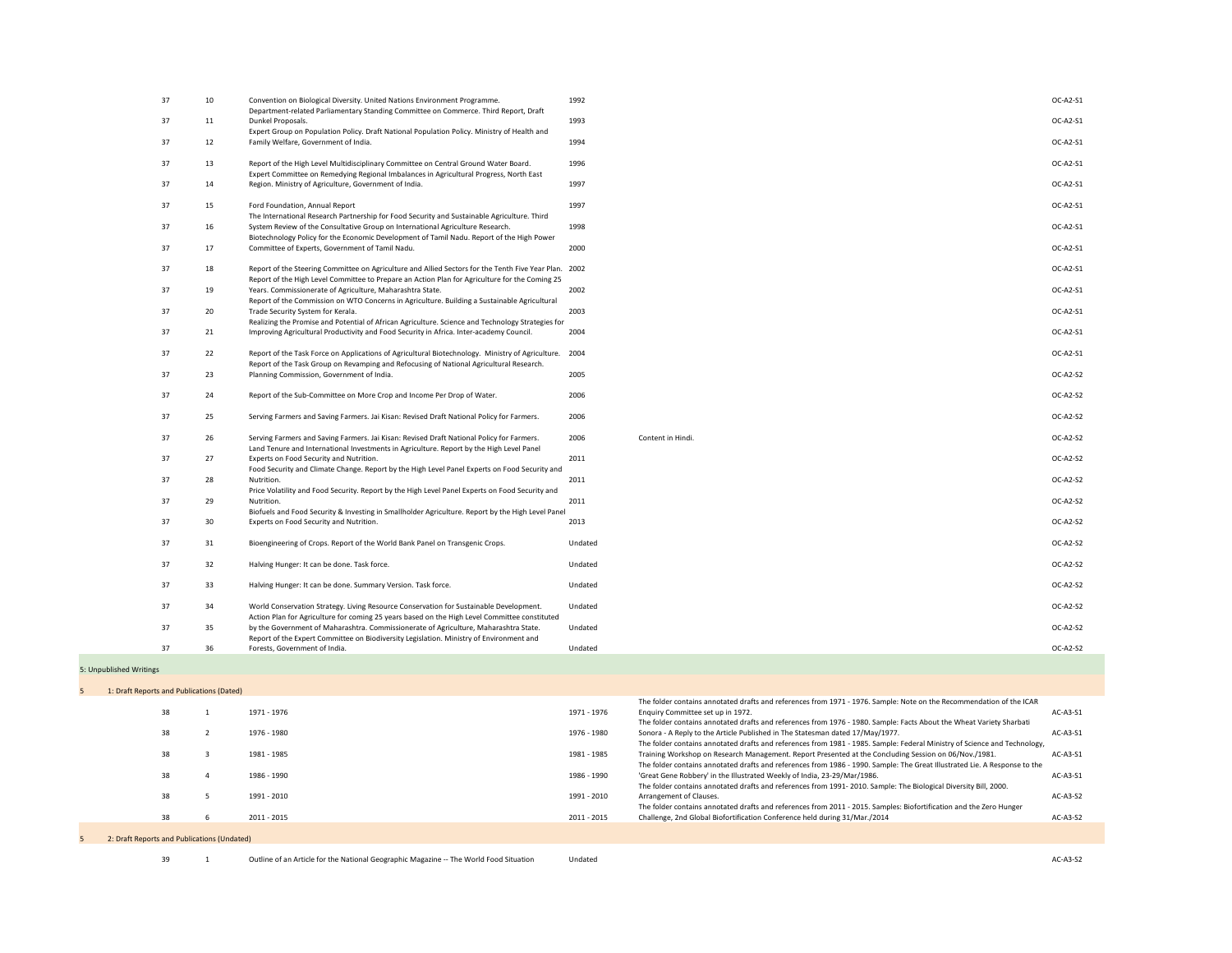| 39 | $\overline{2}$ | Prospects in Sericulture                                                                                                  | Undated | AC-A3-S2        |
|----|----------------|---------------------------------------------------------------------------------------------------------------------------|---------|-----------------|
| 39 | 3              | Food for Peace and Sustainable Development                                                                                | Undated | AC-A3-S2        |
| 39 | 4              | International Congress on Oilseeds and Oils                                                                               | Undated | AC-A3-S2        |
| 39 | 5              | China and the World in the Nineties, Part One                                                                             | Undated | AC-A3-S2        |
| 39 | 6              | China and the World in the Nineties, Part Two                                                                             | Undated | AC-A3-S2        |
| 39 | $\overline{7}$ | A New Technology for Dry Land Farmers                                                                                     | Undated | AC-A3-S2        |
| 39 | 8              | Agricultural Research and Education as Related to the Creation of a Prosperous India                                      | Undated | AC-A3-S2        |
| 39 | 9              | Brazil's Bill on 'Access to Genetic Resources'                                                                            | Undated | AC-A3-S2        |
| 39 | 10             | The Challenges of Agricultural Production and Food Security in Africa                                                     | Undated | AC-A3-S2        |
| 39 | 11             | The Green Revolution                                                                                                      | Undated | AC-A3-S2        |
| 39 | 12             | <b>Biological Diversity and Global Food Security</b>                                                                      | Undated | AC-A3-S2        |
| 39 | 13             | Mobilizing Professionals for Eliminating Hunger                                                                           | Undated | AC-A3-S2        |
| 39 | 14             | National Population Policy and Gender Equity                                                                              | Undated | AC-A3-S2        |
| 39 | 15             | Towards an Ever-Green Revolution                                                                                          | Undated | AC-A3-S2        |
| 39 | 16             | National Demonstration and the New Agricultural Strategy                                                                  | Undated | AC-A3-S2        |
| 39 | 17             | Note for TAC on the Conservation of World Genetic Resources                                                               | Undated | AC-A3-S2        |
| 39 | 18             | Mutational Reconstruction of Crop Ideotypes                                                                               | Undated | AC-A3-S2        |
| 39 | 19             | Paper Prepared for the Technical Advisory Committee -- Various                                                            | Undated | AC-A3-S2        |
| 39 | 20             | International Rice Year - Indian National Programme                                                                       | Undated | AC-A3-S2        |
| 39 | 21             | <b>Global Food Security for Tomorrow</b>                                                                                  | Undated | AC-A3-S2        |
| 39 | 22             | ICAR Efforts to Mitigate the Adverse Effects of Drought                                                                   | Undated | <b>AC-A3-S2</b> |
| 39 | 23             | Recent Research at IARI<br>The Nuclear Research Laboratory at the Indian Agricultural Research Institute - An Exercise in | Undated | AC-A3-S2        |
| 39 | 24             | Inter-Institutional and Inter-Disciplinary Collaboration                                                                  | Undated | AC-A3-S2        |
| 39 | 25             | The Asia/Pacific Food Production Conference Address                                                                       | Undated | AC-A3-S2        |
| 39 | 26             | Major Issues for Plant Genetic Resources, The Challenges Ahead                                                            | Undated | AC-A3-S2        |
| 39 | 27             | Barriers to Implementing National Renewable Energy Programme                                                              | Undated | AC-A3-S2        |
| 39 | 28             | Pressing Science into Service                                                                                             | Undated | AC-A3-S2        |
| 39 | 29             | Dwarf Wheats and the Indian Agricultural Revolution                                                                       | Undated | AC-A3-S2        |
| 39 | 30             | The Use of Induced Mutations in Rice Improvement                                                                          | Undated | AC-A3-S2        |
| 39 | 31             | Increasing Rice and Food Production in Kerala                                                                             | Undated | AC-A3-S2        |
| 39 | 32             | Scientific Possibilities of Agricultural Transformation in the Telengana Area of Andhra Pradesh                           | Undated | AC-A3-S2        |
| 39 | 33             | Brief Note on Revision of the International Undertaking on Plant Genetic Resources                                        | Undated | AC-A3-S2        |
| 39 | 34             | Genetic in Relations to Disease Resistance                                                                                | Undated | AC-A3-S2        |
| 39 | 35             | Beyond the Trauma: From Killing Fields to Smiling Gardens in Northern Sri Lanka                                           | Undated | AC-A3-S2        |
| 39 | 36             | Improving Agricultural Productivity and Profitability through New Technological Innovation                                | Undated | AC-A3-S2        |
| 39 | 37             | Shaping Karnataka's Agricultural Future                                                                                   | Undated | AC-A3-S2        |
| 39 | 39             | The Environment Today, and the Challenges Ahead                                                                           | Undated | AC-A3-S2        |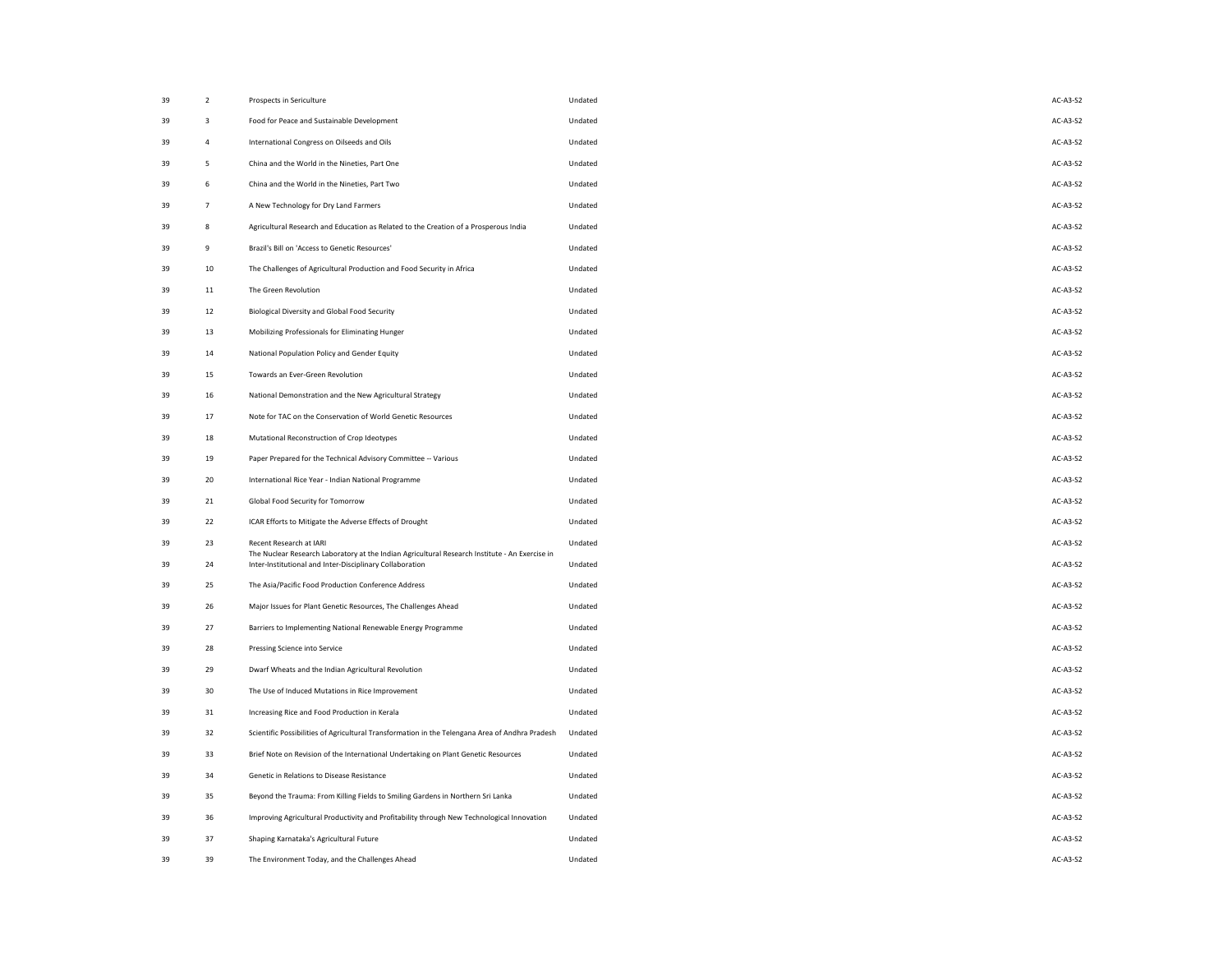| 39                    | 40 | Agriculture and Food Systems                                                                                                               | Undated      |                                                                                                                                                                                                                                | <b>AC-A3-S2</b> |
|-----------------------|----|--------------------------------------------------------------------------------------------------------------------------------------------|--------------|--------------------------------------------------------------------------------------------------------------------------------------------------------------------------------------------------------------------------------|-----------------|
| 39                    | 41 | Interdependency Plant Production - Plant Protection                                                                                        | Undated      |                                                                                                                                                                                                                                | <b>AC-A3-S2</b> |
| 39                    | 42 | A Note on Agriculture, Irrigation and Allied Activities                                                                                    | Undated      |                                                                                                                                                                                                                                | <b>AC-A3-S2</b> |
| 39                    | 43 | The Importance of Genetic Evaluation of the Wholesomeness of Irradiated Food                                                               | Undated      |                                                                                                                                                                                                                                | <b>AC-A3-S2</b> |
| 39                    | 44 | A Resume of the Data on the Response of Dwarf Varieties of Wheat and Hybrids of Maize, Jowar<br>and Bajra to Nitrogen                      | Undated      |                                                                                                                                                                                                                                | <b>AC-A3-S2</b> |
| 39                    | 45 | A Perspective Plan for Developing New Technologies and Practices for Food Production                                                       | Undated      |                                                                                                                                                                                                                                | AC-A3-S2        |
| 39                    | 46 | <b>Reports of Working Group</b>                                                                                                            | Undated      |                                                                                                                                                                                                                                | AC-A3-S2        |
| 39                    | 47 | Inter-Regional Potato Introduction Station -- 1952 Seed and Tuber List - Solanum Species                                                   | Undated      |                                                                                                                                                                                                                                | AC-A3-S2        |
| 39                    | 48 | Collaboration between Countries of Asia and Africa in Increasing the Productivity of Agriculture<br>and Animal Husbandry                   | Undated      |                                                                                                                                                                                                                                | <b>AC-A3-S2</b> |
| 39                    | 49 | Towards a Hunger Free India, Building a Sustainable Nutrition Security System                                                              | Undated      |                                                                                                                                                                                                                                | AC-A3-S2        |
| 39                    | 50 | <b>Agricultural Self-Sufficiency</b>                                                                                                       | Undated      |                                                                                                                                                                                                                                | AC-A3-S2        |
| 39                    | 51 | New Hope for Dry Land Farmers                                                                                                              | Undated      |                                                                                                                                                                                                                                | AC-A3-S2        |
| 39                    | 52 | <b>Environment and Development</b>                                                                                                         | Undated      |                                                                                                                                                                                                                                | AC-A3-S2        |
| 39                    | 53 | A Comparison of Mutational Induction in Diploids and Polyploids' -- Technical Meeting on the<br>Use of Induced Mutations in Plant Breeding | Undated      |                                                                                                                                                                                                                                | AC-A3-S2        |
| 39                    | 54 | Major Advances in Scientific Knowledge Contributions to Crop Improvements                                                                  | Undated      |                                                                                                                                                                                                                                | AC-A3-S2        |
| 39                    | 55 | Sustainability of Agricultural Development Strategy in India: An Analysis of Energy Intensity                                              | Undated      |                                                                                                                                                                                                                                | AC-A3-S2        |
| 39                    | 56 | The Outline for a Film on Women and Agriculture                                                                                            | Undated      |                                                                                                                                                                                                                                | AC-A3-S2        |
| 39                    | 57 | unidentified                                                                                                                               | Undated      |                                                                                                                                                                                                                                | <b>AC-A3-S2</b> |
| 3: Lectures and Talks |    |                                                                                                                                            |              |                                                                                                                                                                                                                                |                 |
| 40                    |    | Volume 1                                                                                                                                   | 1969 - 1977  | Conference, Presidential Address on 'Indian Agriculture at the Crossroads', Indian Society of Agricultural Economics. Dated<br>27/Dec./1977.                                                                                   | OC-A1-S2        |
| 40                    |    | Volume 2                                                                                                                                   | 1970 - 1979  | The volume contains lectures and talks from 1970 - 1979. Sample: Dr. Rajendra Prasad Memorial Lecture on 'Can We Face A<br>Widespread Drought Again Without Food Imports?' Dated 26/Mar./1972.                                 | OC-A1-S2        |
| 41                    |    | Volume 3                                                                                                                                   | 1972 - 1973  | The volume contains lectures and talks from 1972 - 1973. Sample: 'Increasing the Per Capita Productivity and Income in<br>Agriculture' delivered as part of the Mysore Engineer's Association, Centenary Lecture. 15/Jan/1972. | OC-A1-S2        |
| 41                    |    | Volume 4                                                                                                                                   | 1972 - 1977  | The volume contains lectures and talks from 1972 - 1977. Sample: Inaugural Address at the National Symposium on Plant<br>and Animal Genetic Resources.                                                                         | OC-A1-S2        |
| 42                    |    | Volume 5                                                                                                                                   | 1972 - 1978  | Distributing Equitably The Food Required for a Population of Four Billion which Continues to Grow at a Frightening Rate', 5th<br>International Wheat Genetics Symposium, 1978.                                                 | OC-A1-S2        |
| 42                    |    | Volume 6                                                                                                                                   | 1973 - 1970  | The volume contains lectures and talks from 1973 - 1970. Sample: Lecture titled 'Malnutrition in a Two-Tier World.'                                                                                                            | OC-A1-S2        |
| 43                    |    | Volume 7                                                                                                                                   | 1973 - 1977  | The volume contains lectures and talks from 1973 - 1977. Sample: Convocation Address at the 13th Convocation of the<br>Indian Institute of Technology, Madras.                                                                 | OC-A1-S2        |
| 43                    |    | Volume 8                                                                                                                                   | 1973 - 1978  | The volume contains lectures and talks from 1973 - 1978. Sample: Lecture titled 'government Policy and Administration of<br>Agricultural Research, The Indian Institute of Public Administration.                              | OC-A1-S2        |
| 44                    |    | Volume 9                                                                                                                                   | 1976 - 1979  | The volume contains lectures and talks from 1976 - 1979. Sample: Presidential Address at the 63rd Session of the Indian<br>Science Congress, 1976.                                                                             | OC-A1-S2        |
| 44                    |    | Volume 10                                                                                                                                  | 1978 - 1980  | The volume contains lectures and talks from 1978 - 1980. Sample: Convocation Address titled 'Indian Forestry at the<br>Crossroads' for the Southern Forest Rangers College, Coimbatore.                                        | OC-A1-S2        |
| 45                    |    | Volume 11                                                                                                                                  | 1978 - 1981  | The volume contains lectures and talks from 1978 - 1981. Sample: First Ajudhia Nath Khosla Lecture titled 'Irrigation and Our<br>Agricultural Future'. Dated 1981.                                                             | OC-A1-S2        |
| 45                    |    | Volume 12                                                                                                                                  | 1978 - 1982. | The volume contains lectures and talks from 1978 - 1982. Sample: Lala Karam Chand Thapar Memorial Lecture titled 'Paddy<br>and Prosperity' dated 07/Mar./1982.                                                                 | OC-A1-S2        |
| 46                    |    | Volume 13                                                                                                                                  | 1978 - 1979  | The volume contains lectures and talks from 1978 - 1979. Sample: Lecture titled 'The Silent Valley: Is Development Possible<br>Without Destruction? Case for Biosphere Reserve'                                                | OC-A1-S2        |
| 46                    |    | Volume 14                                                                                                                                  | 1980 - 1982  | 'Principles and Practices for Reclamation and Management of Salt Affected Soils' at the Central Soil Salinity Research<br>Institute, dated 18/Feb./1980.                                                                       | OC-A1-S2        |
| 47                    |    | Volume 15                                                                                                                                  | 1982 - 1995  | The volume contains lectures and talks from 1982 - 1995. Sample: Convocation Address at the 13th Convocation of Gulbarga<br>University.                                                                                        | OC-A1-S2        |
| 47                    |    | Volume 16                                                                                                                                  | 1984 - 1986  | The volume contains lectures and talks from 1984 - 1986. Sample: 13th Lal Bahadur Shastri Memorial Lecture titled<br>'Agricultural Research and the Challenge of Conservation, Commerce and Consumption' dated 05/Feb./1986.   | OC-A1-S2        |
| 48                    |    | Volume 17                                                                                                                                  | 1989 - 1986  | The volume contains lectures and talks from 1989 - 1986. Sample: The Inaugural Andrew Sharman Memorial Lecture titled<br>'The Emerging Global Agricultural Scenario' dated 06/Apr./1987.                                       | OC-A1-S2        |
|                       |    |                                                                                                                                            |              |                                                                                                                                                                                                                                |                 |
| 48                    |    | Volume 18                                                                                                                                  | 1999 - 2001  | between Industrial and Agricultural Research for Achieving Harmony with Nature and Freedom from Hunger.' at Shriram<br>Institute for Industrial Research.                                                                      | OC-A1-S2        |

| $AC-A3-S2$ |
|------------|
| $AC-AS-S2$ |
| $AC-AS-S2$ |
| $AC-A3-S2$ |
| $AC-AS-S2$ |
| $AC-AS-S2$ |
| $AC-AS-S2$ |
| $AC-A3-S2$ |
| $AC-AS-S2$ |
| $AC-AS-S2$ |
| $AC-AS-S2$ |
| $AC-AS-S2$ |
| $AC-AS-S2$ |
| $AC-AS-S2$ |
| $AC-AS-S2$ |
| $AC-AS-S2$ |
| $AC-AS-S2$ |
| $AC-AS-S2$ |

|    |                |           |              | Conference, Presidential Address on 'Indian Agriculture at the Crossroads', Indian Society of Agricultural Economics. Dated   |                 |
|----|----------------|-----------|--------------|-------------------------------------------------------------------------------------------------------------------------------|-----------------|
| 40 |                | Volume 1  | 1969 - 1977  | 27/Dec./1977.                                                                                                                 | OC-A1-S2        |
|    |                |           |              | The volume contains lectures and talks from 1970 - 1979. Sample: Dr. Rajendra Prasad Memorial Lecture on 'Can We Face A       |                 |
| 40 | $\overline{2}$ | Volume 2  | 1970 - 1979  | Widespread Drought Again Without Food Imports?' Dated 26/Mar./1972.                                                           | OC-A1-S2        |
|    |                |           |              | The volume contains lectures and talks from 1972 - 1973. Sample: 'Increasing the Per Capita Productivity and Income in        |                 |
| 41 |                | Volume 3  | 1972 - 1973  | Agriculture' delivered as part of the Mysore Engineer's Association, Centenary Lecture. 15/Jan/1972.                          | <b>OC-A1-S2</b> |
|    |                |           |              | The volume contains lectures and talks from 1972 - 1977. Sample: Inaugural Address at the National Symposium on Plant         |                 |
| 41 | $\overline{2}$ | Volume 4  | 1972 - 1977  | and Animal Genetic Resources.                                                                                                 | OC-A1-S2        |
|    |                |           |              | Distributing Equitably The Food Required for a Population of Four Billion which Continues to Grow at a Frightening Rate', 5th |                 |
| 42 |                | Volume 5  | 1972 - 1978  | International Wheat Genetics Symposium, 1978.                                                                                 | OC-A1-S2        |
| 42 | $\overline{2}$ | Volume 6  | 1973 - 1970  | The volume contains lectures and talks from 1973 - 1970. Sample: Lecture titled 'Malnutrition in a Two-Tier World.            | OC-A1-S2        |
|    |                |           |              | The volume contains lectures and talks from 1973 - 1977. Sample: Convocation Address at the 13th Convocation of the           |                 |
| 43 |                | Volume 7  | 1973 - 1977  | Indian Institute of Technology, Madras.                                                                                       | OC-A1-S2        |
|    |                |           |              | The volume contains lectures and talks from 1973 - 1978. Sample: Lecture titled 'government Policy and Administration of      |                 |
| 43 | $\overline{2}$ | Volume 8  | 1973 - 1978  | Agricultural Research, The Indian Institute of Public Administration.                                                         | OC-A1-S2        |
|    |                |           |              | The volume contains lectures and talks from 1976 - 1979. Sample: Presidential Address at the 63rd Session of the Indian       |                 |
| 44 |                | Volume 9  | 1976 - 1979  | Science Congress, 1976.                                                                                                       | <b>OC-A1-S2</b> |
|    |                |           |              | The volume contains lectures and talks from 1978 - 1980. Sample: Convocation Address titled 'Indian Forestry at the           |                 |
| 44 | 2              | Volume 10 | 1978 - 1980  | Crossroads' for the Southern Forest Rangers College, Coimbatore.                                                              | OC-A1-S2        |
|    |                |           |              | The volume contains lectures and talks from 1978 - 1981. Sample: First Ajudhia Nath Khosla Lecture titled 'Irrigation and Our |                 |
| 45 |                | Volume 11 | 1978 - 1981  | Agricultural Future'. Dated 1981.                                                                                             | OC-A1-S2        |
|    |                |           |              | The volume contains lectures and talks from 1978 - 1982. Sample: Lala Karam Chand Thapar Memorial Lecture titled 'Paddy       |                 |
| 45 | $\overline{2}$ | Volume 12 | 1978 - 1982. | and Prosperity' dated 07/Mar./1982.                                                                                           | $OC-A1-S2$      |
|    |                |           |              | The volume contains lectures and talks from 1978 - 1979. Sample: Lecture titled 'The Silent Valley: Is Development Possible   |                 |
| 46 |                | Volume 13 | 1978 - 1979  | Without Destruction? Case for Biosphere Reserve'                                                                              | OC-A1-S2        |
|    |                |           |              | 'Principles and Practices for Reclamation and Management of Salt Affected Soils' at the Central Soil Salinity Research        |                 |
| 46 | 2              | Volume 14 | 1980 - 1982  | Institute, dated 18/Feb./1980.                                                                                                | <b>OC-A1-S2</b> |
|    |                |           |              | The volume contains lectures and talks from 1982 - 1995. Sample: Convocation Address at the 13th Convocation of Gulbarga      |                 |
| 47 |                | Volume 15 | 1982 - 1995  | University.                                                                                                                   | OC-A1-S2        |
|    |                |           |              | The volume contains lectures and talks from 1984 - 1986. Sample: 13th Lal Bahadur Shastri Memorial Lecture titled             |                 |
| 47 | $\overline{2}$ | Volume 16 | 1984 - 1986  | 'Agricultural Research and the Challenge of Conservation, Commerce and Consumption' dated 05/Feb./1986.                       | OC-A1-S2        |
|    |                |           |              | The volume contains lectures and talks from 1989 - 1986. Sample: The Inaugural Andrew Sharman Memorial Lecture titled         |                 |
| 48 | -1             | Volume 17 | 1989 - 1986  | 'The Emerging Global Agricultural Scenario' dated 06/Apr./1987.                                                               | OC-A1-S2        |
|    |                |           |              | between Industrial and Agricultural Research for Achieving Harmony with Nature and Freedom from Hunger.' at Shriram           |                 |
| 48 | $\overline{2}$ | Volume 18 | 1999 - 2001  | Institute for Industrial Research.                                                                                            | OC-A1-S2        |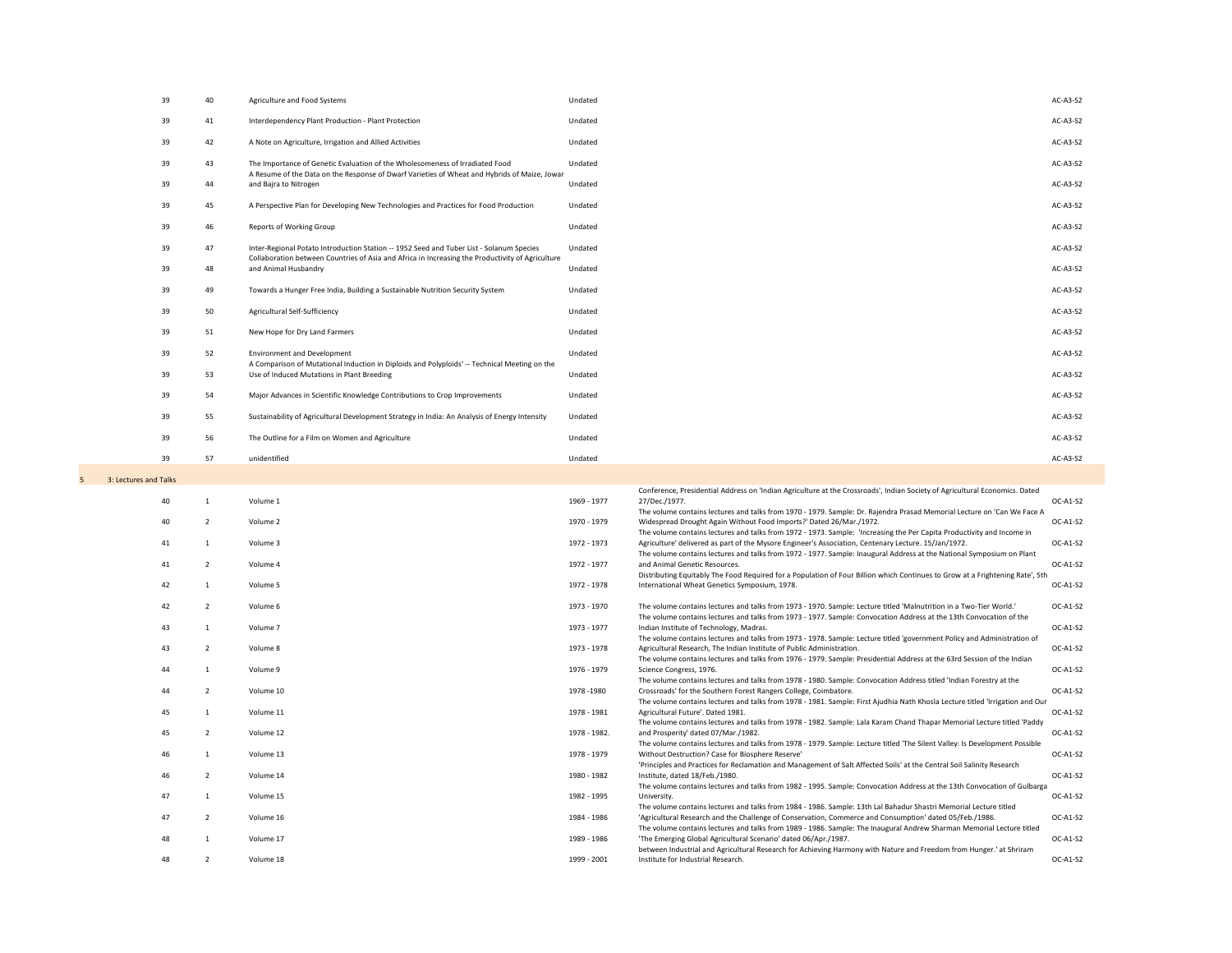|    |             |             | The volume contains lectures and talks from 2005 - 2010. Sample: J. Raghotham Reddy Memorial Lecture titled 'Missions  |            |
|----|-------------|-------------|------------------------------------------------------------------------------------------------------------------------|------------|
| 49 | Volume 19   | 2005 - 2010 | 2007: Freedom from Hunger and Every Village a Knowledge Centre' dated 2005.                                            | $OC-A1-S2$ |
|    |             |             | The volume contains lectures and talks from 2008 - 2012. Sample: Convocation Address at the 20th Convocation of the    |            |
| 49 | Volume 20   | 2008 - 2012 | Avinashalingam University for Women.                                                                                   | $OC-A1-S2$ |
|    |             |             | The folder contains lectures and talks from 1970 - 1980. Sample: Welcome Address for the Convocation at the Indian     |            |
| 50 | 1970 - 1980 | 1970 - 1980 | Institute of Agricultural Research, dated 21/Feb./1970.                                                                | $AC-43-S3$ |
|    |             |             | The folder contains lectures and talks from 1981 - 1990. Sample: The Aggrey-Fraser-Guggisberg Memorial Lecture titled  |            |
| 50 | 1981 - 1990 | 1981 - 1990 | 'Agricultural Growth and Human Welfare', dated 1981.                                                                   | $AC-A3-S3$ |
|    |             |             | The folder contains lectures and talks from 1991 - 2000. Sample: Convocation Address for the 8th Convocation at the    |            |
| 50 | 1991 - 2000 | 1991 - 2000 | Bharathidasan Institute of Management.                                                                                 | $AC-43-S3$ |
|    |             |             |                                                                                                                        |            |
| 50 | 2001 - 2011 | 2001 - 2011 | The folder contains lectures and talks from 2001 - 2011. Sample:                                                       | $AC-A3-S3$ |
|    |             |             | The folder contains Undated lectures. Sample: Lectures titled, Asian Agriculture: Progress and Challenges Ahead, Women |            |
| 50 | Undated     | Undated     | and Agriculture: Four Steps to Progress, Genetic Conservation: Microbes to Man and More.                               | AC-A3-S4   |
|    |             |             |                                                                                                                        |            |

| 49 | $\mathbf{1}$   | Volume 19     | 2005 - 2010 |
|----|----------------|---------------|-------------|
| 49 | $\overline{2}$ | Volume 20     | 2008 - 2012 |
| 50 | $\mathbf{1}$   | 1970 - 1980   | 1970 - 1980 |
| 50 | $\overline{2}$ | 1981 - 1990   | 1981 - 1990 |
| 50 | $\mathbf{3}$   | 1991 - 2000   | 1991 - 2000 |
| 50 | $\overline{4}$ | $2001 - 2011$ | 2001 - 2011 |
| 50 | 5              | Undated       | Undated     |
|    |                |               |             |

6: Personal

| 6 <sup>1</sup> | 1: Awards and Recognitions |                         |                                                                                                                                               |      |          |
|----------------|----------------------------|-------------------------|-----------------------------------------------------------------------------------------------------------------------------------------------|------|----------|
|                | 51                         | $\mathbf{1}$            | <b>University of Cambridge</b>                                                                                                                | 1953 | AC-A3-S4 |
|                | 51                         | $\overline{2}$          | National Institute of Sciences of India                                                                                                       | 1962 | AC-A3-S4 |
|                | 51                         | $\overline{\mathbf{3}}$ | Academia Scientiarum Bohemoslobenica                                                                                                          | 1965 | AC-A3-S4 |
|                | 51                         | $\overline{4}$          | The Madras Agricultural Students Union                                                                                                        | 1966 | AC-A3-S4 |
|                | 51                         | $5\overline{)}$         | Ramon Magsaysay Award                                                                                                                         | 1971 | AC-A3-S4 |
|                | 52                         | $\overline{0}$          | The Andhra University                                                                                                                         | 1972 | AC-A3-S4 |
|                | 51                         | 6                       | Kerala State Science and Technology Prize                                                                                                     | 1978 | AC-A3-S4 |
|                | 51                         | $\overline{7}$          | Sri Venkateswara University                                                                                                                   | 1979 | AC-A3-S4 |
|                | 51                         | 8                       | Borlaug Award, Coromandel Fertilisers Limited                                                                                                 | 1979 | AC-A3-S4 |
|                | 51                         | 9                       | The Society for the Advancement of Research                                                                                                   | 1983 | AC-A3-S4 |
|                | 51                         | 10                      | American Academy of Arts and Sciences                                                                                                         | 1984 | AC-A3-S4 |
|                | 51                         | 11                      | <b>University of Mangalore</b>                                                                                                                | 1986 | AC-A3-S4 |
|                | 51                         | 12                      | University of Hyderbad                                                                                                                        | 1987 | AC-A3-S4 |
|                | 51                         | 13                      | Vavilov Medal                                                                                                                                 | 1987 | AC-A3-S4 |
|                | 51                         | 14                      | The Los Banos Science Community                                                                                                               | 1987 | AC-A3-S4 |
|                | 52                         | $\overline{0}$          | Indian Science Congress Association                                                                                                           | 1988 | AC-A3-S4 |
|                | 51                         | 15                      | Fundacion Principado de Asturias, Premios Principe De Asturias                                                                                | 1988 | AC-A3-S4 |
|                | 51                         | 16                      | The Royal Swedish Academy of Agriculture and Forestry                                                                                         | 2000 | AC-A3-S4 |
|                | 51                         | 17                      | Toda Award for Peace Achievement, Toda Institute                                                                                              | 2002 | AC-A3-S4 |
|                | 51                         | 18                      | The National Academy of Sericultural Sciences, India                                                                                          | 2003 | AC-A3-S4 |
|                | 51                         | 19                      | Soka Gakkai Hiroshima Peace Award                                                                                                             | 2005 | AC-A3-S4 |
|                | 51                         | 20                      | The Narendra Deva University of Agriculture and Technology                                                                                    | 2007 | AC-A3-S4 |
|                | 51                         | 21                      | Indian Society of Plant Genetics and Resources<br>The Senate State of Hawaii on the 50th Anniversary of the International Pugwash Conferences | 2007 | AC-A3-S4 |
|                | 51                         | 22                      | on Science and World Affairs.                                                                                                                 | 2007 | AC-A3-S4 |
|                | 51                         | 23                      | 1st India Probiotic Symposium                                                                                                                 | 2007 | AC-A3-S4 |
|                | 51                         | 24                      | The International Academy of Food Science and Technology                                                                                      | 2008 | AC-A3-S4 |
|                | 52                         | 25                      | Universidad de Talca, Chile (2009)                                                                                                            | 2009 | AC-A3-S4 |
|                | 51                         | 26                      | The University of Alberta                                                                                                                     | 2010 | AC-A3-S4 |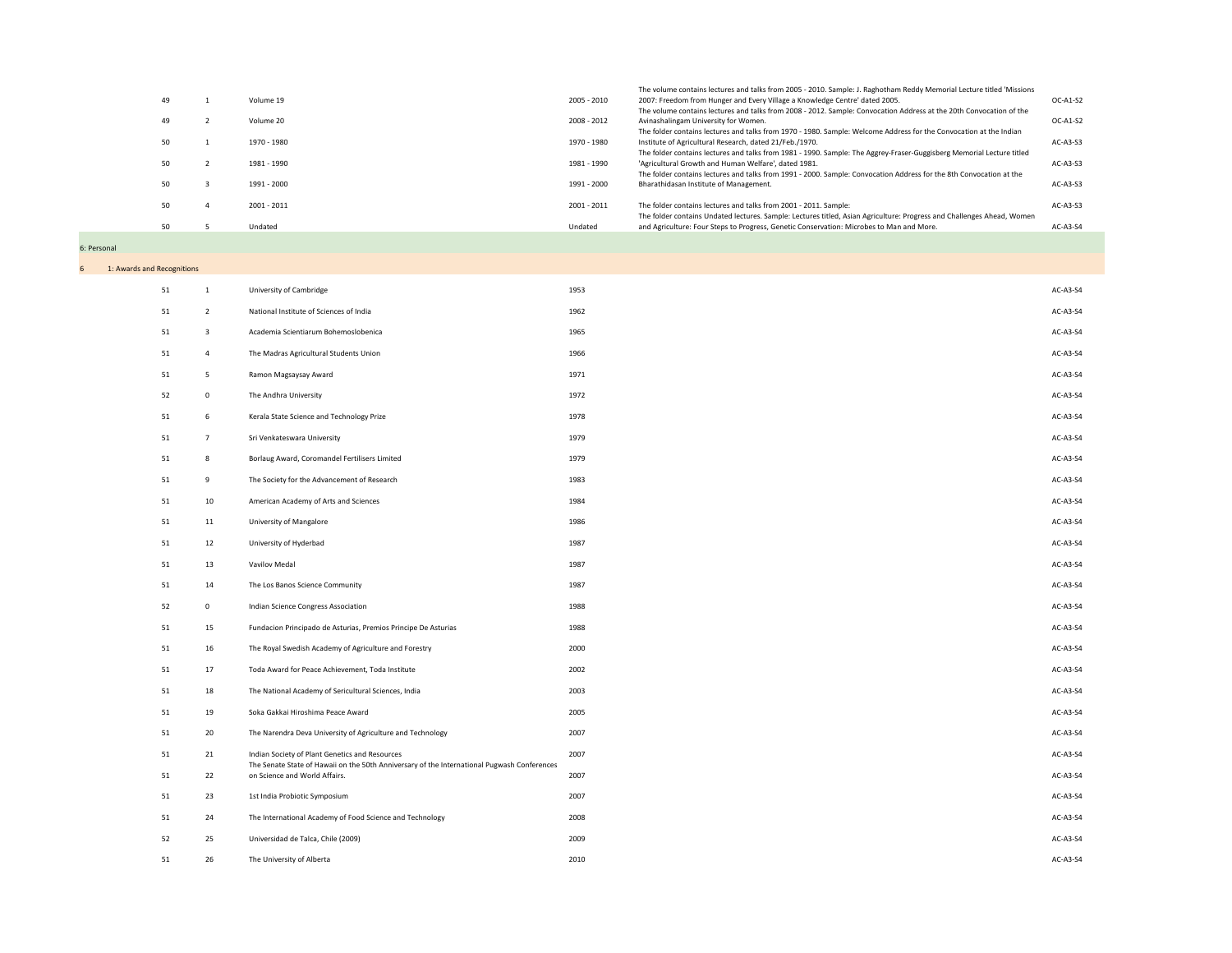|                |                                 | 51 | 27              | Pavithram NGO                                                                               | 2011            |                                                                                                                                                                                                                                                 | AC-A3-S4   |
|----------------|---------------------------------|----|-----------------|---------------------------------------------------------------------------------------------|-----------------|-------------------------------------------------------------------------------------------------------------------------------------------------------------------------------------------------------------------------------------------------|------------|
|                |                                 | 52 | $\overline{0}$  | 99th Indian Science Congress                                                                | 2012            |                                                                                                                                                                                                                                                 | AC-A3-S4   |
|                |                                 | 51 | 28              | Pollinator 1, Bee Festival                                                                  | 2012            |                                                                                                                                                                                                                                                 | AC-A3-S4   |
|                |                                 | 51 | 29              | The University of Calicut                                                                   | 2013            |                                                                                                                                                                                                                                                 | AC-A3-S4   |
|                |                                 | 51 | 30 <sup>°</sup> | Asia and Pacific Regional Workshop Strategic Visions for Transforming Rural Areas, Cambodia | 2014            |                                                                                                                                                                                                                                                 | AC-A3-S4   |
|                |                                 | 51 | 31              | Rocheston Distinguished Engineer                                                            | Undated         |                                                                                                                                                                                                                                                 | AC-A3-S4   |
|                |                                 | 51 | 32              | Proclamation, The Key to the City of Omaha to Dr. M.S. Swaminathan                          | Undated         |                                                                                                                                                                                                                                                 | AC-A3-S4   |
|                |                                 | 52 | $\overline{0}$  | Prachya Bharati                                                                             | Undated         |                                                                                                                                                                                                                                                 | AC-A3-S4   |
| 6 <sup>1</sup> | 2: Notes                        |    |                 |                                                                                             |                 |                                                                                                                                                                                                                                                 |            |
|                |                                 | 51 | 33              | Personal Diary -- 1959                                                                      | 1959            | Personal diary maintained by M.S. Swaminathan for the year 1959.                                                                                                                                                                                | AC-A3-S4   |
| 6              | 3: Photographs                  |    |                 |                                                                                             |                 |                                                                                                                                                                                                                                                 |            |
|                |                                 | 51 | 34              | Photograph of M.S. Swaminathan's Father, Sambhasivan                                        | Undated         | Under Conservation.                                                                                                                                                                                                                             |            |
|                | 7: Media Coverage               |    |                 |                                                                                             |                 |                                                                                                                                                                                                                                                 |            |
| $\overline{7}$ |                                 |    |                 | 1: Coverage of M.S. Swaminathan in Print, Broadcast and Digital Media                       |                 |                                                                                                                                                                                                                                                 |            |
|                |                                 | 52 | $\mathbf 0$     | Volume 1                                                                                    | 1960 - 1980     |                                                                                                                                                                                                                                                 | AC-A3-S5   |
|                |                                 | 53 | $\overline{0}$  | Volume 2                                                                                    | 1996            |                                                                                                                                                                                                                                                 | AC-A3-S5   |
|                |                                 | 54 | $\overline{0}$  | Volume 3                                                                                    | 1971            |                                                                                                                                                                                                                                                 | AC-A3-S5   |
|                |                                 | 55 | $\mathbf 0$     | Volume 4                                                                                    | 1976            |                                                                                                                                                                                                                                                 | AC-A3-S5   |
|                |                                 | 56 | $\mathbf 0$     | Volume 5                                                                                    | 1978 - 1994     |                                                                                                                                                                                                                                                 | AC-A3-S5   |
|                |                                 | 57 | $\mathbf{0}$    | Volume 6                                                                                    | 1993 - 1996     |                                                                                                                                                                                                                                                 | $AC-AS-SS$ |
|                |                                 | 58 | $\overline{0}$  | Volume 7                                                                                    | 1995 - 1996     |                                                                                                                                                                                                                                                 | AC-A3-S5   |
|                |                                 | 59 | $\overline{0}$  | Volume 8                                                                                    | 1997 - 1998     |                                                                                                                                                                                                                                                 | AC-A3-S5   |
|                |                                 | 60 | $\mathbf 0$     | Volume 9                                                                                    | 1999 - 2000     |                                                                                                                                                                                                                                                 | AC-A3-S5   |
|                |                                 | 61 | $\overline{0}$  | Volume 10                                                                                   | 1999 - 2003     |                                                                                                                                                                                                                                                 | AC-A3-S5   |
|                |                                 | 62 | $\overline{0}$  | Volume 11                                                                                   | 2000 - 2001     |                                                                                                                                                                                                                                                 | AC-A3-S5   |
|                |                                 | 63 | $\mathbf{0}$    | Volume 12                                                                                   | 2001 - 2002     |                                                                                                                                                                                                                                                 | AC-A3-S5   |
|                |                                 | 64 | $\mathbf 0$     | Volume 13                                                                                   | 2003 - 2004     |                                                                                                                                                                                                                                                 | AC-A3-S5   |
|                |                                 | 65 | $\mathbf 0$     | Volume 14                                                                                   | 2007            |                                                                                                                                                                                                                                                 | AC-A3-S5   |
|                |                                 | 66 | $\Omega$        | Volume 15                                                                                   | 1960 - 2019     | <b>Under Conservation.</b>                                                                                                                                                                                                                      |            |
|                |                                 | 67 | $\mathbf 0$     | Volume 16                                                                                   | 1960 - 2019     | Under Conservation.                                                                                                                                                                                                                             |            |
|                |                                 | 68 |                 | Volume 17                                                                                   | 1960 - 2019     | Under Conservation.                                                                                                                                                                                                                             |            |
| $\overline{ }$ | 2: Event Coverage (Photographs) |    |                 |                                                                                             |                 |                                                                                                                                                                                                                                                 |            |
|                |                                 | 69 |                 | M.S. Swaminathan at the Indian Agricultural Research Institute, Green Revolution.           | 1960 - 1968     |                                                                                                                                                                                                                                                 | AC-A4-S1   |
|                |                                 | 69 | $\overline{2}$  | Ramon Magsaysay Award & Genetic Congress.                                                   | 1971            |                                                                                                                                                                                                                                                 | AC-A4-S1   |
|                |                                 | 69 | 3               | M.S. Swaminathan with Dignitaries                                                           | 1972 - 1990     | M.S. Swaminathan with dignitaries from Government of India, Rockefeller Foundation, ICAR, World Bank, FAO & Others                                                                                                                              | AC-A4-S1   |
|                |                                 | 70 |                 | M.S. Swaminathan at Functions and Workshops                                                 | 2002 - 2004     | Technology Information Centre Building at the Central Plantations Crop Research Institute, Ninth Lovraj Kumar Memorial<br>Lecture at Lovraj Kumar Memorial Trust and Indian Institute of Chemical Engineers, Opening of Prof. Arumugam Students | AC-A4-S1   |
|                |                                 | 70 | $\overline{2}$  | Felicitation of M.S. Swaminathan, Organised by Horticulture Society of India.               | 28-29/July/2006 |                                                                                                                                                                                                                                                 | AC-A4-S1   |
|                |                                 |    |                 |                                                                                             |                 |                                                                                                                                                                                                                                                 |            |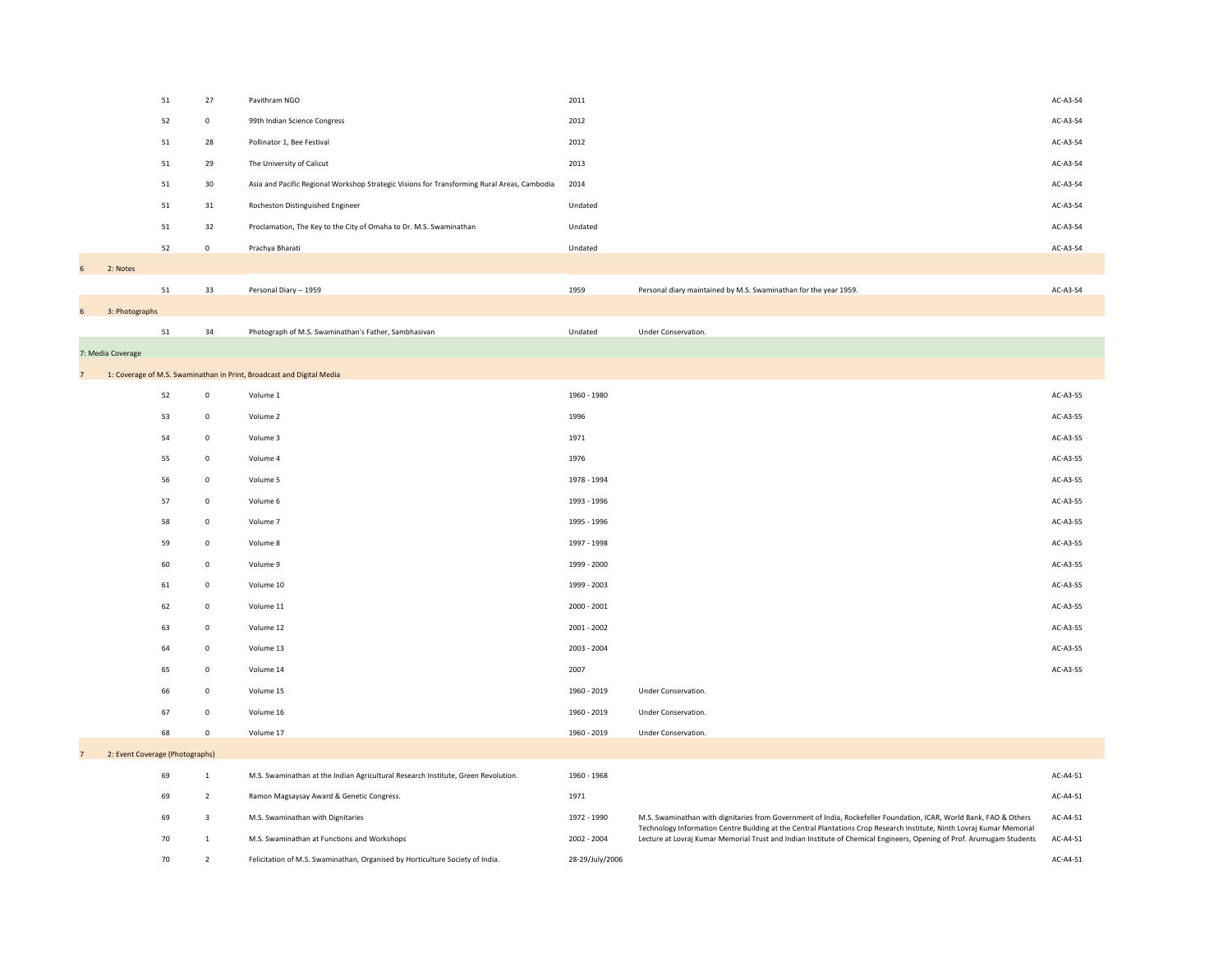| 70 | 3              | M.S. Swaminathan's Visit to AME Foundation.                                                                                                                                          | 25-June-2006      | AC-A4-S1        |
|----|----------------|--------------------------------------------------------------------------------------------------------------------------------------------------------------------------------------|-------------------|-----------------|
| 71 |                | Magsaysay Awardees Conference                                                                                                                                                        | 14-17/Nov./2007   | AC-A4-S1        |
| 71 | $\overline{2}$ | Sree Chithira Thirunal Trust Award.                                                                                                                                                  | 31/Dec./2018      | AC-A4-S1        |
| 71 | 3              | From Sonia Mehra Chawla, Mangrove Ecosystems                                                                                                                                         | <b>March 2016</b> | AC-A4-S1        |
| 72 |                | M.S. Swaminathan and the Hunger Project                                                                                                                                              | Undated           | AC-A4-S1        |
| 72 | $\overline{2}$ | M.S. Swaminathan with Madhav Rao Scindia                                                                                                                                             | Undated           | AC-A4-S1        |
| 72 | $\mathbf{3}$   | Visit of M.S. Swaminathan to Kakinada                                                                                                                                                | Undated           | AC-A4-S1        |
| 73 |                | M.S. Swaminathan with Unidentified Officials                                                                                                                                         | Undated           | AC-A4-S1        |
| 73 | $\overline{2}$ | M.S. Swaminathan with Unidentified Officials                                                                                                                                         | Undated           | AC-A4-S1        |
| 74 |                | Golden Jubilee, National Dairy Research Institute                                                                                                                                    | 1973              | AC-A5-S1        |
| 74 | $\overline{2}$ | 25th Meeting of the Commission on National Parks and Protected Areas                                                                                                                 | 1985              | AC-A5-S1        |
| 74 | 3              | Inauguration of the XXV All India Warehouse Training Course                                                                                                                          | 1975              | AC-A5-S1        |
| 75 |                | Andhra Pradesh Agricultural University, The Sixteenth Annual Convocation, Hyderabad                                                                                                  | 1982              | AC-A5-S1        |
| 75 | $\overline{2}$ | Visit to the Office of Rural Development, South Korea                                                                                                                                | Undated           | AC-A5-S1        |
| 75 | $\mathbf{3}$   | Inauguration of the new building of the Central Tuber Crops Research Institute, Trivandrum                                                                                           | 1976              | AC-A5-S1        |
| 75 | 4              | Visit of M.S. Swaminathan to S.K.N. College of Agriculture, Silver Jubilee Celebrations                                                                                              | 1972              | AC-A5-S1        |
| 76 |                | Visit of M.S. Swaminathan to Nagpur                                                                                                                                                  | 1976              | AC-A5-S1        |
| 76 | $\overline{2}$ | Visit of M.S. Swaminathan to Dryland Agricultural Development Project, Baori, Rajasthan<br>Symposium on 'Strategy and Experimental Approaches for Genetic Improvement of Forages for | 1972              | AC-A5-S1        |
| 76 | 3              | Increased Animal Productivity' held at Haryana Agricultural University, Hissar.                                                                                                      | 1975              | AC-A5-S1        |
| 77 |                | Visit of M.S. Swaminathan to the Central Vegetable Breeding Substation, Kulu                                                                                                         | 1968              | AC-A5-S1        |
| 77 | $\overline{2}$ | Third Convocation at the Indian Institute of Technology, Madras<br>M.S. Swaminathan as Chairman of the High Level Committee with the Central Water and Power                         | 1976              | AC-A5-S1        |
| 77 | 3              | <b>Research Station</b><br>National Consultation Meet on Medicinal and Aromatic Plants at the University of Agricultural                                                             | 1976              | AC-A5-S1        |
| 78 |                | Sciences, Bangalore<br>Second International Conference on Plants and Environmental Pollution at the National                                                                         | 2005              | <b>AC-A5-S2</b> |
| 78 |                | <b>Botanical Research Institute</b>                                                                                                                                                  | 2002              | <b>AC-A5-S2</b> |
| 78 | 3              | 28th Convocation of Dr. Panjab Rao Deshmukh Krishi Vidyapeeth, Akola                                                                                                                 | 2014              | <b>AC-A5-S2</b> |
| 78 | 4              | Visit of M.S. Swaminathan to Surat on the occasion of Santokba Manavratna Award                                                                                                      | 2013              | <b>AC-A5-S2</b> |
| 79 |                | Shri. Padmavati Mahila Visvavidyalayam Fifth Convocation                                                                                                                             | 1992              | <b>AC-A5-S2</b> |
| 79 | 2              | M.S. Swaminathan with Dignitaries                                                                                                                                                    | Undated           | AC-A5-S2        |
| 79 | 3              | Visit of M.S. Swaminathan to Japan                                                                                                                                                   | Undated           | <b>AC-A5-S2</b> |
| 80 |                | University of Massachusetts, Boston Commencement                                                                                                                                     | 2001              | <b>AC-A5-S2</b> |
| 80 | $\overline{2}$ | 34th Convocation at IIT Madras                                                                                                                                                       | 1997              | <b>AC-A5-S2</b> |
| 80 | $\mathbf{3}$   | Inauguration of IC & CR Building at IIT Madras                                                                                                                                       | 1995              | <b>AC-A5-S2</b> |
| 80 | 4              | M.S. Swaminathan and Tokyo American Club                                                                                                                                             | 2002              | <b>AC-A5-S2</b> |
| 80 | 5              | Visit of M.S. Swaminathan to Institution of Agricultural Technologies                                                                                                                | 2006              | AC-A5-S2        |
| 80 | 6              | State Credit Seminar at the National Bank for Agriculture and Rural Development<br>Seminar on 'Agricultural Sector Development with Emphasis on Rice' at the Ministry of             | 2017-2018         | <b>AC-A5-S2</b> |
| 81 |                | Agriculture and Irrigation, Myanmar                                                                                                                                                  | 2011              | <b>AC-A5-S2</b> |
| 81 | $\overline{2}$ | Sri Krishna Sweets, 78th Birthday Celebrations of M.S. Swaminathan                                                                                                                   | 2003              | AC-A5-S2        |

| 70 | 3              | M.S. Swaminathan's Visit to AME Foundation.                                                                                                                                  | 25-June-2006    | AC-A4-S1   |
|----|----------------|------------------------------------------------------------------------------------------------------------------------------------------------------------------------------|-----------------|------------|
| 71 | $\mathbf{1}$   | Magsaysay Awardees Conference                                                                                                                                                | 14-17/Nov./2007 | AC-A4-S1   |
| 71 | $\overline{2}$ | Sree Chithira Thirunal Trust Award.                                                                                                                                          | 31/Dec./2018    | AC-A4-S1   |
| 71 | $\mathbf{3}$   | From Sonia Mehra Chawla, Mangrove Ecosystems                                                                                                                                 | March 2016      | AC-A4-S1   |
| 72 | $\mathbf{1}$   | M.S. Swaminathan and the Hunger Project                                                                                                                                      | Undated         | $AC-A4-S1$ |
| 72 | $\overline{2}$ | M.S. Swaminathan with Madhav Rao Scindia                                                                                                                                     | Undated         | AC-A4-S1   |
| 72 | $\mathbf{3}$   | Visit of M.S. Swaminathan to Kakinada                                                                                                                                        | Undated         | AC-A4-S1   |
| 73 | $\mathbf{1}$   | M.S. Swaminathan with Unidentified Officials                                                                                                                                 | Undated         | AC-A4-S1   |
| 73 | $\overline{2}$ | M.S. Swaminathan with Unidentified Officials                                                                                                                                 | Undated         | AC-A4-S1   |
| 74 | $\mathbf{1}$   | Golden Jubilee, National Dairy Research Institute                                                                                                                            | 1973            | AC-A5-S1   |
| 74 | $\overline{2}$ | 25th Meeting of the Commission on National Parks and Protected Areas                                                                                                         | 1985            | AC-A5-S1   |
| 74 | $\mathbf{3}$   | Inauguration of the XXV All India Warehouse Training Course                                                                                                                  | 1975            | AC-A5-S1   |
| 75 | $\mathbf{1}$   | Andhra Pradesh Agricultural University, The Sixteenth Annual Convocation, Hyderabad                                                                                          | 1982            | AC-A5-S1   |
| 75 | $\overline{2}$ | Visit to the Office of Rural Development, South Korea                                                                                                                        | Undated         | AC-A5-S1   |
| 75 | 3              | Inauguration of the new building of the Central Tuber Crops Research Institute, Trivandrum                                                                                   | 1976            | AC-A5-S1   |
| 75 | $\overline{4}$ | Visit of M.S. Swaminathan to S.K.N. College of Agriculture, Silver Jubilee Celebrations                                                                                      | 1972            | AC-A5-S1   |
| 76 | $\mathbf{1}$   | Visit of M.S. Swaminathan to Nagpur                                                                                                                                          | 1976            | AC-A5-S1   |
| 76 | $\overline{2}$ | Visit of M.S. Swaminathan to Dryland Agricultural Development Project, Baori, Rajasthan                                                                                      | 1972            | AC-A5-S1   |
| 76 | $\overline{3}$ | Symposium on 'Strategy and Experimental Approaches for Genetic Improvement of Forages for<br>Increased Animal Productivity' held at Haryana Agricultural University, Hissar. | 1975            | AC-A5-S1   |
| 77 | -1             | Visit of M.S. Swaminathan to the Central Vegetable Breeding Substation, Kulu                                                                                                 | 1968            | AC-A5-S1   |
| 77 | $\overline{2}$ | Third Convocation at the Indian Institute of Technology, Madras                                                                                                              | 1976            | AC-A5-S1   |
| 77 | 3              | M.S. Swaminathan as Chairman of the High Level Committee with the Central Water and Power<br><b>Research Station</b>                                                         | 1976            | AC-A5-S1   |
| 78 |                | National Consultation Meet on Medicinal and Aromatic Plants at the University of Agricultural<br>Sciences, Bangalore                                                         | 2005            | AC-A5-S2   |
| 78 | $\overline{2}$ | Second International Conference on Plants and Environmental Pollution at the National<br><b>Botanical Research Institute</b>                                                 | 2002            | AC-A5-S2   |
| 78 | $\overline{3}$ | 28th Convocation of Dr. Panjab Rao Deshmukh Krishi Vidyapeeth, Akola                                                                                                         | 2014            | AC-A5-S2   |
| 78 | $\overline{4}$ | Visit of M.S. Swaminathan to Surat on the occasion of Santokba Manavratna Award                                                                                              | 2013            | AC-A5-S2   |
| 79 |                | Shri. Padmavati Mahila Visvavidyalayam Fifth Convocation                                                                                                                     | 1992            | AC-A5-S2   |
| 79 | $\overline{2}$ | M.S. Swaminathan with Dignitaries                                                                                                                                            | Undated         | AC-A5-S2   |
| 79 | $\mathbf{3}$   | Visit of M.S. Swaminathan to Japan                                                                                                                                           | Undated         | AC-A5-S2   |
| 80 | $\mathbf{1}$   | University of Massachusetts, Boston Commencement                                                                                                                             | 2001            | AC-A5-S2   |
| 80 | $\overline{2}$ | 34th Convocation at IIT Madras                                                                                                                                               | 1997            | AC-A5-S2   |
| 80 | $\mathbf{3}$   | Inauguration of IC & CR Building at IIT Madras                                                                                                                               | 1995            | AC-A5-S2   |
| 80 | $\overline{4}$ | M.S. Swaminathan and Tokyo American Club                                                                                                                                     | 2002            | AC-A5-S2   |
| 80 | 5 <sub>1</sub> | Visit of M.S. Swaminathan to Institution of Agricultural Technologies                                                                                                        | 2006            | AC-A5-S2   |
| 80 | 6              | State Credit Seminar at the National Bank for Agriculture and Rural Development                                                                                              | 2017-2018       | AC-A5-S2   |
| 81 | $\mathbf 1$    | Seminar on 'Agricultural Sector Development with Emphasis on Rice' at the Ministry of<br>Agriculture and Irrigation, Myanmar                                                 | 2011            | AC-A5-S2   |
|    |                |                                                                                                                                                                              |                 |            |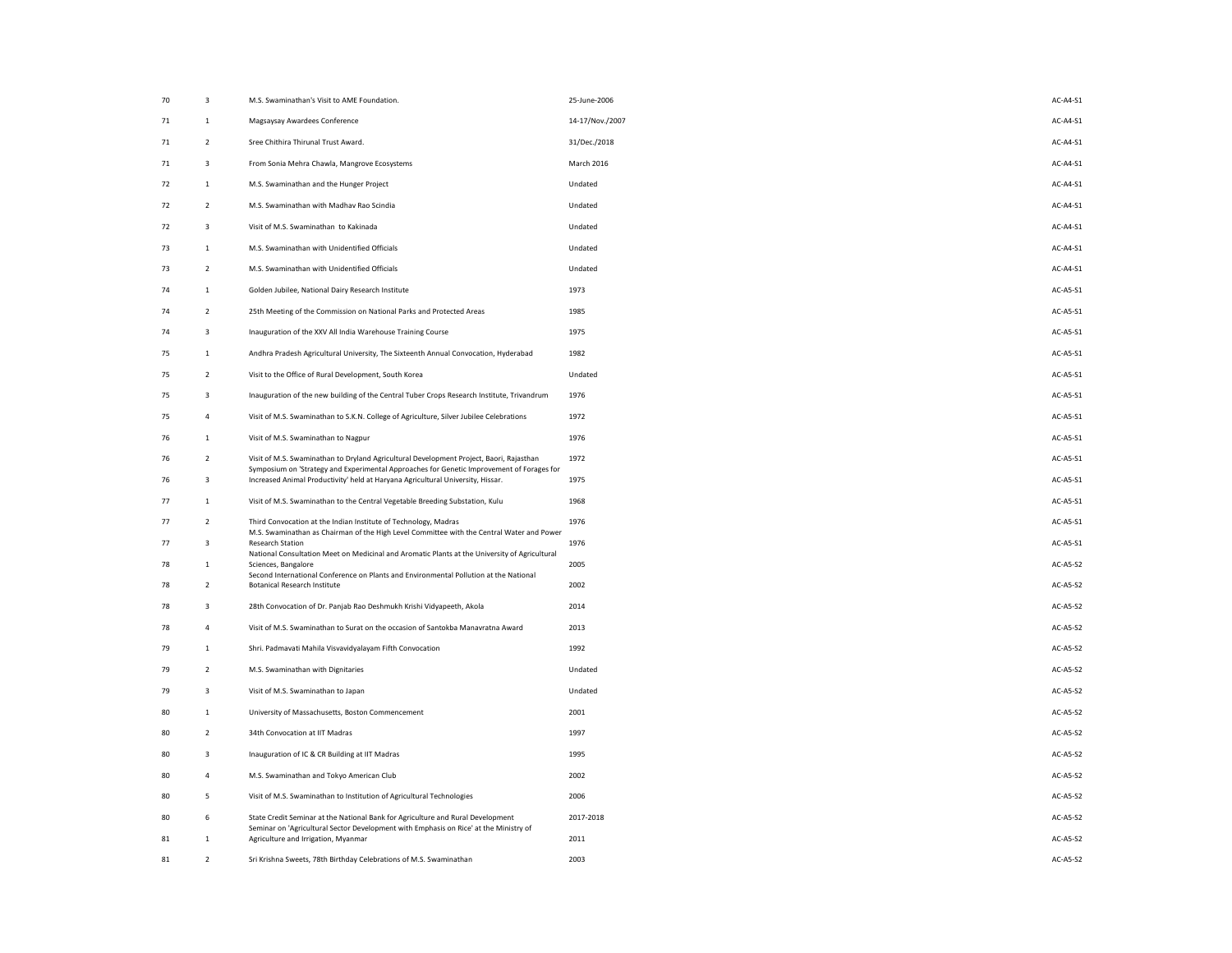| 81 | 3              | 2nd Convocation at the Central Agricultural University, Imphal                                                                                       | 2011        | AC-A5-S2            |
|----|----------------|------------------------------------------------------------------------------------------------------------------------------------------------------|-------------|---------------------|
| 81 | 4              | Inauguration of the Centre for Sustainable Rural Development and Research Studies                                                                    | 2008        | AC-A5-S2            |
| 81 | 5              | 66th Foundation Day at the Central Rice Research Institute, Odisha                                                                                   | 2012        | <b>AC-A5-S2</b>     |
| 82 |                | Second Asia- Pacific Conference on Agricultural Biotechnology                                                                                        | 1994        | AC-A5-S2            |
| 82 | $\overline{2}$ | M.S. Swaminathan with Dignitaries                                                                                                                    | 1990        | AC-A5-S2            |
| 82 | $\mathbf{3}$   | Honorary Doctorate from the Hebrew University, Jerusalem                                                                                             | 1998        | <b>AC-A5-S2</b>     |
| 82 | 4              | Panel of Judges Meet, Sujana Excellence Awards                                                                                                       | 2012        | AC-A5-S2            |
| 82 | 5              | 16th Convocation at Tamil Nadu Veterinary and Animal Sciences University                                                                             | 2013        | AC-A5-S2            |
| 82 | 6              | Memory in Hiroshima                                                                                                                                  | 2005        | <b>AC-A5-S2</b>     |
| 82 | 7              | 14th Convocation at Tamil Nadu Agricultural University                                                                                               | 1989        | AC-A5-S2            |
| 82 | 8              | 3rd Convocation at Maharashtra Animal and Fishery Sciences University, Nagpur                                                                        | 2009        | AC-A5-S2            |
| 83 |                | Visit of Dr. Swaminathan at the Central Rice Research Institute                                                                                      | Undated     | AC-A5-O<br>Top      |
| 83 | $\overline{2}$ | 146th Convocation at the University of Madras                                                                                                        | 2003        | AC-A5-O<br>Top      |
| 83 | 3              | 27th Convocation at Vellore Institute of Technology                                                                                                  | 2012        | AC-A5-O<br>Top      |
| 83 | 4              | Visit of M.S. Swaminathan to Navasakthi Trust                                                                                                        | 2013        | AC-A5-O<br>Top      |
| 83 | 5              | Silver Jubilee Celebrations at Directorate of Oilseeds Research                                                                                      | 1993        | $AC-AS-O$<br>Top    |
| 83 | 6              | International Conference on Land Resource Management for Food, Employment and<br>Environmental Security, Vigyan Bhavan, Delhi                        | 2000        | $AC-AS-O$<br>Top    |
| 83 | 7              | Gupta Award                                                                                                                                          | 1996        | AC-A5-O<br>Top      |
| 84 |                | World Food Day Celebrations at the Indian Association for the Advancement of Science                                                                 | 1996        | AC-A5-S3            |
| 84 | 2              | Silver Jubilee, ASPEE Distributors Association                                                                                                       | 1971 - 1996 | AC-A5-S3            |
| 84 | 3              | M.S. Swaminathan at the State Bank of India, Training School                                                                                         | 1996        | AC-A5-S3            |
| 84 |                | Four Freedoms Awards                                                                                                                                 | 2009        | AC-A5-S3            |
| 84 | 5              | <b>Coromandel Lecture Series</b>                                                                                                                     | 1964 - 1968 | AC-A5-S3            |
| 84 | 6              | Photographic Record of the International Rice Research Institute                                                                                     | 1975        | AC-A5-S3            |
| 84 | $\overline{7}$ | 49th Convocation at Karnatak University, Dharwad                                                                                                     | 1999        | AC-A5-S3<br>AC-A5-O |
| 85 |                | 15th Anniversary of the National Foundation for India                                                                                                | 1992        | Top<br>AC-A5-O      |
| 85 | 2              | 18th Convocation at Annamalai University                                                                                                             | 2012        | Top<br>$AC-AS-O$    |
| 85 | 3              | Visit of M.S. Swaminathan to Rise n' Shine                                                                                                           | 2013        | Top<br>AC-A5-O      |
| 85 |                | M.S. Swaminathan at a convocation ceremony                                                                                                           | Undated     | Top                 |
| 85 | 5              | Visit of M.S. Swaminathan to Japan                                                                                                                   | Undated     | AC-A5-O<br>Top      |
| 86 |                | M.S. Swaminathan Award for Leadership in Agriculture<br>M.S. Swaminathan attending a function at the Booksellers and Publishers Association of South | 2010        | AC-A5-S3            |
| 86 | 2              | India                                                                                                                                                | Undated     | AC-A5-S3            |
| 86 | $\mathbf{3}$   | Visit of M.S. Swaminathan to Ethiopia                                                                                                                | 1988        | AC-A5-S3            |
| 86 | 4              | 20th Convocation at Avinashilingam University for Women                                                                                              | 2008        | AC-A5-S3            |
| 86 | 5 <sub>1</sub> | Visit of M.S. Swaminathan to the Academy of Fine Arts, Tirupati                                                                                      | 1992        | AC-A5-S3            |
| 86 | 6              | Visit of M.S. Swaminathan at University Maharani's College, Jaipur, Rajasthan                                                                        | Undated     | AC-A5-S3            |
| 86 | $\overline{7}$ | 48th Convocation of the University of Agricultural Sciences, Bangalore                                                                               | 2014        | AC-A5-S3            |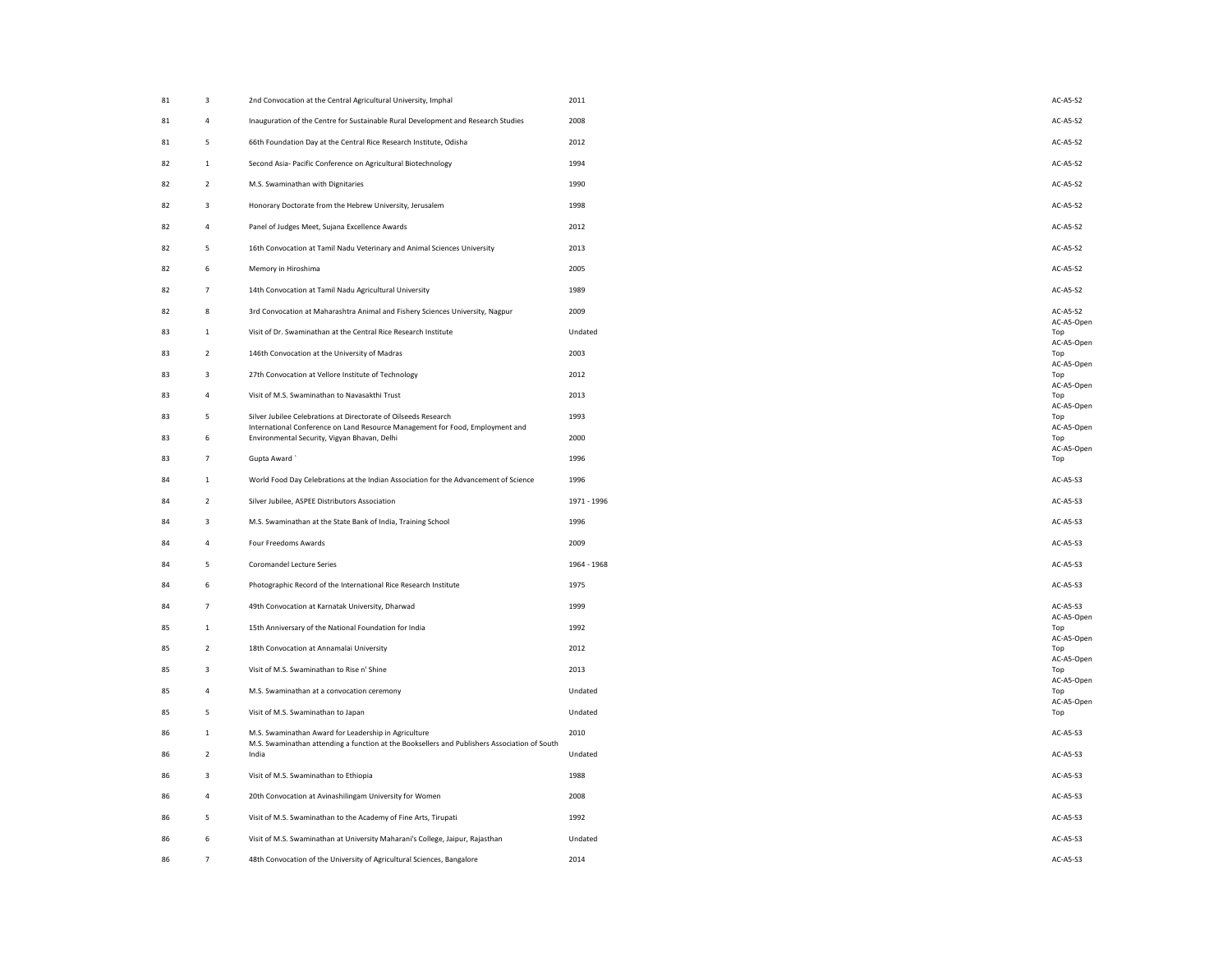| 86 | 8              | 13th Vikram Sarabhai Memorial Lecture at Dr. Vikram A. Sarabhai Ama Memorial Trust                                                                                                       | 1988    | AC-A5-S3        |
|----|----------------|------------------------------------------------------------------------------------------------------------------------------------------------------------------------------------------|---------|-----------------|
| 86 | 9              | PAP Board of Adviser's Meeting at Madras                                                                                                                                                 | 1991    | AC-A5-S3        |
| 86 | 10             | Climate Award, Madras Club                                                                                                                                                               | Undated | AC-A5-S3        |
| 87 |                | Magsaysay Awardees Conference, Asia and the Magsaysay Awards, Ripples of Reform                                                                                                          | 2007    | AC-A5-S3        |
| 87 | 2              | M.S. Swaminathan at Iwokrama                                                                                                                                                             | Undated | AC-A5-S3        |
| 87 | 3              | Visit of M.S. Swaminathan at the National Foundation for India                                                                                                                           | Undated | AC-A5-S3        |
| 87 |                | The Ford Foundation Overseas Program Review                                                                                                                                              | 1996    | AC-A5-S3        |
| 88 |                | Tamil Nadu Agriculture University, Release Function of the TNAU Vision 2050 Document                                                                                                     | 2000    | AC-A5-S3        |
| 88 | 2              | The Ford Foundation, Board of Trustees Meeting, South-east Asia                                                                                                                          | 1989    | AC-A5-S3        |
| 88 | 3              | Visit of M.S. Swaminathan to Native Higher Secondary School, Kumbakonam                                                                                                                  | Undated | AC-A5-S3        |
| 88 |                | College Day, Stella Maris College, Chennai                                                                                                                                               | 2009    | AC-A5-S3        |
| 89 |                | Conference: Enlarging Agro-Processing, Agri-business, Agro-Exports: Role of Agriclinic and<br>Agribusiness Centre's Undated                                                              | Undated | AC-A5-S3        |
| 89 | 2              | International Seminar on Medicinal Plants and Spices                                                                                                                                     | 2002    | AC-A5-S3        |
| 89 | 3              | 42nd All India Wheat and Barley Workers Meet                                                                                                                                             | Undated | AC-A5-S3        |
| 89 |                | Inauguration of the Garden of Fragrance at the University of Agricultural Sciences, Bangalore Undated                                                                                    |         | AC-A5-S3        |
| 89 | 5              | <b>Volvo Environment Prize</b><br>1st National Conservation Conference and 25th Anniversary of World Wide Fund for Nature,                                                               | Undated | AC-A5-S3        |
| 89 | b              | India                                                                                                                                                                                    | 1994    | AC-A5-S3        |
| 89 | 7              | 21st Annual Awards Function at Dr. Pinnamaneni and Smt. Seethadevi Foundation                                                                                                            | 2011    | AC-A5-S3        |
| 89 | 8              | Felicitation Meeting for M.S. Swaminathan on his nomination to the Rajya Sabha                                                                                                           | 2007    | AC-A5-S3        |
| 89 | 9              | Blue Planet Prize. Part 1                                                                                                                                                                | 1996    | AC-A5-S3        |
| 89 | 10             | Blue Planet Prize. Part 2                                                                                                                                                                | 1996    | AC-A5-S3        |
| 89 | 11             | M.S. Swaminathan with Dignitaries                                                                                                                                                        | Undated | AC-A5-S3        |
| 90 |                | Book Release: 'An Event Called Life'                                                                                                                                                     | Undated | <b>AC-A5-S4</b> |
| 90 | 2              | M.S. Swaminathan with Dignitaries                                                                                                                                                        | Undated | <b>AC-A5-S4</b> |
| 90 | 3              | Visit of M.S. Swaminathan at the Foreign Correspondent's Club<br>Golden Jubilee Seminar on Advances in Agricultural Research toward Food Security and<br><b>Environmental Sustenance</b> | Undated | <b>AC-A5-S4</b> |
| 90 |                |                                                                                                                                                                                          | 2012    | <b>AC-A5-S4</b> |
| 90 | 5              | 10th International Congress of Nutrition, Kyoto                                                                                                                                          | Undated | <b>AC-A5-S4</b> |
| 90 | 6              | Book Release: 'Books on Himalayas' at Concept Publishing Co.                                                                                                                             | 2006    | <b>AC-A5-S4</b> |
| 90 |                | Central Food Technological Research Institute Diamond Jubilee Talk                                                                                                                       | 2010    | <b>AC-A5-S4</b> |
| 90 | 8              | Visit of M.S. Swaminathan to Param Praman Darshan                                                                                                                                        | 2012    | <b>AC-A5-S4</b> |
| 91 | 1              | Visit of M.S. Swaminathan to Rajasthan                                                                                                                                                   | Undated | <b>AC-A5-S4</b> |
| 91 | $\overline{2}$ | Book Release: 'Velaan Vendar', Chennai. Part 1                                                                                                                                           | 2002    | <b>AC-A5-S4</b> |
| 91 | 3              | Book Release: 'Velaan Vendar', Chennai. Part 2                                                                                                                                           | 2002    | <b>AC-A5-S4</b> |
| 91 | 4              | Dedication of Mahyco Research Centre by Norman Borlaug                                                                                                                                   | 2005    | <b>AC-A5-S4</b> |
| 91 | 5 <sub>1</sub> | The Indian Science Congress, Food, Nutrition and Environmental Security                                                                                                                  | 2001    | AC-A5-S4        |
| 91 | 6              | Global Conference on Potato, New Delhi                                                                                                                                                   | 1999    | <b>AC-A5-S4</b> |
| 91 | 7              | 64th Annual Convocation, Panjab University, Chandigarh                                                                                                                                   | 2015    | <b>AC-A5-S4</b> |